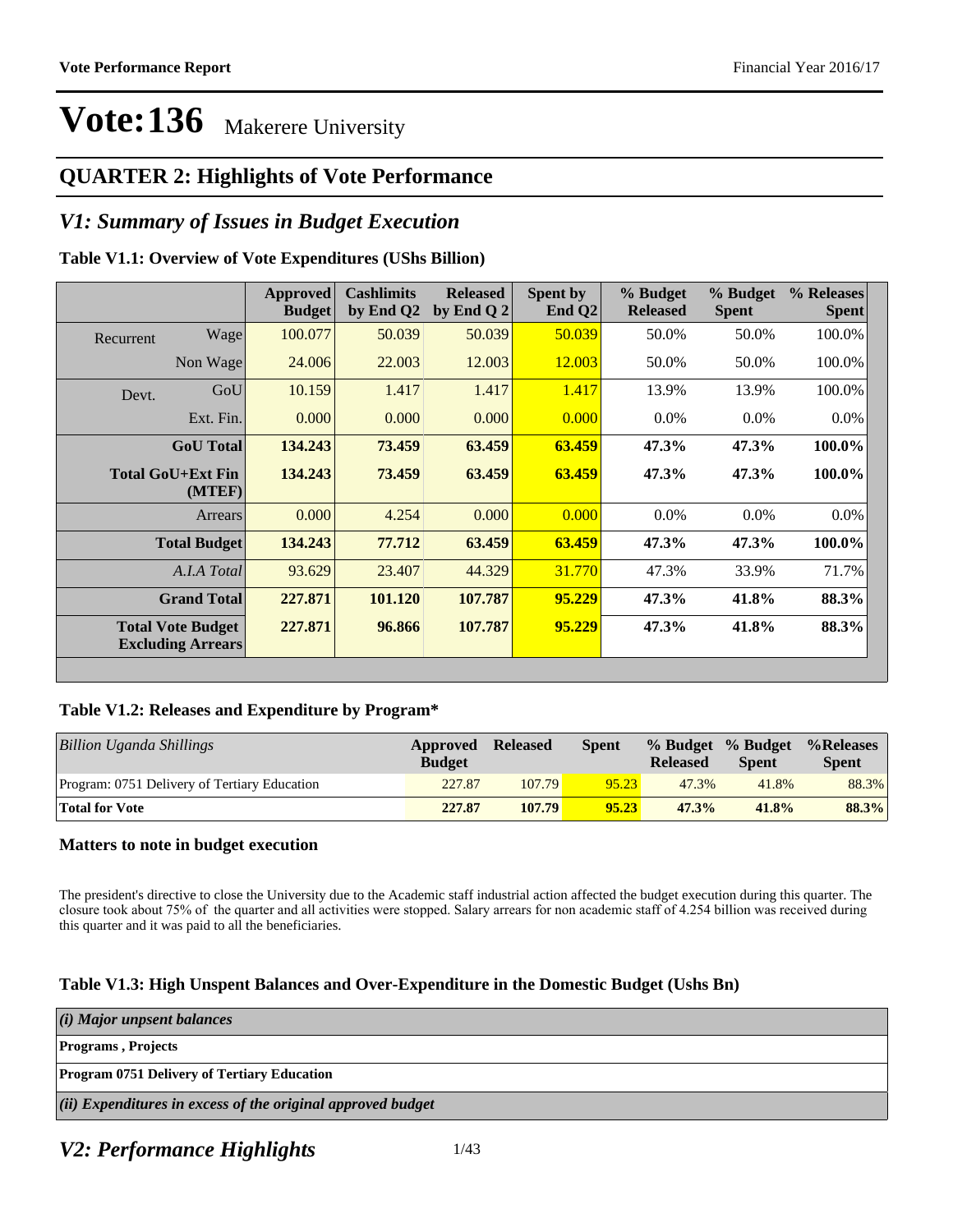## **QUARTER 2: Highlights of Vote Performance**

### **Table V2.1: Key Vote Output Indicators and Expenditures\***

| Vote, Vote Function<br><b>Key Output</b>                             | <b>Approved Budget and</b><br><b>Planned outputs</b>                                                                                            |  | <b>Cumulative Expenditure</b><br>and Performance                                                                                                                                                                                                                                                                                                                                   |  | <b>Status and Reasons for</b><br>any Variation from Plans                                                                                                                                                                             |       |
|----------------------------------------------------------------------|-------------------------------------------------------------------------------------------------------------------------------------------------|--|------------------------------------------------------------------------------------------------------------------------------------------------------------------------------------------------------------------------------------------------------------------------------------------------------------------------------------------------------------------------------------|--|---------------------------------------------------------------------------------------------------------------------------------------------------------------------------------------------------------------------------------------|-------|
| Programme: 0751 Delivery of Tertiary Education                       |                                                                                                                                                 |  |                                                                                                                                                                                                                                                                                                                                                                                    |  |                                                                                                                                                                                                                                       |       |
| <b>Output: 075101 Teaching and Training</b>                          |                                                                                                                                                 |  |                                                                                                                                                                                                                                                                                                                                                                                    |  |                                                                                                                                                                                                                                       |       |
| Description of Performance:                                          | Enrolment: Enrolment is expected<br>at 40000(38,552 undergraduate<br>and 2000 graduate students).<br>Academic programmes include 80             |  | Total registered students by 30th<br>December 2016 was 34,692. at<br>undergrdaute and graduate levels                                                                                                                                                                                                                                                                              |  | University was closed affecting in<br>November and December affecting<br>the registration of students- Annual<br>University graduation is scheduled<br>for January Q3- details of graduating<br>students will be input at that point. |       |
| Performance Indicators:                                              |                                                                                                                                                 |  |                                                                                                                                                                                                                                                                                                                                                                                    |  |                                                                                                                                                                                                                                       |       |
| No. of academic programs taught 180                                  |                                                                                                                                                 |  | 180                                                                                                                                                                                                                                                                                                                                                                                |  |                                                                                                                                                                                                                                       |       |
| No. of students enrolled (UG & PG) 40000                             |                                                                                                                                                 |  | 34642                                                                                                                                                                                                                                                                                                                                                                              |  |                                                                                                                                                                                                                                       |       |
| No. of students graduating 12000                                     |                                                                                                                                                 |  | 0                                                                                                                                                                                                                                                                                                                                                                                  |  |                                                                                                                                                                                                                                       |       |
| Output Cost: UShs Bn:                                                |                                                                                                                                                 |  | 60.131 UShs Bn:                                                                                                                                                                                                                                                                                                                                                                    |  | 29.618 % Budget Spent:                                                                                                                                                                                                                | 49.3% |
| Output: 075103 Outreach                                              |                                                                                                                                                 |  |                                                                                                                                                                                                                                                                                                                                                                                    |  |                                                                                                                                                                                                                                       |       |
| Description of Performance:                                          | University Colleges offer short<br>courses/ non degree awards to<br>enhance skills development for<br>past, present and prospective<br>students |  | Continous training of students in<br>short courses in all the college of<br>COBAMS CHUSS, COCIS AND<br><b>COVAB</b>                                                                                                                                                                                                                                                                |  | The closure of the University during<br>this quarter resulted into the under<br>performance in this quarter                                                                                                                           |       |
| Performance Indicators:                                              |                                                                                                                                                 |  |                                                                                                                                                                                                                                                                                                                                                                                    |  |                                                                                                                                                                                                                                       |       |
| Number of participants in short 1500<br>courses                      |                                                                                                                                                 |  | 500                                                                                                                                                                                                                                                                                                                                                                                |  |                                                                                                                                                                                                                                       |       |
| Output Cost: UShs Bn:                                                |                                                                                                                                                 |  | 15.197 UShs Bn:                                                                                                                                                                                                                                                                                                                                                                    |  | 7.360 % Budget Spent:                                                                                                                                                                                                                 | 48.4% |
| <b>Output: 075104 Students' Welfare</b>                              |                                                                                                                                                 |  |                                                                                                                                                                                                                                                                                                                                                                                    |  |                                                                                                                                                                                                                                       |       |
| Description of Performance:                                          | Food allowance for 6303<br>government supported students-<br>Subsistence allowance for 2500<br>Non residents students                           |  | Paid food accommodation and<br>transport for 6127 government<br>supported students; 2089 resident<br>and 4038 non resident; Staff<br>salaries for 436 staff deployed in<br>the halls; General management and<br>operation of the halls of residences<br>Medical welfare/services<br>Counselling services for staff ans<br>students Management of the<br>University Health services |  | n/a                                                                                                                                                                                                                                   |       |
| Performance Indicators:                                              |                                                                                                                                                 |  |                                                                                                                                                                                                                                                                                                                                                                                    |  |                                                                                                                                                                                                                                       |       |
| Number of Government students 2650<br>residing in halls of residence |                                                                                                                                                 |  | 2089                                                                                                                                                                                                                                                                                                                                                                               |  |                                                                                                                                                                                                                                       |       |
| Number of Private students in Halls 1700<br>of Resisdence            |                                                                                                                                                 |  | 1700                                                                                                                                                                                                                                                                                                                                                                               |  |                                                                                                                                                                                                                                       |       |
| Output Cost: UShs Bn:                                                |                                                                                                                                                 |  | 7.633 UShs Bn:                                                                                                                                                                                                                                                                                                                                                                     |  | 3.817 % Budget Spent:                                                                                                                                                                                                                 | 50.0% |
| <b>Output: 075151 Support to Infectious Diseases Institute</b>       |                                                                                                                                                 |  |                                                                                                                                                                                                                                                                                                                                                                                    |  |                                                                                                                                                                                                                                       |       |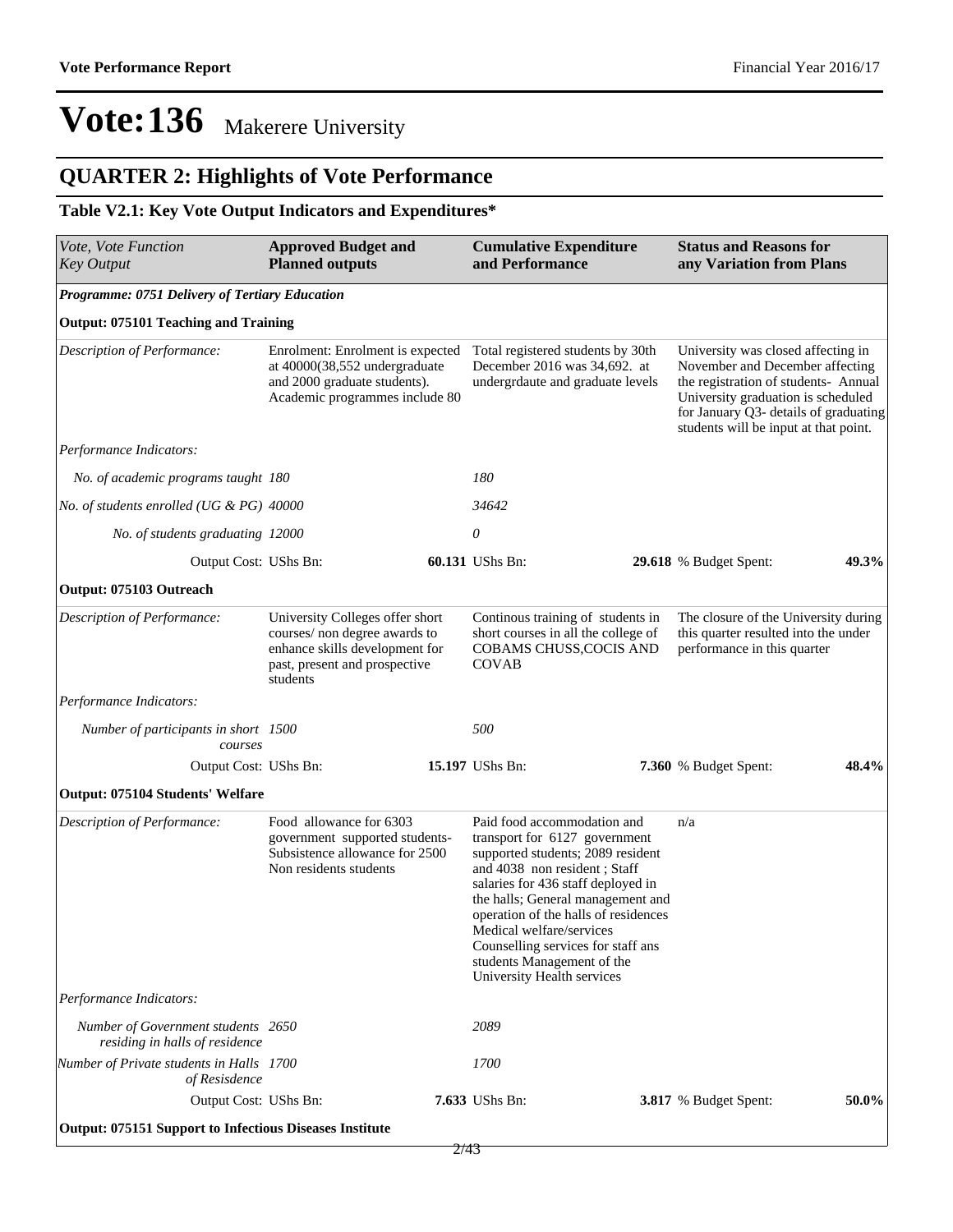## **QUARTER 2: Highlights of Vote Performance**

| Vote, Vote Function<br><b>Key Output</b>                                             | <b>Approved Budget and</b><br><b>Planned outputs</b>                                                     | <b>Cumulative Expenditure</b><br>and Performance                                                                                                                                                                                                                                                                                                                                                                                                                                                                               |  | <b>Status and Reasons for</b><br>any Variation from Plans                                                  |         |
|--------------------------------------------------------------------------------------|----------------------------------------------------------------------------------------------------------|--------------------------------------------------------------------------------------------------------------------------------------------------------------------------------------------------------------------------------------------------------------------------------------------------------------------------------------------------------------------------------------------------------------------------------------------------------------------------------------------------------------------------------|--|------------------------------------------------------------------------------------------------------------|---------|
| Description of Performance:                                                          |                                                                                                          | Registered excellent performance<br>in some key project areas namely:<br>Discordant couple care, complex<br>patients<br>care, STI screening and treatment<br>and integrated HIV mental health<br>services. During this quarter, extra<br>efforts have been invested in<br>continuous<br>quality improvement initiatives by<br>establishing department-wide<br>quality improvement teams and a<br>patient safety program. We hope<br>this to<br>enable us to even implement the<br>different project activities much<br>better. |  | End of year activity slow down for<br>patients/communities and other<br>staff accessing IDI services.      |         |
| Performance Indicators:                                                              |                                                                                                          |                                                                                                                                                                                                                                                                                                                                                                                                                                                                                                                                |  |                                                                                                            |         |
| Output Cost: UShs Bn:                                                                |                                                                                                          | 1.626 UShs Bn:                                                                                                                                                                                                                                                                                                                                                                                                                                                                                                                 |  | 0.813 % Budget Spent:                                                                                      | 50.0%   |
| Output: 075180 Construction and rehabilitation of learning facilities (Universities) |                                                                                                          |                                                                                                                                                                                                                                                                                                                                                                                                                                                                                                                                |  |                                                                                                            |         |
| Description of Performance:                                                          | Nil                                                                                                      | no funds allocated in this quarter                                                                                                                                                                                                                                                                                                                                                                                                                                                                                             |  | University was closed affecting the<br>Collection of tuition and other fees<br>that support this activity. |         |
| Performance Indicators:                                                              |                                                                                                          |                                                                                                                                                                                                                                                                                                                                                                                                                                                                                                                                |  |                                                                                                            |         |
| Output Cost: UShs Bn:                                                                |                                                                                                          | 2.000 UShs Bn:                                                                                                                                                                                                                                                                                                                                                                                                                                                                                                                 |  | <b>0.313</b> % Budget Spent:                                                                               | 15.6%   |
| <b>Output: 075182 Construction and Rehabilitation of Accomodation Facilities</b>     |                                                                                                          |                                                                                                                                                                                                                                                                                                                                                                                                                                                                                                                                |  |                                                                                                            |         |
| Description of Performance:                                                          | Continued rehabilitation of halls of no funds allocated in this quarter<br>residnece sanitary facilities |                                                                                                                                                                                                                                                                                                                                                                                                                                                                                                                                |  | University was closed affecting the<br>Collection of tuition and other fees<br>that support this activity. |         |
| Performance Indicators:                                                              |                                                                                                          |                                                                                                                                                                                                                                                                                                                                                                                                                                                                                                                                |  |                                                                                                            |         |
| No of halls of residence 1<br>rehabilitated                                          |                                                                                                          | $\boldsymbol{l}$                                                                                                                                                                                                                                                                                                                                                                                                                                                                                                               |  |                                                                                                            |         |
| Output Cost: UShs Bn:                                                                |                                                                                                          | 0.468 UShs Bn:                                                                                                                                                                                                                                                                                                                                                                                                                                                                                                                 |  | 0.029 % Budget Spent:                                                                                      | $6.3\%$ |
| <b>Program Cost:</b>                                                                 | $UShs Bn$ :                                                                                              | 134.243 UShs Bn:                                                                                                                                                                                                                                                                                                                                                                                                                                                                                                               |  | 41.950 $%$ Budget Spent:                                                                                   | 31.2%   |
| <b>Total Cost for Vote:</b>                                                          | $UShs Bn$ :                                                                                              | 134.243 UShs Bn:                                                                                                                                                                                                                                                                                                                                                                                                                                                                                                               |  | <b>41.950</b> % Budget Spent:                                                                              | 31.2%   |

### **Performance highlights for the Quarter**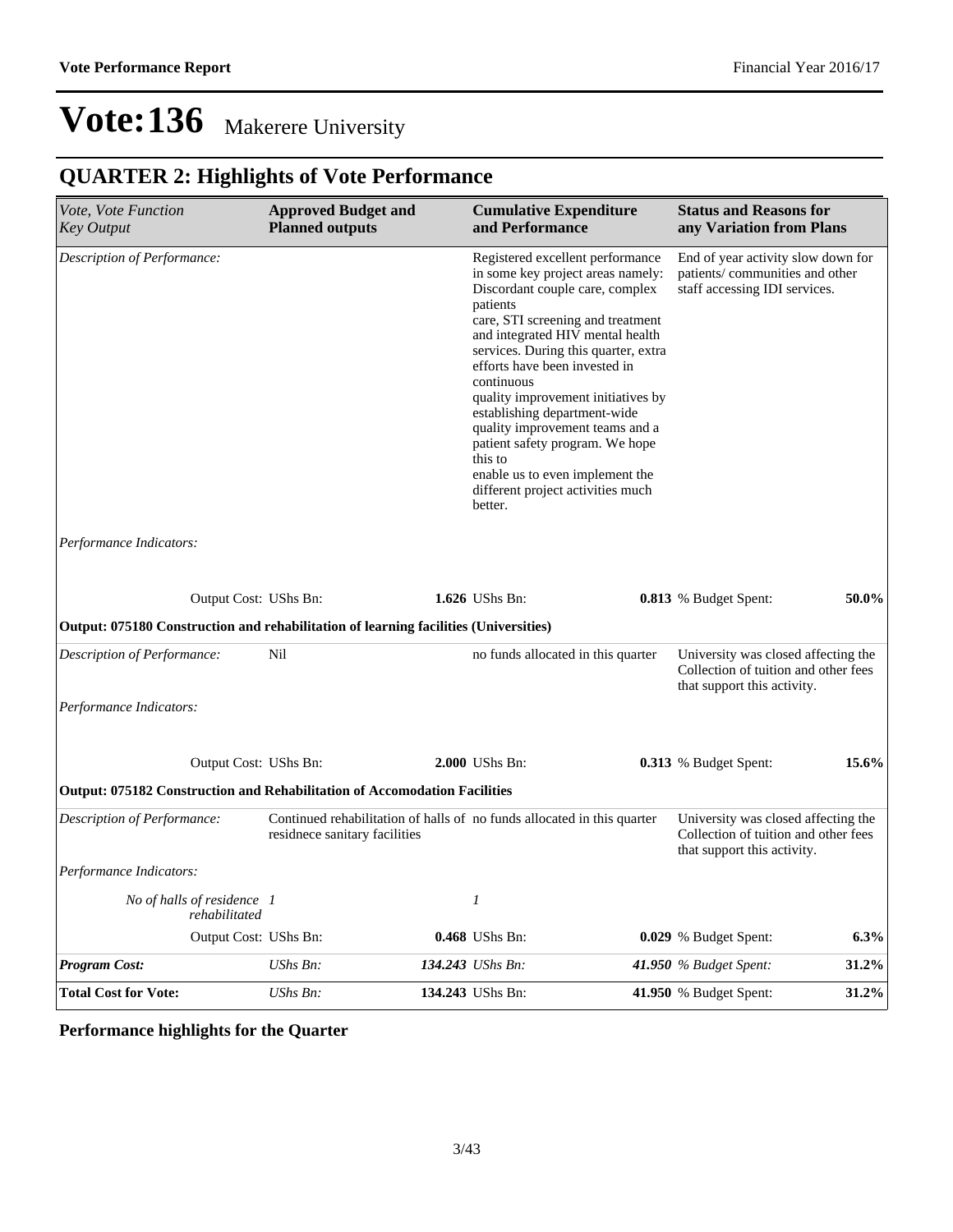### **QUARTER 2: Highlights of Vote Performance**

Makerere University's mandate is to increase the stock of human and social development capital through skills development based on the three key pillars of teaching/learning, research/innovations through knowledge transfer partnerships and networking.

The key outputs from this mandate include;

- i) Students' enrollment and graduation under teaching and learning,
- ii) Research and innovations output based on the university and the national research agenda, and
- iii) Outreach or/and knowledge transfer partnerships and networking that link the academic community to both the public and private sector

#### Key Performance highlights

During the period ended December 2016, we have undertaken the following activities:

#### a) Enrolment, Admission and Graduation

- 1. Enrolment for first semester academic year 2016/17 by 31st December 2016 was 34,691 with some students yet to register.
- 2. 15,445 students were admitted for first year undergraduate programmes for academic year 2016/17. Of these, 1,768 were government sponsored while 306 were international, 46%(7,763) were female.
- 3. At graduate level, 2,431 students were admitted. Of these, 880(36%) were female.
- 4. Affiliated institutions including MUBS had 6.712 undergraduate students admitted and 597 graduate students.
- Makerere University is benefiting from the AfDB-HEST programme under the Ministry of Education, Science Technology and Sports. Infrastructure development for centralised teaching facilities and rehabilitation of laboratories commenced in December 2015. Two facilities shall accommodate more than 10,000 students. Plans are underway to include an initial facility at Kabanyolo. This will facilitate the eventual movement of the College of Agriculture and Environmental Sciences to Kabanyolo. Other components include, merit based scholarships (33 undergraduate students, 10 Masters and 10 PhD), internships/ Industrial placements.The University paid for the architectural designs for the facilities.

Commentary on the Income and Expenditure of the vote against budget

Revenue performance was below budget mainly due to the closure of the University in November and December 2016. However, the government subvention was received adequately except on development here the amounts received 29% of the expected funds.

There was a drop in the liabilities from quarter two due to additional funding from government to pay arrears to Makerere University Retirement benefits scheme of Ugx 10billion. Additional funding was provided for payment of non teaching staff salary arrears of Ugx 4.254 billion during this quarter. These are reflected in the cash limits.

The University has total liabilities of up to Ugx 74 billion as listed below:

- Retirement benefits Ugx 34.02 billion
- Employee allowances Ugx 18.42 billion
- Suppliers Ugx 7.72 billion
- Other Ugx 13.9 billion.

### *V3: Details of Releases and Expenditure*

### **Table V3.1: GoU Releases and Expenditure by Output\***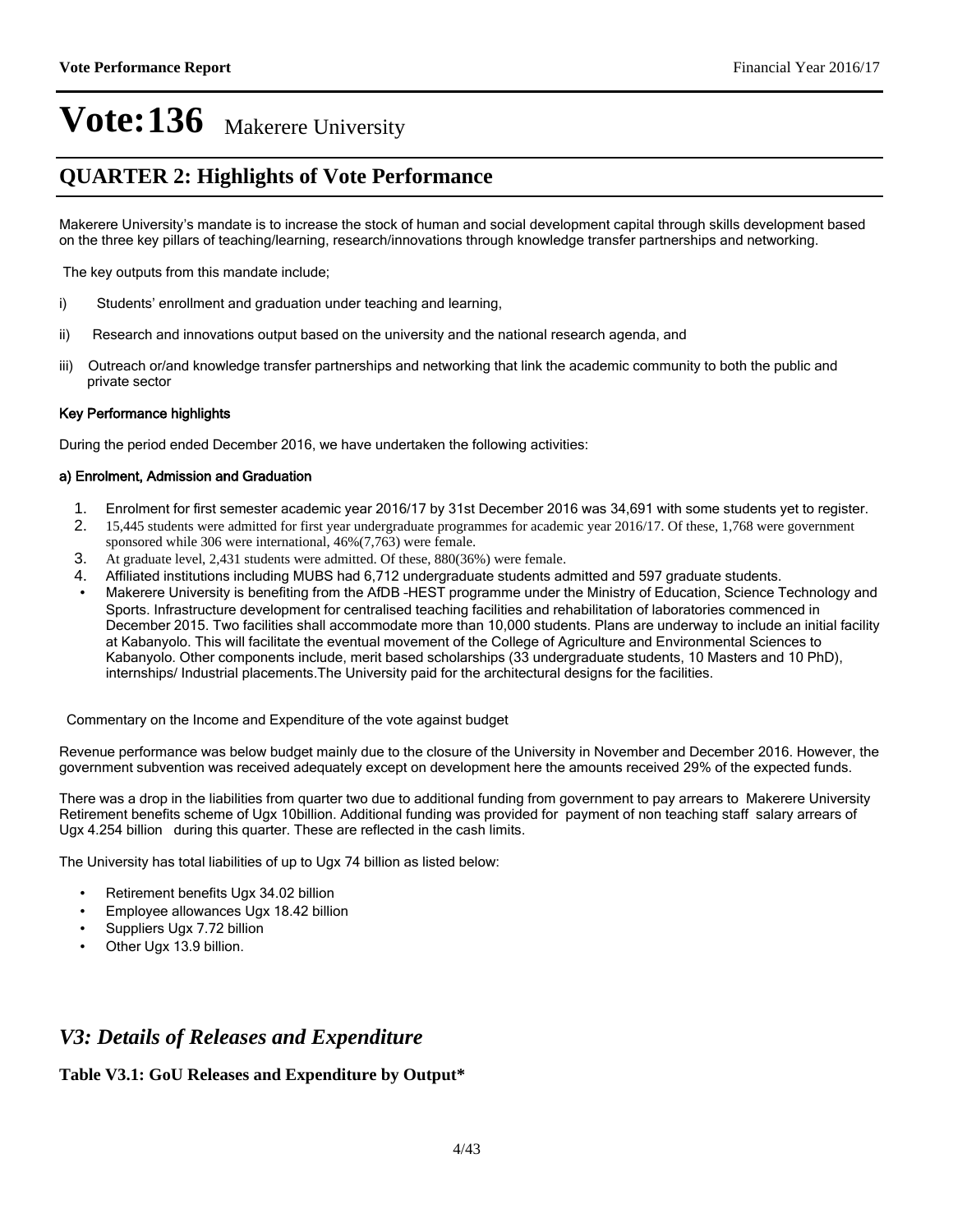## **QUARTER 2: Highlights of Vote Performance**

| <b>Billion Uganda Shillings</b>                                                 | Approved<br><b>Budget</b> | <b>Released</b> | <b>Spent</b> | $%$ GoU<br><b>Budget</b><br><b>Released</b> | $%$ GoU<br><b>Budget</b><br><b>Spent</b> | %GoU<br><b>Releases</b><br><b>Spent</b> |
|---------------------------------------------------------------------------------|---------------------------|-----------------|--------------|---------------------------------------------|------------------------------------------|-----------------------------------------|
| Program 0751 Delivery of Tertiary Education                                     | 134.24                    | 63.46           | 63.46        | 47.3%                                       | 47.3%                                    | 100.0%                                  |
| <b>Class: Outputs Provided</b>                                                  | 125.98                    | 61.80           | 61.80        | 49.1%                                       | 49.1%                                    | 100.0%                                  |
| 075101 Teaching and Training                                                    | 60.13                     | 29.62           | 29.62        | 49.3%                                       | 49.3%                                    | 100.0%                                  |
| 075102 Research, Consultancy and Publications                                   | 24.89                     | 12.16           | 12.16        | 48.9%                                       | 48.9%                                    | 100.0%                                  |
| 075103 Outreach                                                                 | 15.20                     | 7.36            | 7.36         | 48.4%                                       | 48.4%                                    | 100.0%                                  |
| 075104 Students' Welfare                                                        | 7.63                      | 3.82            | 3.82         | 50.0%                                       | 50.0%                                    | 100.0%                                  |
| 075105 Administration and Support Services                                      | 18.13                     | 8.85            | 8.85         | 48.8%                                       | 48.8%                                    | 100.0%                                  |
| <b>Class: Outputs Funded</b>                                                    | 1.63                      | 0.81            | 0.81         | 50.0%                                       | 50.0%                                    | 100.0%                                  |
| 075151 Support to Infectious Diseases Institute                                 | 1.63                      | 0.81            | 0.81         | 50.0%                                       | 50.0%                                    | 100.0%                                  |
| <b>Class: Capital Purchases</b>                                                 | 6.64                      | 0.84            | 0.84         | 12.7%                                       | 12.7%                                    | 100.0%                                  |
| 075173 Roads, Streets and Highways                                              | 0.16                      | 0.02            | 0.02         | 15.6%                                       | 15.6%                                    | 100.0%                                  |
| 075175 Purchase of Motor Vehicles and Other Transport<br>Equipment              | 0.10                      | 0.01            | 0.01         | 12.6%                                       | 12.6%                                    | 100.0%                                  |
| 075176 Purchase of Office and ICT Equipment, including<br>Software              | 0.81                      | 0.10            | 0.10         | 12.6%                                       | 12.6%                                    | 100.0%                                  |
| 075177 Purchase of Specialised Machinery & Equipment                            | 3.10                      | 0.36            | 0.36         | 11.6%                                       | 11.6%                                    | 100.0%                                  |
| 075180 Construction and rehabilitation of learning facilities<br>(Universities) | 2.00                      | 0.31            | 0.31         | 15.6%                                       | 15.6%                                    | 100.0%                                  |
| 075182 Construction and Rehabilitation of Accomodation<br>Facilities            | 0.47                      | 0.03            | 0.03         | 6.3%                                        | 6.3%                                     | 100.0%                                  |
| <b>Total for Vote</b>                                                           | 134.24                    | 63.46           | 63.46        | 47.3%                                       | 47.3%                                    | 100.0%                                  |

### **Table V3.2: 2016/17 GoU Expenditure by Item**

| <b>Billion Uganda Shillings</b>          | Approved<br><b>Budget</b> | <b>Released</b> | <b>Spent</b> | $%$ GoU<br><b>Budget</b><br><b>Released</b> | $%$ GoU<br><b>Budget</b><br><b>Spent</b> | $%$ GoU<br><b>Releases</b><br><b>Spent</b> |
|------------------------------------------|---------------------------|-----------------|--------------|---------------------------------------------|------------------------------------------|--------------------------------------------|
| <b>Class: Outputs Provided</b>           | 125.98                    | 61.80           | 61.80        | 49.1%                                       | 49.1%                                    | 100.0%                                     |
| 211101 General Staff Salaries            | 100.08                    | 50.04           | 50.04        | 50.0%                                       | 50.0%                                    | 100.0%                                     |
| 212101 Social Security Contributions     | 10.01                     | 5.00            | 5.00         | 50.0%                                       | 50.0%                                    | 100.0%                                     |
| 212102 Pension for General Civil Service | 0.02                      | 0.01            | 0.01         | 50.0%                                       | 50.0%                                    | 100.0%                                     |
| 213004 Gratuity Expenses                 | 0.00                      | 0.00            | 0.00         | 50.0%                                       | 50.0%                                    | 100.0%                                     |
| 223005 Electricity                       | 1.91                      | 0.95            | 0.95         | 50.0%                                       | 50.0%                                    | 100.0%                                     |
| 223006 Water                             | 1.71                      | 0.86            | 0.86         | 50.0%                                       | 50.0%                                    | 100.0%                                     |
| 282103 Scholarships and related costs    | 12.26                     | 4.94            | 4.94         | 40.3%                                       | 40.3%                                    | 100.0%                                     |
| <b>Class: Outputs Funded</b>             | 1.63                      | 0.81            | 0.81         | 50.0%                                       | 50.0%                                    | 100.0%                                     |
| 263106 Other Current grants (Current)    | 1.63                      | 0.81            | 0.81         | 50.0%                                       | 50.0%                                    | 100.0%                                     |
| <b>Class: Capital Purchases</b>          | 6.64                      | 0.84            | 0.84         | 12.7%                                       | 12.7%                                    | 100.0%                                     |
| 312101 Non-Residential Buildings         | 2.00                      | 0.31            | 0.31         | 15.6%                                       | 15.6%                                    | 100.0%                                     |
| 312102 Residential Buildings             | 0.47                      | 0.03            | 0.03         | 6.3%                                        | 6.3%                                     | 100.0%                                     |
| 312104 Other Structures                  | 0.16                      | 0.02            | 0.02         | 15.6%                                       | 15.6%                                    | 100.0%                                     |
| 312201 Transport Equipment               | 0.10                      | 0.01            | 0.01         | 12.6%                                       | 12.6%                                    | 100.0%                                     |
| 312202 Machinery and Equipment           | 3.91<br>5/43              | 0.46            | 0.46         | 11.8%                                       | 11.8%                                    | 100.0%                                     |
| <b>Total for Vote</b>                    | 134.24                    | 63.46           | 63.46        | 47.3%                                       | 47.3%                                    | 100.0%                                     |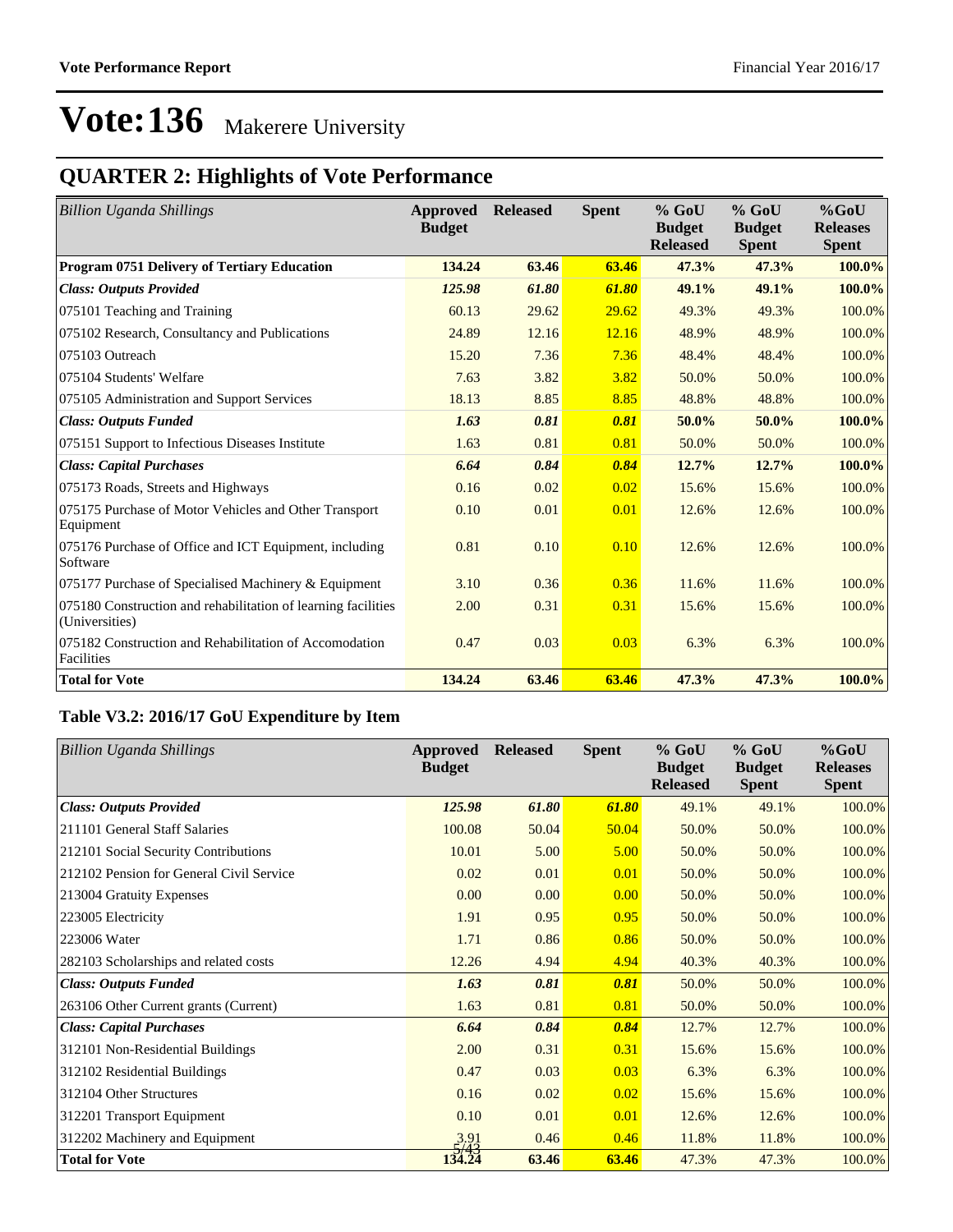### **QUARTER 2: Highlights of Vote Performance**

### **Table V3.3: GoU Releases and Expenditure by Project and Programme\***

| <b>Billion Uganda Shillings</b>                    | Approved<br><b>Budget</b> | <b>Released</b> | <b>Spent</b>       | $%$ GoU<br><b>Budget</b><br><b>Released</b> | $%$ GoU<br><b>Budget</b><br><b>Spent</b> | $%$ GoU<br><b>Releases</b><br><b>Spent</b> |
|----------------------------------------------------|---------------------------|-----------------|--------------------|---------------------------------------------|------------------------------------------|--------------------------------------------|
| <b>Program 0751 Delivery of Tertiary Education</b> | 134.24                    | 63.46           | 63.46              | 47.3%                                       | 47.3%                                    | $100.0\%$                                  |
| <b>Recurrent SubProgrammes</b>                     |                           |                 |                    |                                             |                                          |                                            |
| 01 Headquarters                                    | 124.08                    | 62.04           | 62.04              | 50.0%                                       | 50.0%                                    | 100.0%                                     |
| 1272 Support to Makerere University                | 0.16                      | 0.02            | $\vert 0.02 \vert$ | 15.6%                                       | 15.6%                                    | 100.0%                                     |
| 1341 Food Technology Incubations II                | 4.50                      | 0.57            | 0.57               | 12.6%                                       | 12.6%                                    | 100.0%                                     |
| 1342 Technology Innovations II                     | 4.50                      | 0.71            | 0.71               | 15.7%                                       | 15.7%                                    | 100.0%                                     |
| 1343 SPEDA II                                      | 1.00                      | 0.12            | 0.12               | 11.7%                                       | 11.7%                                    | 100.0%                                     |
| <b>Total for Vote</b>                              | 134.24                    | 63.46           | 63.46              | 47.3%                                       | 47.3%                                    | 100.0%                                     |

### **Table V3.4: External Financing Releases and Expenditure by Sub Programme**

| Billion Uganda Shillings | Approved Released |  |                 |       | Spent % Budget % Budget % Releases |
|--------------------------|-------------------|--|-----------------|-------|------------------------------------|
|                          | <b>Budget</b>     |  | <b>Released</b> | Spent | <b>Spent</b>                       |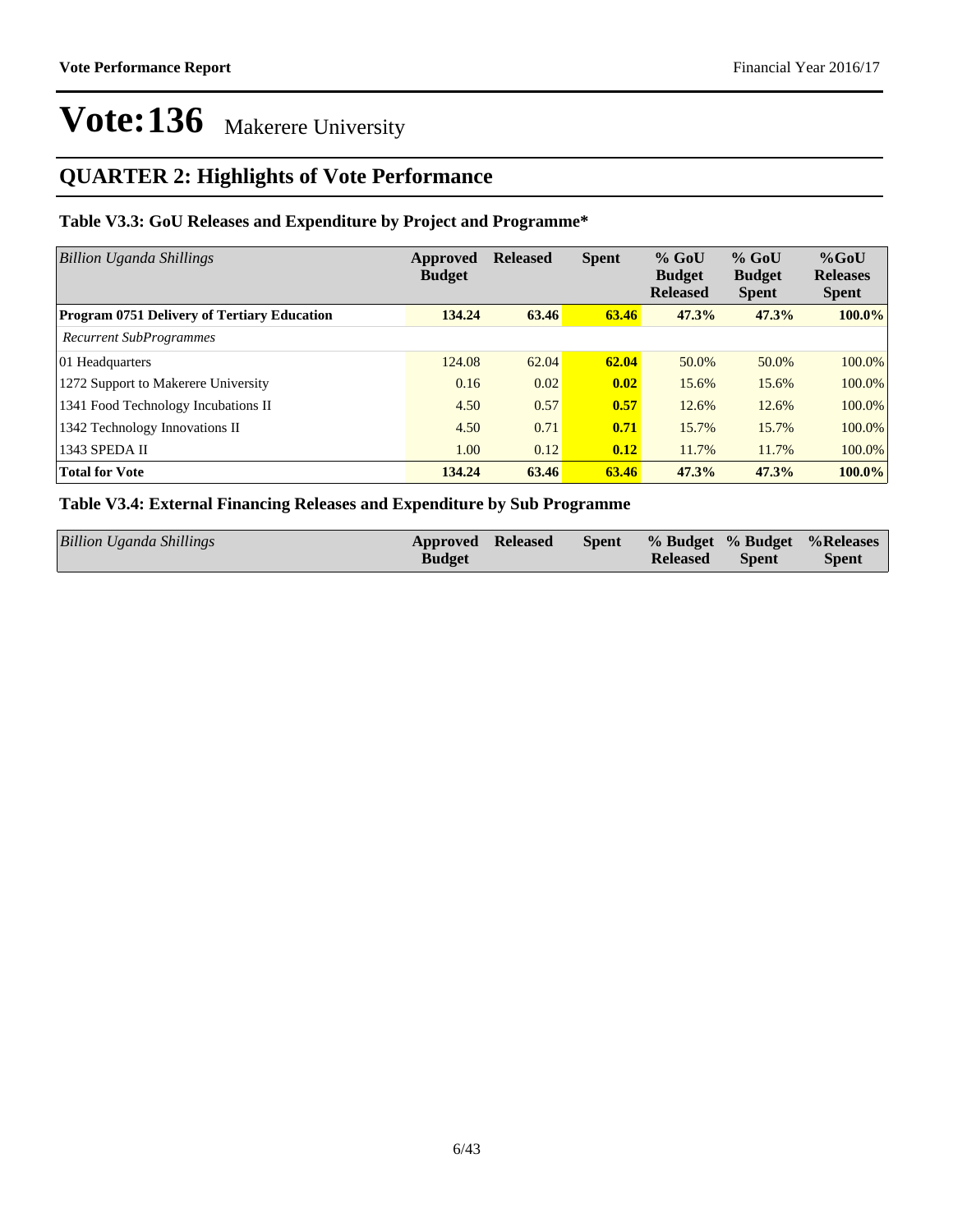### **QUARTER 2: Cumulative Outputs and Expenditure by End of Quarter**

| <b>Annual Planned Outputs</b><br><b>Cumulative Outputs Achieved by</b><br><b>End of Quarter</b> |                                                                                     | <b>Cumulative Expenditures made by</b><br>the End of the Quarter to<br><b>Deliver Cumulative Outputs</b> | <b>UShs</b><br><b>Thousand</b> |
|-------------------------------------------------------------------------------------------------|-------------------------------------------------------------------------------------|----------------------------------------------------------------------------------------------------------|--------------------------------|
| <b>Program: 51 Delivery of Tertiary Education</b>                                               |                                                                                     |                                                                                                          |                                |
| <b>Recurrent Programmes</b>                                                                     |                                                                                     |                                                                                                          |                                |
| <b>Subprogram: 01 Headquarters</b>                                                              |                                                                                     |                                                                                                          |                                |
| <b>Outputs Provided</b>                                                                         |                                                                                     |                                                                                                          |                                |
| <b>Output: 01 Teaching and Training</b>                                                         |                                                                                     |                                                                                                          |                                |
| Enrolment: Enrolment is expected at                                                             | funds for both Q1 AND Q2 were released Item                                         |                                                                                                          | <b>Spent</b>                   |
| (35,000 undergraduate<br>38,000<br>and 3000 graduate students).                                 | by the government. The fisrt semester for<br>academic year 2016/17 commenced in     | 211101 General Staff Salaries                                                                            | 33,464,722                     |
| Academic programmes include 112                                                                 | August - 10796 students were admitted<br>for undergraduate and graduate             | 211102 Contract Staff Salaries (Incl. Casuals,<br>Temporary)                                             | 1,301,580                      |
| undergraduate and 127 graduate                                                                  | programmes in 10 colleges and 1 branch                                              | 211103 Allowances                                                                                        | 2,770,040                      |
| programmes.                                                                                     | campus . Most of the activities in this<br>quarter where pushed to q3 due to the    | 212101 Social Security Contributions                                                                     | 2,131,284                      |
| Operation and management of two newly                                                           | closure of the university by the                                                    | 213001 Medical expenses (To employees)                                                                   | 61                             |
| established campuses in Ji                                                                      | presidential directive due to academic<br>staff industrial action from 1st November | 221001 Advertising and Public Relations                                                                  | 3,226                          |
|                                                                                                 | 2016 to 2nd January 2017                                                            | 221002 Workshops and Seminars                                                                            | 38,889                         |
|                                                                                                 |                                                                                     | 221003 Staff Training                                                                                    | 54,273                         |
|                                                                                                 |                                                                                     | 221005 Hire of Venue (chairs, projector, etc)                                                            | 22,559                         |
|                                                                                                 |                                                                                     | 221007 Books, Periodicals & Newspapers                                                                   | 105,772                        |
|                                                                                                 |                                                                                     | 221008 Computer supplies and Information<br>Technology (IT)                                              | 101,513                        |
|                                                                                                 |                                                                                     | 221009 Welfare and Entertainment                                                                         | 30,696                         |
|                                                                                                 |                                                                                     | 221011 Printing, Stationery, Photocopying and<br>Binding                                                 | 108,088                        |
|                                                                                                 |                                                                                     | 221012 Small Office Equipment                                                                            | 2,422                          |
|                                                                                                 |                                                                                     | 221017 Subscriptions                                                                                     | 18,517                         |
|                                                                                                 |                                                                                     | 222001 Telecommunications                                                                                | 19,120                         |
|                                                                                                 |                                                                                     | 222002 Postage and Courier                                                                               | 3,861                          |
|                                                                                                 |                                                                                     | 224004 Cleaning and Sanitation                                                                           | 16,132                         |
|                                                                                                 |                                                                                     | 226002 Licenses                                                                                          | 72,128                         |
|                                                                                                 |                                                                                     | 227001 Travel inland                                                                                     | 31,201                         |
|                                                                                                 |                                                                                     | 227002 Travel abroad                                                                                     | 20,859                         |
|                                                                                                 |                                                                                     | 227004 Fuel, Lubricants and Oils                                                                         | 31,071                         |
|                                                                                                 |                                                                                     | 228001 Maintenance - Civil                                                                               | 307                            |
|                                                                                                 |                                                                                     | 228002 Maintenance - Vehicles                                                                            | 13,867                         |
|                                                                                                 |                                                                                     | 228003 Maintenance – Machinery, Equipment<br>& Furniture                                                 | 2,139                          |
|                                                                                                 |                                                                                     | 228004 Maintenance – Other                                                                               | 10,191                         |
|                                                                                                 |                                                                                     | 282103 Scholarships and related costs                                                                    | 1,973,299                      |

#### *Reasons for Variation in performance*

The under performance in AIA was as a result of the closure of the university affecting payment of tuition and other fees

| 42,347,817 | <b>Total</b>               |
|------------|----------------------------|
| 26,728,656 | Wage Recurrent             |
| 2,684,213  | Non Wage Recurrent<br>7112 |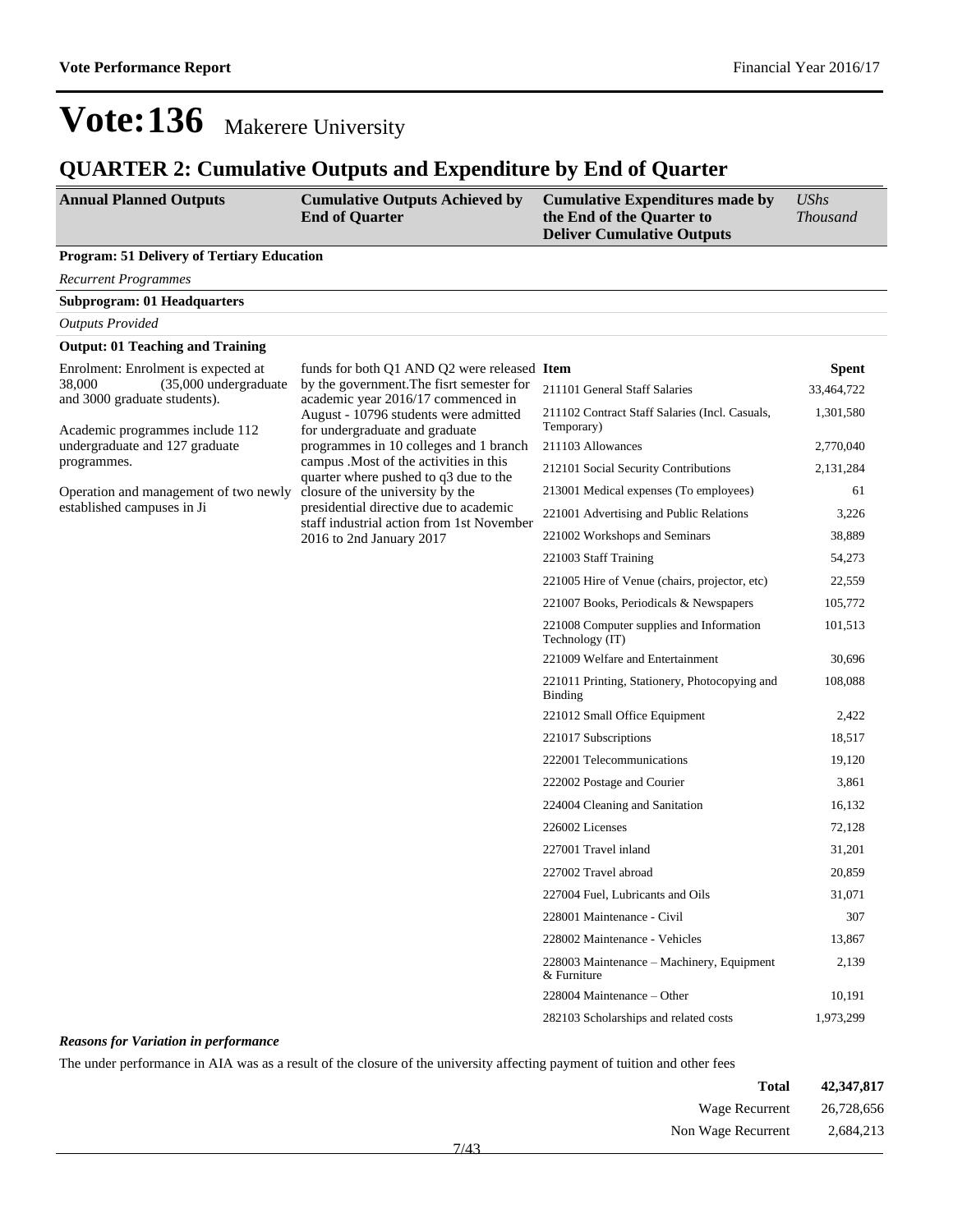### **QUARTER 2: Cumulative Outputs and Expenditure by End of Quarter**

| <b>Annual Planned Outputs</b>                            | <b>Cumulative Outputs Achieved by</b><br><b>End of Quarter</b>                     | <b>Cumulative Expenditures made by</b><br>the End of the Quarter to<br><b>Deliver Cumulative Outputs</b> | $\mathit{UShs}$<br><b>Thousand</b> |
|----------------------------------------------------------|------------------------------------------------------------------------------------|----------------------------------------------------------------------------------------------------------|------------------------------------|
|                                                          |                                                                                    | AIA                                                                                                      | 12,934,948                         |
| <b>Output: 02 Research, Consultancy and Publications</b> |                                                                                    |                                                                                                          |                                    |
| 3000 graduate students in 106 academic                   | 2500 students admitted for the graduate                                            | <b>Item</b>                                                                                              | <b>Spent</b>                       |
| programmes                                               | programmes. 1248 University academic<br>staff participate in research 91professors | 211101 General Staff Salaries                                                                            | 13,947,465                         |
| Mulltidisciplinary research teams                        | and 130 associate professor continue with                                          | 211103 Allowances                                                                                        | 1,798,152                          |
| targeting the university research agenda.                | research                                                                           | 212101 Social Security Contributions                                                                     | 888,789                            |
| Books published Dissemination                            |                                                                                    | 221001 Advertising and Public Relations                                                                  | 5,243                              |
| workshops/seminars meetings                              |                                                                                    | 221002 Workshops and Seminars                                                                            | 807                                |
| 1336 academic staff 71 professors 116                    |                                                                                    | 221003 Staff Training                                                                                    | 179,688                            |
| Associate prof 172 s                                     |                                                                                    | 221008 Computer supplies and Information<br>Technology (IT)                                              | 2,146                              |
|                                                          |                                                                                    | 221009 Welfare and Entertainment                                                                         | 2,635                              |
|                                                          |                                                                                    | 221011 Printing, Stationery, Photocopying and<br><b>Binding</b>                                          | 8,227                              |
|                                                          |                                                                                    | 221012 Small Office Equipment                                                                            | 807                                |
|                                                          |                                                                                    | 221014 Bank Charges and other Bank related<br>costs                                                      | 46                                 |
|                                                          |                                                                                    | 222001 Telecommunications                                                                                | 4,436                              |
|                                                          |                                                                                    | 224001 Medical and Agricultural supplies                                                                 | 3,226                              |
|                                                          |                                                                                    | 227001 Travel inland                                                                                     | 2,016                              |
|                                                          |                                                                                    | 227002 Travel abroad                                                                                     | 4,033                              |
|                                                          |                                                                                    | 227004 Fuel, Lubricants and Oils                                                                         | 1,613                              |
|                                                          |                                                                                    | $228004$ Maintenance – Other                                                                             | 4,033                              |
|                                                          |                                                                                    | 282103 Scholarships and related costs                                                                    | 30,659                             |

#### *Reasons for Variation in performance*

**Output: 03 Outreach**

The under performance in AIA was as a result of the closure of the university affecting payment of tuition and other fees

| 16,884,023 | <b>Total</b>       |
|------------|--------------------|
| 11,140,000 | Wage Recurrent     |
| 888,789    | Non Wage Recurrent |
| 4,855,234  | AIA                |

| Civil society engagement and<br>Consultancy services/Reports Colleges | Short coursess in five Colleges of<br>Computing and Information Sciences,<br>Business and Management Sciences,            | Item<br>211101 General Staff Salaries         | <b>Spent</b><br>8,369,731 |
|-----------------------------------------------------------------------|---------------------------------------------------------------------------------------------------------------------------|-----------------------------------------------|---------------------------|
| Short courses in five Colleges-                                       | Humanities and Social Sciences and Vet                                                                                    | 211103 Allowances                             | 1,115,331                 |
| Computing and IT, CHUSS/Gender,<br>Law, CoBMAS, COVAB                 | medicine and Bio-Security-This activity<br>not undertaken because the university<br>was closed to the general public from | 212101 Social Security Contributions          | 533,274                   |
|                                                                       |                                                                                                                           | 221001 Advertising and Public Relations       | 881                       |
|                                                                       |                                                                                                                           | 221002 Workshops and Seminars                 | 4,033                     |
|                                                                       |                                                                                                                           | 221005 Hire of Venue (chairs, projector, etc) | 1.226                     |

#### *Reasons for Variation in performance*

Short courses were not undertaken due to the closure of the Univeristy

| <b>Total</b>                     | 10,024,477 |
|----------------------------------|------------|
| <b>Wage Recurrent</b><br>$8/4^2$ | 6,685,000  |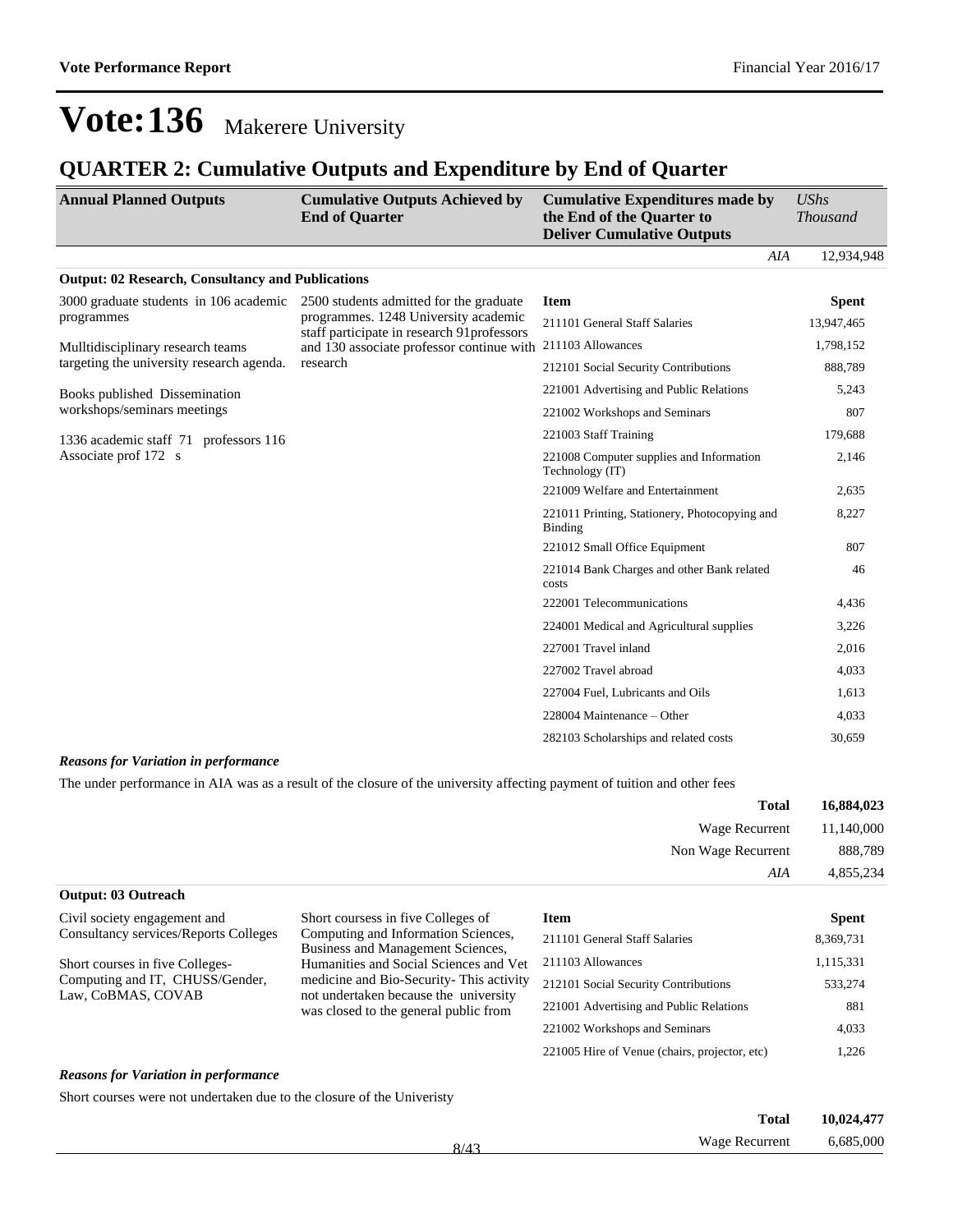## **QUARTER 2: Cumulative Outputs and Expenditure by End of Quarter**

| <b>Annual Planned Outputs</b>                                                   | <b>Cumulative Outputs Achieved by</b><br><b>End of Quarter</b>                                                     | <b>Cumulative Expenditures made by</b><br>the End of the Quarter to<br><b>Deliver Cumulative Outputs</b> | <b>UShs</b><br><b>Thousand</b> |
|---------------------------------------------------------------------------------|--------------------------------------------------------------------------------------------------------------------|----------------------------------------------------------------------------------------------------------|--------------------------------|
|                                                                                 |                                                                                                                    | Non Wage Recurrent                                                                                       | 533,274                        |
|                                                                                 |                                                                                                                    | AIA                                                                                                      | 2,806,203                      |
| <b>Output: 04 Students' Welfare</b>                                             |                                                                                                                    |                                                                                                          |                                |
| Food for 2648 resident government                                               | 2089 resident and 4038 non resident<br>students provided with food and<br>accommodation. Most of the activities in | <b>Item</b>                                                                                              | <b>Spent</b>                   |
| supported students;<br>Food for 1950 resident private students;                 |                                                                                                                    | 213001 Medical expenses (To employees)                                                                   | 1,073                          |
| Food, Accommodation and transport for<br>3950 non resident government supported | this quarter where pushed to q3 due to the<br>closure of the university from 1st                                   | 213002 Incapacity, death benefits and funeral<br>expenses                                                | 37                             |
| students;                                                                       | November 2016 to 2nd January 2017                                                                                  | 221001 Advertising and Public Relations                                                                  | 3,226                          |
| Staff salaries for 436 staff deployed in the                                    |                                                                                                                    | 221002 Workshops and Seminars                                                                            | 3,066                          |
| halls;                                                                          |                                                                                                                    | 221003 Staff Training                                                                                    | 1,953                          |
| General managemen                                                               |                                                                                                                    | 221005 Hire of Venue (chairs, projector, etc)                                                            | 5,497                          |
|                                                                                 |                                                                                                                    | 221007 Books, Periodicals & Newspapers                                                                   | 2,533                          |
|                                                                                 |                                                                                                                    | 221008 Computer supplies and Information<br>Technology (IT)                                              | 31,487                         |
|                                                                                 |                                                                                                                    | 221011 Printing, Stationery, Photocopying and<br><b>Binding</b>                                          | 5,646                          |
|                                                                                 |                                                                                                                    | 221017 Subscriptions                                                                                     | 10,058                         |
|                                                                                 |                                                                                                                    | 222001 Telecommunications                                                                                | 6,856                          |
|                                                                                 |                                                                                                                    | 222002 Postage and Courier                                                                               | 460                            |
|                                                                                 |                                                                                                                    | 224004 Cleaning and Sanitation                                                                           | 11,519                         |
|                                                                                 |                                                                                                                    | 227002 Travel abroad                                                                                     | 32,103                         |
|                                                                                 |                                                                                                                    | 227004 Fuel, Lubricants and Oils                                                                         | 2,218                          |
|                                                                                 |                                                                                                                    | 228001 Maintenance - Civil                                                                               | 25,349                         |
|                                                                                 |                                                                                                                    | 228002 Maintenance - Vehicles                                                                            | 2,016                          |
|                                                                                 |                                                                                                                    | 228003 Maintenance – Machinery, Equipment<br>& Furniture                                                 | 8,738                          |
|                                                                                 |                                                                                                                    | 228004 Maintenance – Other                                                                               | 5,979                          |
|                                                                                 |                                                                                                                    | 282103 Scholarships and related costs                                                                    | 3,935,249                      |

#### *Reasons for Variation in performance*

The under performance in AIA was as a result of the closure of the university affecting payment of tuition and other fees

| 4,095,063    | <b>Total</b>       |
|--------------|--------------------|
| $\mathbf{0}$ | Wage Recurrent     |
| 3,816,512    | Non Wage Recurrent |
| 278,551      | AIA                |

| <b>Output: 05 Administration and Support Services</b>                             |                                                                                |                                                              |              |
|-----------------------------------------------------------------------------------|--------------------------------------------------------------------------------|--------------------------------------------------------------|--------------|
| 103 Admin and support staff                                                       | The university was closed from 1st.                                            | Item                                                         | <b>Spent</b> |
| General administration and operation                                              | November 2016 to 2nd January 2017.<br>Despite the closure, utilities, internet | 211101 General Staff Salaries                                | 6,867,311    |
| under units that are categorised as non<br>teaching                               | bandwidth, cleaning services staff salaries<br>where paid during this quarter  | 211102 Contract Staff Salaries (Incl. Casuals,<br>Temporary) | 1,022,633    |
|                                                                                   |                                                                                | 211103 Allowances                                            | 2,823,522    |
| General maintenance and management of<br>the Physical Plant including payment for |                                                                                | 212101 Social Security Contributions                         | 1,450,519    |
| utilities.                                                                        |                                                                                | 212102 Pension for General Civil Service                     | 7.802        |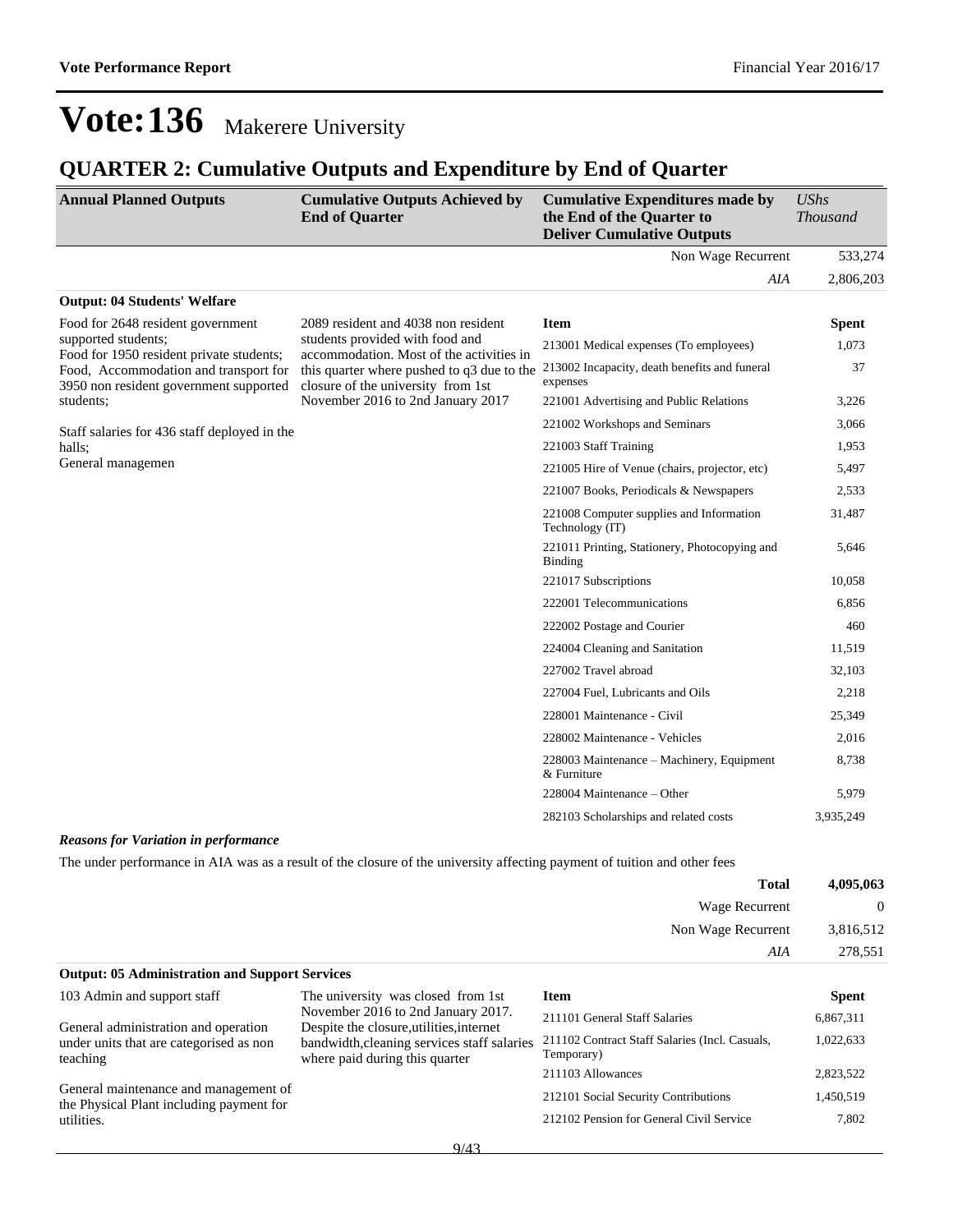| 212201 Social Security Contributions                                     | 875,034   |
|--------------------------------------------------------------------------|-----------|
| 213001 Medical expenses (To employees)                                   | 2,169     |
| 213002 Incapacity, death benefits and funeral<br>expenses                | 14,670    |
| 213004 Gratuity Expenses                                                 | 116       |
| 221001 Advertising and Public Relations                                  | 72,215    |
| 221002 Workshops and Seminars                                            | 65,790    |
| 221003 Staff Training                                                    | 56,127    |
| 221005 Hire of Venue (chairs, projector, etc)                            | 6,548     |
| 221007 Books, Periodicals & Newspapers                                   | 21,681    |
| 221008 Computer supplies and Information<br>Technology (IT)              | 121,409   |
| 221009 Welfare and Entertainment                                         | 153,977   |
| 221010 Special Meals and Drinks                                          | 7,886     |
| 221011 Printing, Stationery, Photocopying and<br><b>Binding</b>          | 282,004   |
| 221012 Small Office Equipment                                            | 10,428    |
| 221014 Bank Charges and other Bank related<br>costs                      | 34,332    |
| 221015 Financial and related costs (e.g.<br>shortages, pilferages, etc.) | 31,579    |
| 221017 Subscriptions                                                     | 65,518    |
| 222001 Telecommunications                                                | 75,246    |
| 222002 Postage and Courier                                               | 6,187     |
| 222003 Information and communications<br>technology (ICT)                | 941,055   |
| 223001 Property Expenses                                                 | 7,900     |
| 223003 Rent – (Produced Assets) to private<br>entities                   | 8,278     |
| 223004 Guard and Security services                                       | 56,933    |
| 223005 Electricity                                                       | 1,384,446 |
| 223006 Water                                                             | 1,414,680 |
| 223007 Other Utilities- (fuel, gas, firewood,<br>charcoal)               | 57,923    |
| 224001 Medical and Agricultural supplies                                 | 252,720   |
| 224004 Cleaning and Sanitation                                           | 361,727   |
| 225001 Consultancy Services- Short term                                  | 60,940    |
| 225002 Consultancy Services-Long-term                                    | 41,659    |
| 226001 Insurances                                                        | 15,025    |
| 226002 Licenses                                                          | 6,302     |
| 227001 Travel inland                                                     | 60,183    |
| 227002 Travel abroad                                                     | 94,431    |
| 227003 Carriage, Haulage, Freight and<br>transport hire                  | 3,342     |
| 227004 Fuel, Lubricants and Oils                                         | 154,978   |
| 228001 Maintenance - Civil                                               | 92,822    |
| 228002 Maintenance - Vehicles                                            | 82,764    |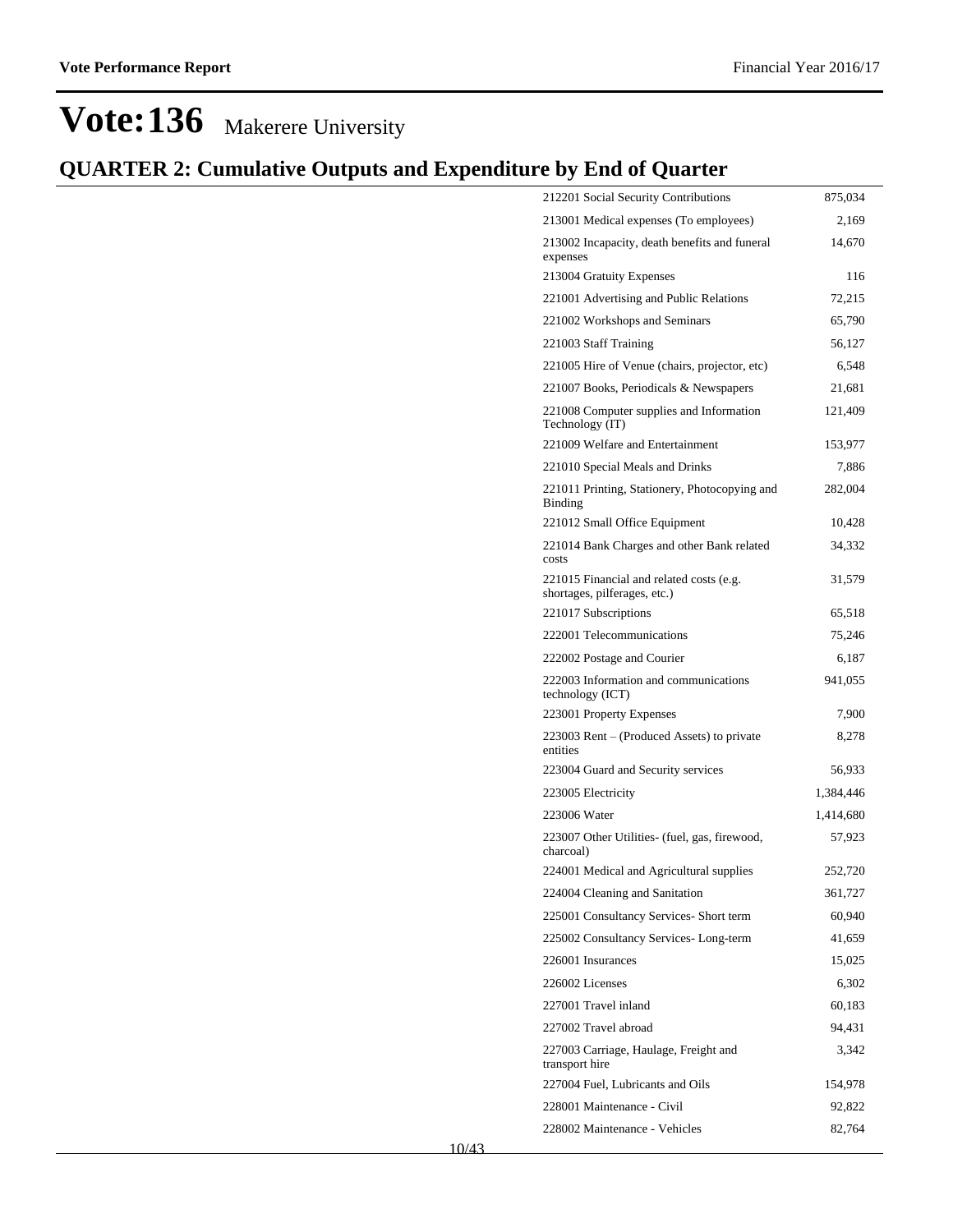### **QUARTER 2: Cumulative Outputs and Expenditure by End of Quarter**

| 228003 Maintenance – Machinery, Equipment<br>$\&$ Furniture | 102,340 |
|-------------------------------------------------------------|---------|
| $228004$ Maintenance – Other                                | 48,936  |
| 273102 Incapacity, death benefits and funeral<br>expenses   | 843     |
| 282103 Scholarships and related costs                       | 8,125   |
| 312101 Non-Residential Buildings                            | 70,055  |
| 312102 Residential Buildings                                | 5,817   |
| 312104 Other Structures                                     | 13.101  |
| 312202 Machinery and Equipment                              | 189,918 |

#### *Reasons for Variation in performance*

The under performance in AIA was as a result of the closure of the university affecting payment of tuition and other fees

| 19,611,944 | <b>Total</b>       |
|------------|--------------------|
| 5,485,000  | Wage Recurrent     |
| 3,267,159  | Non Wage Recurrent |
| 10,859,785 | AIA                |
|            |                    |

*Outputs Funded*

**Output: 51 Support to Infectious Diseases Institute**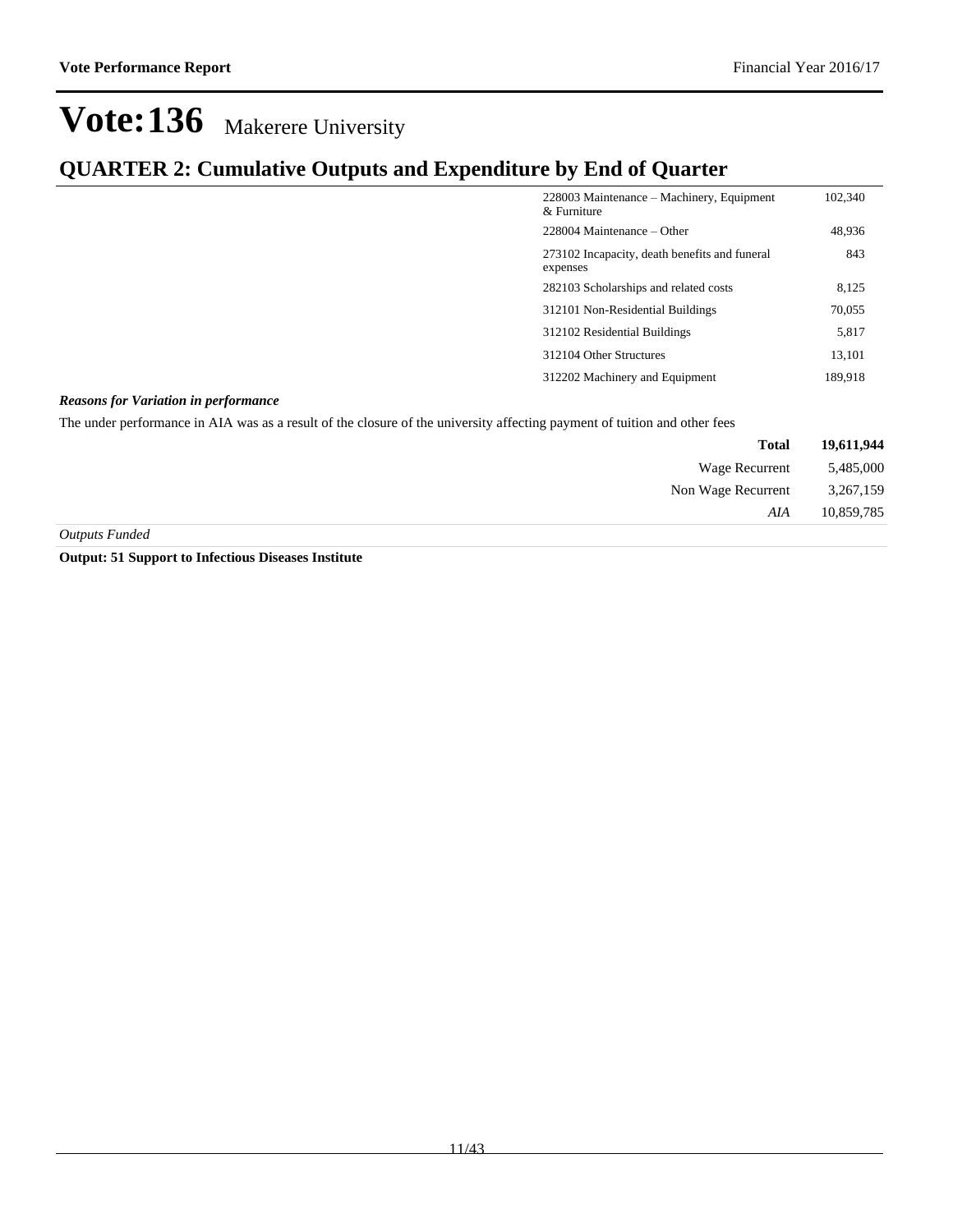### **QUARTER 2: Cumulative Outputs and Expenditure by End of Quarter**

| <b>Annual Planned Outputs</b>                                                                  | <b>Cumulative Outputs Achieved by</b><br><b>End of Quarter</b>                                                                                                                                                                                                                                                                                                                                                                                                                                                                                                                                                                                                                                                                                                                                                                                                                                                                                                                                                                                                                                                                                                                                                                                                                             | <b>Cumulative Expenditures made by</b><br>the End of the Quarter to<br><b>Deliver Cumulative Outputs</b> | <b>UShs</b><br><b>Thousand</b> |
|------------------------------------------------------------------------------------------------|--------------------------------------------------------------------------------------------------------------------------------------------------------------------------------------------------------------------------------------------------------------------------------------------------------------------------------------------------------------------------------------------------------------------------------------------------------------------------------------------------------------------------------------------------------------------------------------------------------------------------------------------------------------------------------------------------------------------------------------------------------------------------------------------------------------------------------------------------------------------------------------------------------------------------------------------------------------------------------------------------------------------------------------------------------------------------------------------------------------------------------------------------------------------------------------------------------------------------------------------------------------------------------------------|----------------------------------------------------------------------------------------------------------|--------------------------------|
| Clinic staff                                                                                   | • 1044 viral Load tests performed                                                                                                                                                                                                                                                                                                                                                                                                                                                                                                                                                                                                                                                                                                                                                                                                                                                                                                                                                                                                                                                                                                                                                                                                                                                          | <b>Item</b>                                                                                              | <b>Spent</b>                   |
| Specialised lab tests & diagnostics<br>Advanced lab tests<br>X-Rays, Ultra-sounds, other tests | • 106 patients with mental health<br>problems received care<br>• 11 suspected cases found and referred<br>for further management KPIs                                                                                                                                                                                                                                                                                                                                                                                                                                                                                                                                                                                                                                                                                                                                                                                                                                                                                                                                                                                                                                                                                                                                                      | 263106 Other Current grants (Current)                                                                    | 813,000                        |
| Facilities; electricity, water, generator                                                      | • 1134 Laboratory tests performed<br>• 123 women screened for cervical cancer                                                                                                                                                                                                                                                                                                                                                                                                                                                                                                                                                                                                                                                                                                                                                                                                                                                                                                                                                                                                                                                                                                                                                                                                              |                                                                                                          |                                |
| Garbage, security, infection control,<br>sanitation                                            | by the end of the quarter<br>· 1370 clients received 2nd line ART<br>treatment (old and new)                                                                                                                                                                                                                                                                                                                                                                                                                                                                                                                                                                                                                                                                                                                                                                                                                                                                                                                                                                                                                                                                                                                                                                                               |                                                                                                          |                                |
| Drugs                                                                                          | • 138 patients were treated for STIs<br>• 16986 clients received some basic kit<br>items (mosquito nets and water guard                                                                                                                                                                                                                                                                                                                                                                                                                                                                                                                                                                                                                                                                                                                                                                                                                                                                                                                                                                                                                                                                                                                                                                    |                                                                                                          |                                |
| Clinic supplies/small equipment                                                                | (tablets)<br>• 21 new TB cases were started on TB                                                                                                                                                                                                                                                                                                                                                                                                                                                                                                                                                                                                                                                                                                                                                                                                                                                                                                                                                                                                                                                                                                                                                                                                                                          |                                                                                                          |                                |
| Insurance-profes                                                                               | treatment<br>• 215 individuals belonging to the<br>MARPs received care<br>• 2550 ART monitoring tests performed<br>• 260 patients suspected to be failing<br>2ndline ART were managed<br>• 28,914 Condoms distributed to HIV<br>positive adults in care<br>• 293 clients were tested<br>• 298 HIV positive young adults (15-24)<br>yrs) accessed youth-friendly services<br>during the quarter<br>• 359 HIV patients with hypertension or<br>diabetes received care<br>• 404 HIV positive elderly patients<br>received care during the quarter<br>• 487 women received dual family<br>planning methods<br>• 494 sero-positive partners in discordant<br>relationships on ART received care KPIs<br>• 494 discordant couples received support<br>during the quarter<br>· 566 complex patients were managed<br>during this quarter<br>• 6 ARV slots<br>• 6 sero-negative male partners were<br>referred for safe male circumcision SENT<br>• 6773 clients received ART treatment<br>(old and new)<br>· 6992 clients received co-trimoxazole<br>prophylaxis or alternative<br>• 7 Switch meetings held<br>• 7348 HIV positive adults screened for<br>TВ<br>• 8 patients received INH prophylaxis<br>• 80 mothers received PMTCT services<br>according to national standards in the<br>quarter |                                                                                                          |                                |

#### *Reasons for Variation in performance*

End of year activity slow down for patients and IDI staff- in addition to the closure of the University in the last two months of the year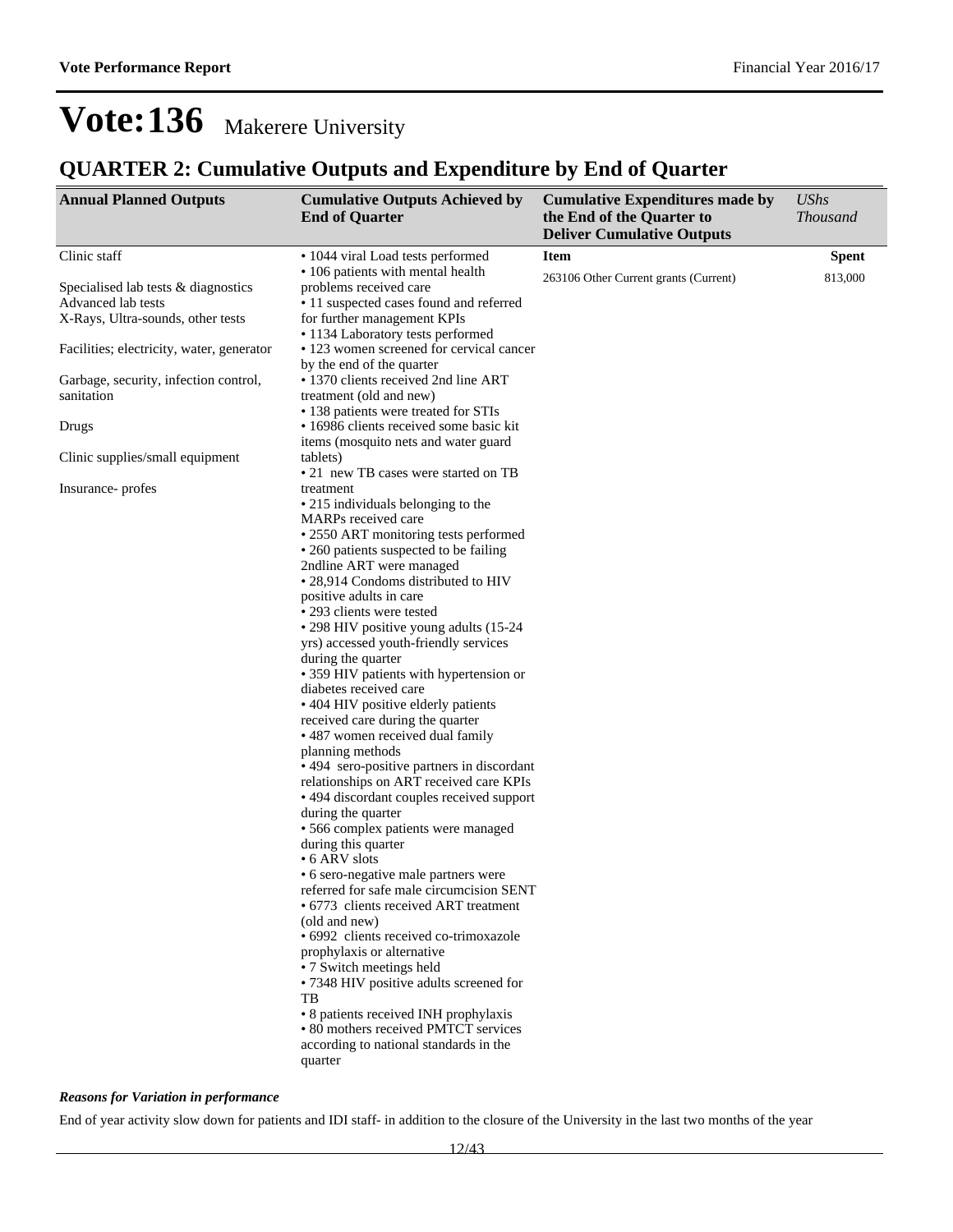## **QUARTER 2: Cumulative Outputs and Expenditure by End of Quarter**

| <b>Annual Planned Outputs</b>                                                                                                                                                 | <b>Cumulative Outputs Achieved by</b><br><b>End of Quarter</b>                                                                                                                                                                                                                                                                                                                          | <b>Cumulative Expenditures made by</b><br>the End of the Quarter to<br><b>Deliver Cumulative Outputs</b> | <b>UShs</b><br><b>Thousand</b> |
|-------------------------------------------------------------------------------------------------------------------------------------------------------------------------------|-----------------------------------------------------------------------------------------------------------------------------------------------------------------------------------------------------------------------------------------------------------------------------------------------------------------------------------------------------------------------------------------|----------------------------------------------------------------------------------------------------------|--------------------------------|
|                                                                                                                                                                               |                                                                                                                                                                                                                                                                                                                                                                                         | <b>Total</b>                                                                                             | 813,000                        |
|                                                                                                                                                                               |                                                                                                                                                                                                                                                                                                                                                                                         | Wage Recurrent                                                                                           | $\mathbf{0}$                   |
|                                                                                                                                                                               |                                                                                                                                                                                                                                                                                                                                                                                         | Non Wage Recurrent                                                                                       | 813,000                        |
|                                                                                                                                                                               |                                                                                                                                                                                                                                                                                                                                                                                         | AIA                                                                                                      | $\overline{0}$                 |
|                                                                                                                                                                               |                                                                                                                                                                                                                                                                                                                                                                                         | <b>Total For SubProgramme</b>                                                                            | 93,812,000                     |
|                                                                                                                                                                               |                                                                                                                                                                                                                                                                                                                                                                                         | Wage Recurrent                                                                                           | 50,038,656                     |
|                                                                                                                                                                               |                                                                                                                                                                                                                                                                                                                                                                                         | Non Wage Recurrent                                                                                       | 12,002,947                     |
|                                                                                                                                                                               |                                                                                                                                                                                                                                                                                                                                                                                         | AIA                                                                                                      | 31,770,397                     |
| <b>Development Projects</b>                                                                                                                                                   |                                                                                                                                                                                                                                                                                                                                                                                         |                                                                                                          |                                |
| Project: 1272 Support to Makerere University                                                                                                                                  |                                                                                                                                                                                                                                                                                                                                                                                         |                                                                                                          |                                |
| Capital Purchases                                                                                                                                                             |                                                                                                                                                                                                                                                                                                                                                                                         |                                                                                                          |                                |
| <b>Output: 73 Roads, Streets and Highways</b>                                                                                                                                 |                                                                                                                                                                                                                                                                                                                                                                                         |                                                                                                          |                                |
| Monitoring and evaluation, supervision<br>of continuing projects                                                                                                              | Ongoing works for all parking spaces<br>and University Roads renovated through<br>partnership between Makerere University<br>and KCCA under an MOU for the<br>construction and extension of Makerere<br>hill road                                                                                                                                                                       | <b>Item</b><br>312104 Other Structures                                                                   | <b>Spent</b><br>24,873         |
| <b>Reasons for Variation in performance</b>                                                                                                                                   |                                                                                                                                                                                                                                                                                                                                                                                         |                                                                                                          |                                |
|                                                                                                                                                                               | Positive variation based on MoU with KCCA for the extension of Makerere Hill Road                                                                                                                                                                                                                                                                                                       |                                                                                                          |                                |
|                                                                                                                                                                               |                                                                                                                                                                                                                                                                                                                                                                                         | <b>Total</b>                                                                                             | 24,873                         |
|                                                                                                                                                                               |                                                                                                                                                                                                                                                                                                                                                                                         | GoU Development                                                                                          | 24,873                         |
|                                                                                                                                                                               |                                                                                                                                                                                                                                                                                                                                                                                         | <b>External Financing</b>                                                                                | $\boldsymbol{0}$               |
|                                                                                                                                                                               |                                                                                                                                                                                                                                                                                                                                                                                         | AIA                                                                                                      | $\overline{0}$                 |
|                                                                                                                                                                               |                                                                                                                                                                                                                                                                                                                                                                                         | <b>Total For SubProgramme</b>                                                                            | 24,873                         |
|                                                                                                                                                                               |                                                                                                                                                                                                                                                                                                                                                                                         | GoU Development                                                                                          | 24,873                         |
|                                                                                                                                                                               |                                                                                                                                                                                                                                                                                                                                                                                         | <b>External Financing</b>                                                                                | $\boldsymbol{0}$               |
|                                                                                                                                                                               |                                                                                                                                                                                                                                                                                                                                                                                         | AIA                                                                                                      | $\boldsymbol{0}$               |
| <b>Development Projects</b>                                                                                                                                                   |                                                                                                                                                                                                                                                                                                                                                                                         |                                                                                                          |                                |
| <b>Project: 1341 Food Technology Incubations II</b>                                                                                                                           |                                                                                                                                                                                                                                                                                                                                                                                         |                                                                                                          |                                |
| <b>Outputs Provided</b>                                                                                                                                                       |                                                                                                                                                                                                                                                                                                                                                                                         |                                                                                                          |                                |
| <b>Output: 01 Teaching and Training</b>                                                                                                                                       |                                                                                                                                                                                                                                                                                                                                                                                         |                                                                                                          |                                |
| 20 university students from College of<br>Agricultural and Environmental Sciences<br>trained in hands-on production and<br>entrepreneurship in collaboration with<br>industry | 96 Food Science & Technology students<br>exposed to diverse practical aspects of<br>food processing, product development<br>and analysis. 25 4th year students<br>working in groups of 5 developed meat,<br>fish and poultry products prototypes. 3rd<br>year agricultural engineering students<br>received hands-on training in design and<br>construction of agro-processing facility | <b>Item</b><br>282103 Scholarships and related costs                                                     | <b>Spent</b><br>46,025         |
| <b>Reasons for Variation in performance</b>                                                                                                                                   |                                                                                                                                                                                                                                                                                                                                                                                         |                                                                                                          |                                |

Under performance as a result of inadequate resources released at 12% of expected budget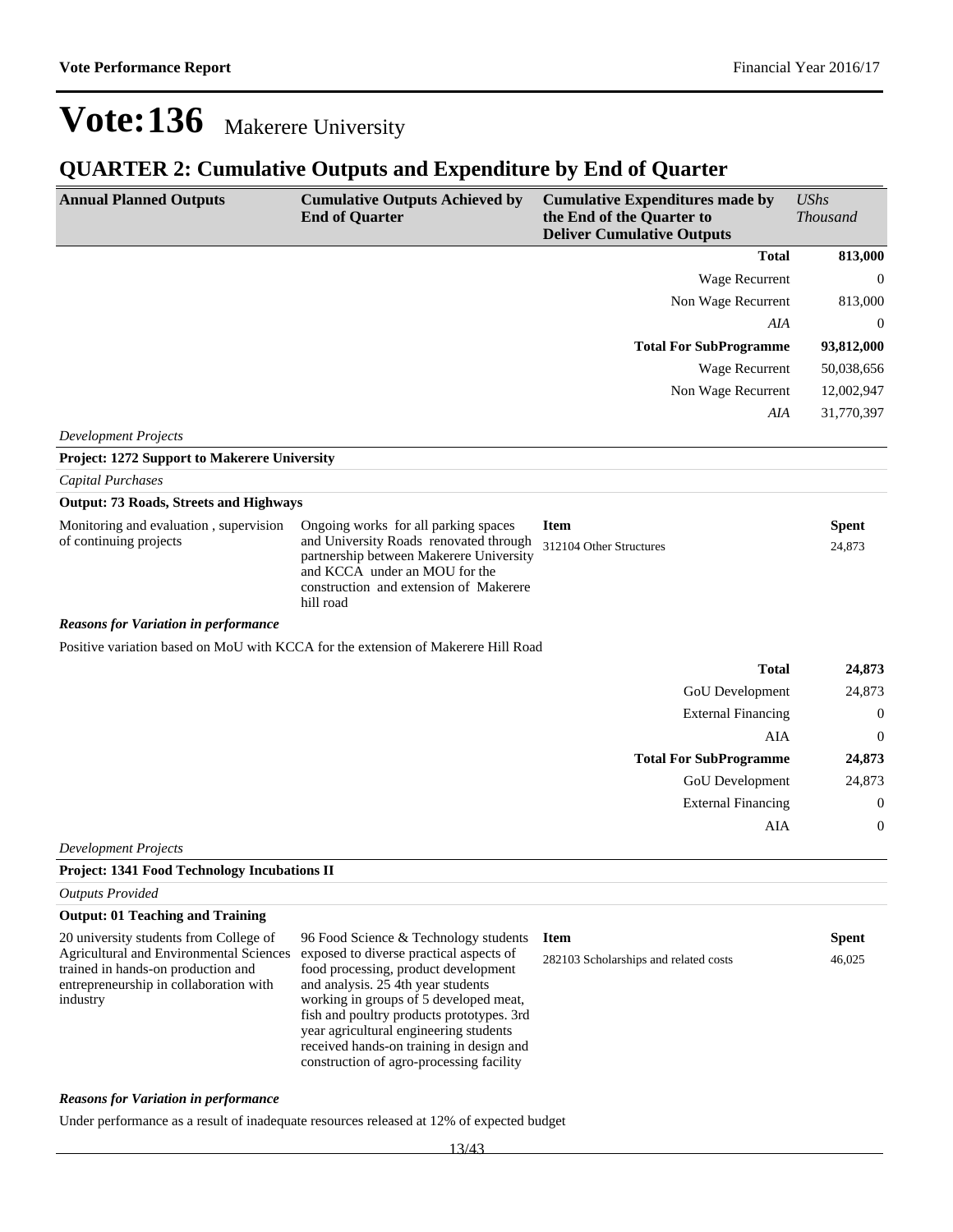### **QUARTER 2: Cumulative Outputs and Expenditure by End of Quarter**

| <b>Annual Planned Outputs</b>                                                 | <b>Cumulative Outputs Achieved by</b><br><b>End of Quarter</b>  | <b>Cumulative Expenditures made by</b><br>the End of the Quarter to<br><b>Deliver Cumulative Outputs</b> | <b>UShs</b><br><i>Thousand</i> |
|-------------------------------------------------------------------------------|-----------------------------------------------------------------|----------------------------------------------------------------------------------------------------------|--------------------------------|
|                                                                               |                                                                 | <b>Total</b>                                                                                             | 46,025                         |
|                                                                               |                                                                 | <b>GoU</b> Development                                                                                   | 46,025                         |
|                                                                               |                                                                 | <b>External Financing</b>                                                                                | $\overline{0}$                 |
|                                                                               |                                                                 | AIA                                                                                                      | $\overline{0}$                 |
| <b>Output: 02 Research, Consultancy and Publications</b>                      |                                                                 |                                                                                                          |                                |
| 5 incubate eenterprises: 1 fruit and                                          | 5 Technology Research Projects were                             | <b>Item</b>                                                                                              | Spent                          |
| vegetables; 1 legumes                                                         | undertaken: Production and<br>Commercialization of Roasted Bean | 282103 Scholarships and related costs                                                                    | 78,217                         |
| 4 new food products and 3 appropriate                                         | Flour led by A. Nabubuya; Instant millet -                      |                                                                                                          |                                |
| agro-processing equipment prototypes                                          | led by J. Muyonga; Omulondo chopper -                           |                                                                                                          |                                |
| developed Food Technology and Business Led by J. Kigozi; Appropriate low cost |                                                                 |                                                                                                          |                                |
| <b>Incubation Centre</b>                                                      | mill - led by R. Mugabi; Osmomotically                          |                                                                                                          |                                |
|                                                                               | dehydrated fruits - Led by J. Wambete;                          |                                                                                                          |                                |
|                                                                               | Improved thresher and plough for Mulimi                         |                                                                                                          |                                |
|                                                                               | tractor led by N. Banadda                                       |                                                                                                          |                                |

#### *Reasons for Variation in performance*

insufficient funds released by Government caused the under performance of the project activities. Out of 50% expected to be released by this quarter only 15.6% was released

|                                                        |                                                                                                                                                                                                                         | <b>Total</b>                          | 78,217       |  |
|--------------------------------------------------------|-------------------------------------------------------------------------------------------------------------------------------------------------------------------------------------------------------------------------|---------------------------------------|--------------|--|
|                                                        |                                                                                                                                                                                                                         | <b>GoU</b> Development                | 78,217       |  |
|                                                        |                                                                                                                                                                                                                         | <b>External Financing</b>             | $\Omega$     |  |
|                                                        |                                                                                                                                                                                                                         | AIA                                   | $\Omega$     |  |
| <b>Output: 03 Outreach</b>                             |                                                                                                                                                                                                                         |                                       |              |  |
| 5 SMEs provided with business support                  | Current status assessment and business                                                                                                                                                                                  | <b>Item</b>                           | <b>Spent</b> |  |
| 1 community level food processing<br>project supported | development support program for 12<br>incubatees completed. Two community<br>food processing projects commenced, one<br>for cereal value addition (in<br>Nakasongola) and the other for beans<br>processing (in Bududa) | 282103 Scholarships and related costs | 27,063       |  |

#### *Reasons for Variation in performance*

Insufficient funds released by Government caused the under performance of the project activities.

| 27,063           | <b>Total</b>              |
|------------------|---------------------------|
| 27,063           | <b>GoU</b> Development    |
| $\boldsymbol{0}$ | <b>External Financing</b> |
| $\theta$         | AIA                       |
|                  |                           |

#### **Output: 05 Administration and Support Services**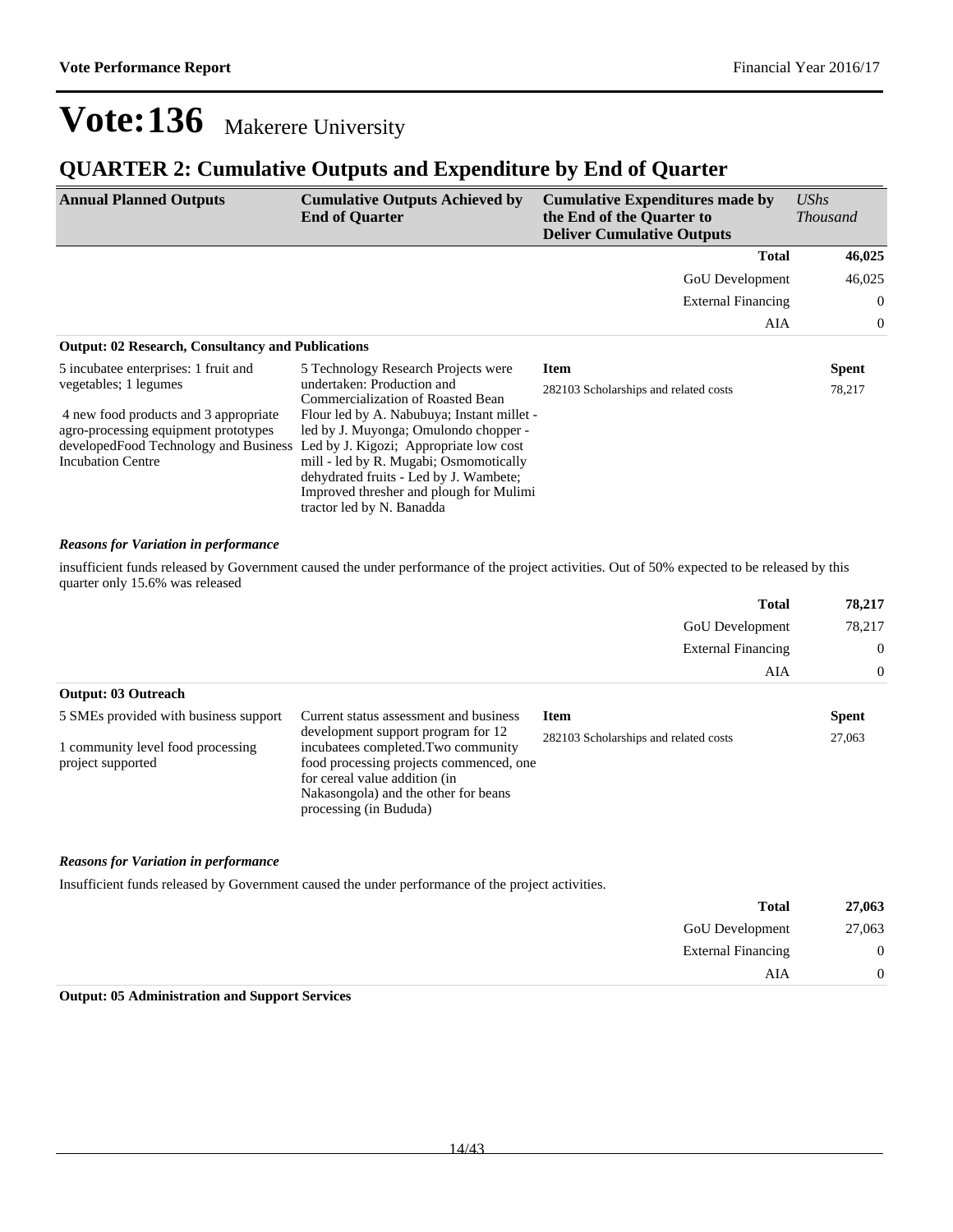### **QUARTER 2: Cumulative Outputs and Expenditure by End of Quarter**

| <b>Annual Planned Outputs</b>                                                                                                                                | <b>Cumulative Outputs Achieved by</b><br><b>End of Quarter</b>                                                                                                                                                                                             | <b>Cumulative Expenditures made by</b><br>the End of the Quarter to<br><b>Deliver Cumulative Outputs</b> | $\mathit{UShs}$<br><i>Thousand</i> |
|--------------------------------------------------------------------------------------------------------------------------------------------------------------|------------------------------------------------------------------------------------------------------------------------------------------------------------------------------------------------------------------------------------------------------------|----------------------------------------------------------------------------------------------------------|------------------------------------|
| Management and operations personnel                                                                                                                          | 23 FTBIC technical and support staff                                                                                                                                                                                                                       | <b>Item</b>                                                                                              | <b>Spent</b>                       |
| and structures in place                                                                                                                                      | engaged in supporting project activities<br>FTBIC activities highlighted in Food                                                                                                                                                                           | 282103 Scholarships and related costs                                                                    | 46,930                             |
| Incubator activities and programmes                                                                                                                          | Security, Nutrition and Livelihoods                                                                                                                                                                                                                        |                                                                                                          |                                    |
| disseminated                                                                                                                                                 | policy document of Network for African<br>Science Academies. Bench marking visits                                                                                                                                                                          |                                                                                                          |                                    |
| Incubation Centre facilities and<br>equipment optimized and<br>maintained Management and operations<br>personnel and structures in place<br>Incubator activi | by a team from University of Zambia.<br>Incubate es participated in UMA trade<br>show. FTBIC identified by RUFORUM<br>Deans meeting as model approach to<br>promoting university contribution to<br>societal development<br>FTBIC facilities and equipment |                                                                                                          |                                    |
|                                                                                                                                                              | maintained                                                                                                                                                                                                                                                 |                                                                                                          |                                    |

#### *Reasons for Variation in performance*

insufficient funds released by Government caused the under performance of the project activities. 50% expected in Q1 AND Q2 to be released by this quarter only 15.6% was released

| 46,930         | <b>Total</b>              |
|----------------|---------------------------|
| 46,930         | GoU Development           |
| $\overline{0}$ | <b>External Financing</b> |
| $\overline{0}$ | AIA                       |
|                |                           |

#### *Capital Purchases* **Output: 75 Purchase of Motor Vehicles and Other Transport Equipment**

| Output: 75 Purchase of Motor Venicles and Other Transport Equipment |                                                                                                   |                                |                |
|---------------------------------------------------------------------|---------------------------------------------------------------------------------------------------|--------------------------------|----------------|
| Service van delivered                                               | Included in the Administrative budget                                                             | <b>Item</b>                    | <b>Spent</b>   |
|                                                                     |                                                                                                   | 312201 Transport Equipment     | 12,574         |
| <b>Reasons for Variation in performance</b>                         |                                                                                                   |                                |                |
| n/a                                                                 |                                                                                                   |                                |                |
|                                                                     |                                                                                                   | <b>Total</b>                   | 12,574         |
|                                                                     |                                                                                                   | <b>GoU</b> Development         | 12,574         |
|                                                                     |                                                                                                   | <b>External Financing</b>      | $\overline{0}$ |
|                                                                     |                                                                                                   | AIA                            | $\overline{0}$ |
| Output: 77 Purchase of Specialised Machinery & Equipment            |                                                                                                   |                                |                |
| <b>Contract Award</b>                                               | The Texture Analyzer procured and                                                                 | <b>Item</b>                    | <b>Spent</b>   |
|                                                                     | installed. Retort ordered in 2015-16 was<br>delivered but yet to be installed and<br>commissioned | 312202 Machinery and Equipment | 42,681         |
| <b>Reasons for Variation in performance</b>                         |                                                                                                   |                                |                |

Insufficient funds released

| 42,681           | <b>Total</b>              |
|------------------|---------------------------|
| 42,681           | GoU Development           |
| $\boldsymbol{0}$ | <b>External Financing</b> |
| $\theta$         | AIA                       |
|                  |                           |

#### **Output: 80 Construction and rehabilitation of learning facilities (Universities)**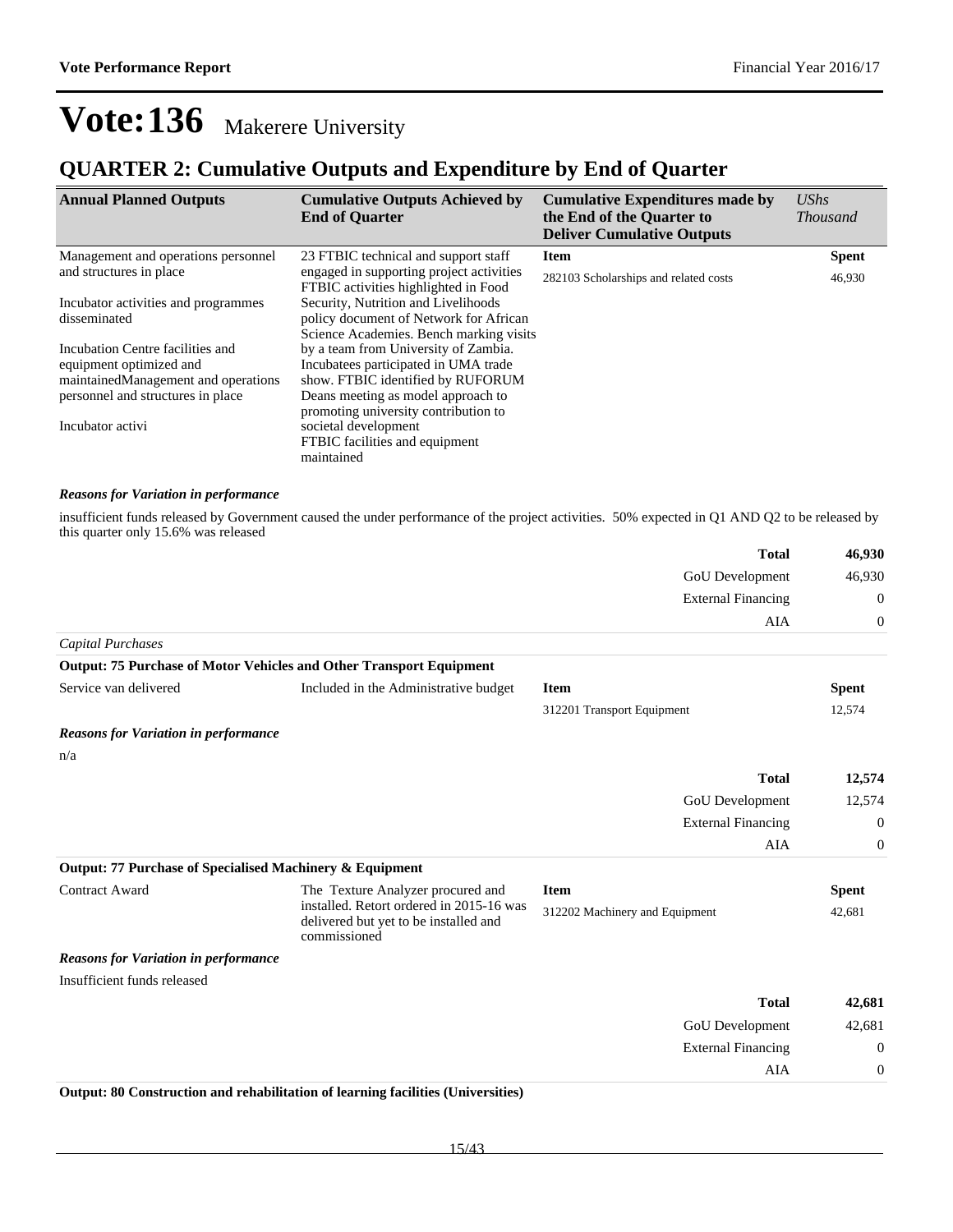## **QUARTER 2: Cumulative Outputs and Expenditure by End of Quarter**

| <b>Annual Planned Outputs</b>                                                                                                                                              | <b>Cumulative Outputs Achieved by</b><br><b>End of Quarter</b>                                                                                                                                                                                                                                                                                                                                                                                                                                                                                                         | <b>Cumulative Expenditures made by</b><br>the End of the Quarter to<br><b>Deliver Cumulative Outputs</b> | <b>UShs</b><br><b>Thousand</b> |
|----------------------------------------------------------------------------------------------------------------------------------------------------------------------------|------------------------------------------------------------------------------------------------------------------------------------------------------------------------------------------------------------------------------------------------------------------------------------------------------------------------------------------------------------------------------------------------------------------------------------------------------------------------------------------------------------------------------------------------------------------------|----------------------------------------------------------------------------------------------------------|--------------------------------|
| Construction and rehabilitation of<br>learning facilities                                                                                                                  | Architectural plans, detailed structural<br>drawings, specifications and BOQs<br>completed and approved by University<br>Estates and Works Committee. Bid<br>documents completed                                                                                                                                                                                                                                                                                                                                                                                       | <b>Item</b><br>312101 Non-Residential Buildings                                                          | <b>Spent</b><br>312,869        |
| <b>Reasons for Variation in performance</b>                                                                                                                                |                                                                                                                                                                                                                                                                                                                                                                                                                                                                                                                                                                        |                                                                                                          |                                |
| Insufficient funds released                                                                                                                                                |                                                                                                                                                                                                                                                                                                                                                                                                                                                                                                                                                                        |                                                                                                          |                                |
|                                                                                                                                                                            |                                                                                                                                                                                                                                                                                                                                                                                                                                                                                                                                                                        | <b>Total</b>                                                                                             | 312,869                        |
|                                                                                                                                                                            |                                                                                                                                                                                                                                                                                                                                                                                                                                                                                                                                                                        | GoU Development                                                                                          | 312,869                        |
|                                                                                                                                                                            |                                                                                                                                                                                                                                                                                                                                                                                                                                                                                                                                                                        | <b>External Financing</b>                                                                                | $\boldsymbol{0}$               |
|                                                                                                                                                                            |                                                                                                                                                                                                                                                                                                                                                                                                                                                                                                                                                                        | AIA                                                                                                      | $\mathbf{0}$                   |
|                                                                                                                                                                            |                                                                                                                                                                                                                                                                                                                                                                                                                                                                                                                                                                        | <b>Total For SubProgramme</b>                                                                            | 566,360                        |
|                                                                                                                                                                            |                                                                                                                                                                                                                                                                                                                                                                                                                                                                                                                                                                        | GoU Development                                                                                          | 566,360                        |
|                                                                                                                                                                            |                                                                                                                                                                                                                                                                                                                                                                                                                                                                                                                                                                        | <b>External Financing</b>                                                                                | $\mathbf{0}$                   |
|                                                                                                                                                                            |                                                                                                                                                                                                                                                                                                                                                                                                                                                                                                                                                                        | AIA                                                                                                      | $\boldsymbol{0}$               |
| <b>Development Projects</b>                                                                                                                                                |                                                                                                                                                                                                                                                                                                                                                                                                                                                                                                                                                                        |                                                                                                          |                                |
| Project: 1342 Technology Innovations II                                                                                                                                    |                                                                                                                                                                                                                                                                                                                                                                                                                                                                                                                                                                        |                                                                                                          |                                |
| <b>Outputs Provided</b><br><b>Output: 01 Teaching and Training</b>                                                                                                         |                                                                                                                                                                                                                                                                                                                                                                                                                                                                                                                                                                        |                                                                                                          |                                |
|                                                                                                                                                                            |                                                                                                                                                                                                                                                                                                                                                                                                                                                                                                                                                                        | <b>Item</b>                                                                                              |                                |
| 0                                                                                                                                                                          | The university closure affected some<br>project. Activity to be implemented in<br>quarter 3                                                                                                                                                                                                                                                                                                                                                                                                                                                                            | 282103 Scholarships and related costs                                                                    | <b>Spent</b><br>115,777        |
| <b>Reasons for Variation in performance</b>                                                                                                                                |                                                                                                                                                                                                                                                                                                                                                                                                                                                                                                                                                                        |                                                                                                          |                                |
|                                                                                                                                                                            | The university closure affected some project. Activity to be implemented in quarter3 and 4 when the students go for internship                                                                                                                                                                                                                                                                                                                                                                                                                                         |                                                                                                          |                                |
|                                                                                                                                                                            |                                                                                                                                                                                                                                                                                                                                                                                                                                                                                                                                                                        | <b>Total</b>                                                                                             | 115,777                        |
|                                                                                                                                                                            |                                                                                                                                                                                                                                                                                                                                                                                                                                                                                                                                                                        | GoU Development                                                                                          | 115,777                        |
|                                                                                                                                                                            |                                                                                                                                                                                                                                                                                                                                                                                                                                                                                                                                                                        | <b>External Financing</b>                                                                                | $\boldsymbol{0}$               |
|                                                                                                                                                                            |                                                                                                                                                                                                                                                                                                                                                                                                                                                                                                                                                                        | AIA                                                                                                      | $\boldsymbol{0}$               |
| <b>Output: 02 Research, Consultancy and Publications</b>                                                                                                                   |                                                                                                                                                                                                                                                                                                                                                                                                                                                                                                                                                                        |                                                                                                          |                                |
| I-Labs Project<br>Grey water treatment at Household level Developed internet laboratories for first<br>Research into adoption of solar<br>technologies<br>Low cost housing | iLabs@MAK<br>year, second year and third year students<br>Continued with design and development<br>of the service broker and Instrument<br>launcher for the Open Labs.<br>- iLabs Introduction workshop at<br>Kyambogo University<br>- Internship Training<br>- LabVIEW Certification<br>- Extend the STIC initiative to at least<br>three rural schools<br>- Host the annual STIC 2016<br><b>CREEC</b><br>Testing, Calibration of solar lab<br>equipment, training solar technicians,<br>constructing solar driers, repair,<br>maintenance and expansion of the mini- | <b>Item</b><br>282103 Scholarships and related costs                                                     | <b>Spent</b><br>51,366         |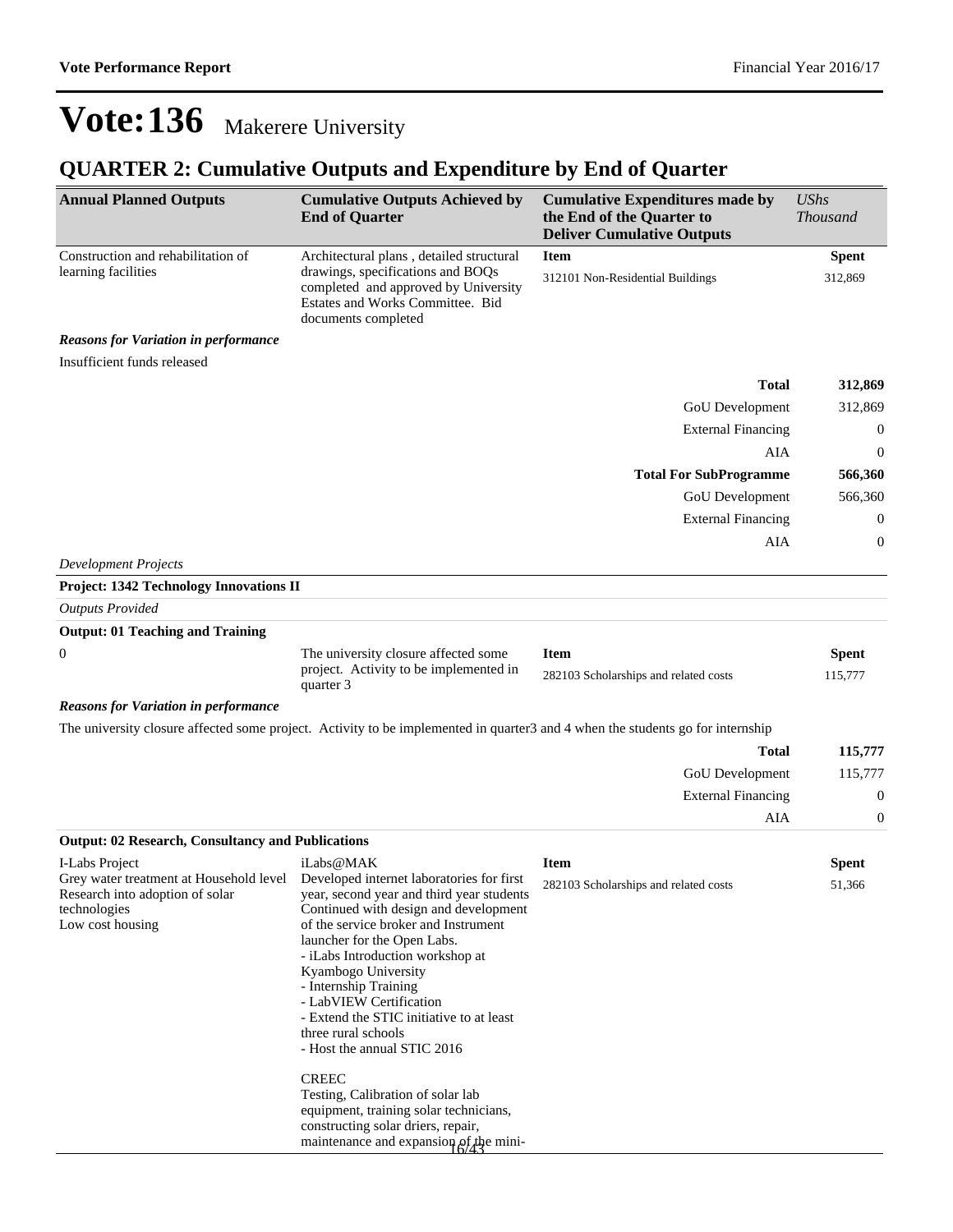### **QUARTER 2: Cumulative Outputs and Expenditure by End of Quarter**

grid, monitoring the solar energy kiosks. - ISO 17025 accreditation process geared towards achieving a certified testing center.

Cluster Business Sustainability program:

The project Secured a UNIDO support to establish a bio- Technology Lab at Makerere University, Where University team will be trained

by the Bangor University

For the pilot phase, we have sent first set of Pineapple plant samples to Bangor University for assessment in their bio composite Lab.

We developed joint concepts with Ministry of Trade, Industry and Cooperatives to COMESA for some Machinery and capacity support for the expansion of the Textile cluster across Uganda.

Designed a fully scaled up Industrial Project for the Kaliro Fish processing which is got to do with seeds Developed collaboration with the Danish team of experts on the Mushroom Value Chain and having a team of two experts on a business to Business support so as to help members of the mushroom prepare for the export market dynamics.

Greywater Project

Continuation of Grey water sampling from individual participating households Laboratory testing of the grey water samples

3. Characterization of the grey water

TCDC

Idea generation for student projects

#### *Reasons for Variation in performance*

About 15.7% of the total budget have been released. This combined with closure of the project

| <b>Total</b>              | 51,366 |
|---------------------------|--------|
| <b>GoU</b> Development    | 51,366 |
| <b>External Financing</b> |        |
| AIA                       |        |
|                           |        |

**Output: 03 Outreach**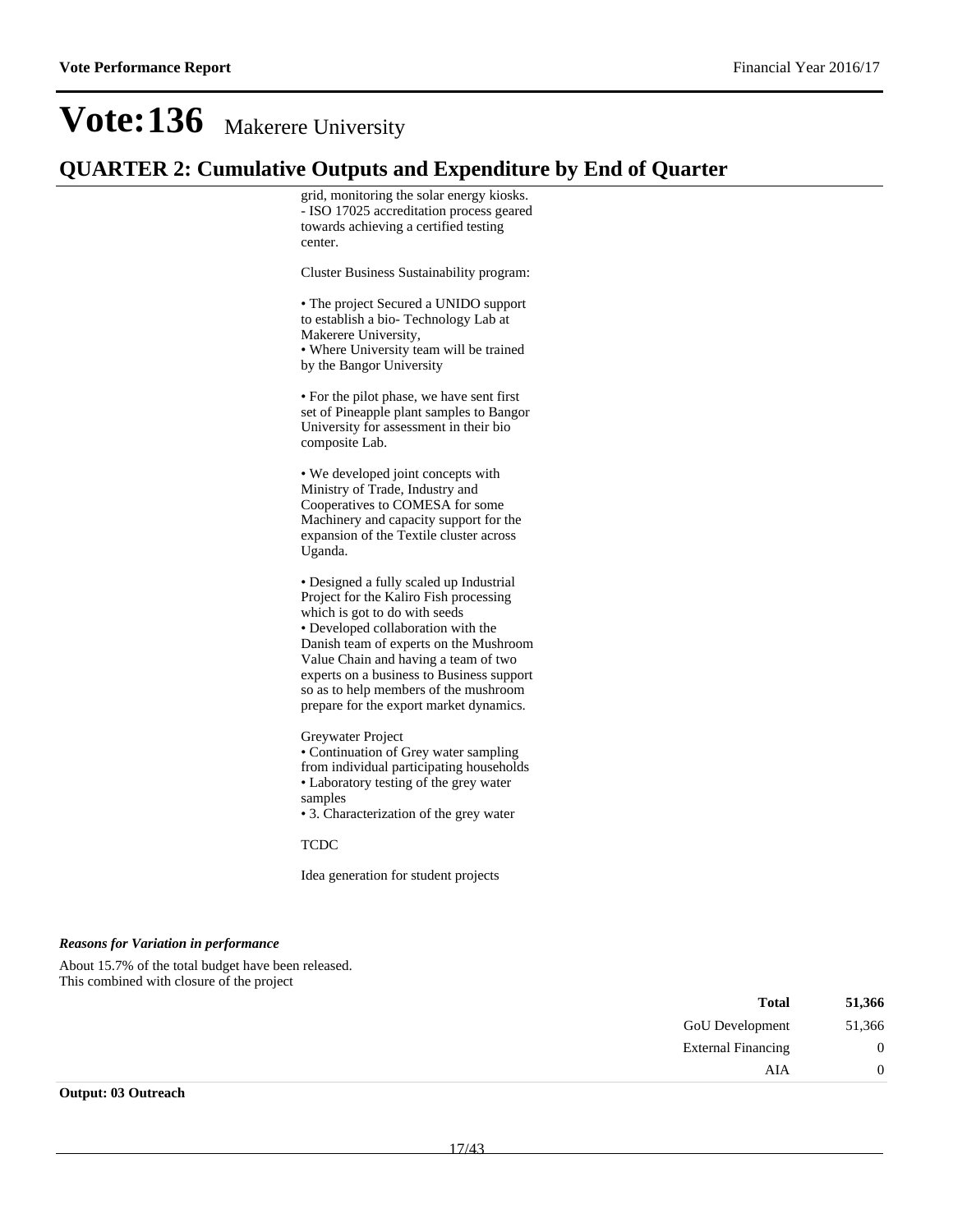### **QUARTER 2: Cumulative Outputs and Expenditure by End of Quarter**

| <b>Annual Planned Outputs</b>                | <b>Cumulative Outputs Achieved by</b><br><b>End of Quarter</b>                                                                                                                                                                                                                                                                                                                                                                                                               | <b>Cumulative Expenditures made by</b><br>the End of the Quarter to<br><b>Deliver Cumulative Outputs</b> | <b>UShs</b><br><b>Thousand</b> |
|----------------------------------------------|------------------------------------------------------------------------------------------------------------------------------------------------------------------------------------------------------------------------------------------------------------------------------------------------------------------------------------------------------------------------------------------------------------------------------------------------------------------------------|----------------------------------------------------------------------------------------------------------|--------------------------------|
| <b>Irrigation Project</b>                    | Irrigation Project:                                                                                                                                                                                                                                                                                                                                                                                                                                                          | <b>Item</b>                                                                                              | <b>Spent</b>                   |
| Innovation Systems and Clusters<br>Programme | The team continued improving the design<br>of the pumps.<br>The team continued to test the proto-types                                                                                                                                                                                                                                                                                                                                                                       | 282103 Scholarships and related costs                                                                    | 114,932                        |
| Technology Development and Transfer          | of solar water pumps.                                                                                                                                                                                                                                                                                                                                                                                                                                                        |                                                                                                          |                                |
| Centre                                       | Exhibited the solar water pumps at the<br>CEDAT open day during November 2016                                                                                                                                                                                                                                                                                                                                                                                                |                                                                                                          |                                |
|                                              | The team has developed a proposal for<br>supplying water to farming communities<br>to mitigate the effects of drought. This<br>proposal has been presented to Parliament<br>for inclusion in the 2017/18 budget. The<br>feasibility study for manufacture of solar<br>water pumps developed by the Low Cost<br>Irrigation Project was also presented to<br>Parliament for funding.<br>The solar water pump will be<br>demonstrated on-farm to the PM early<br>February 2017. |                                                                                                          |                                |
|                                              | Lesson Learnt:<br>Farmers need to first harness a water<br>source before irrigation is possible.                                                                                                                                                                                                                                                                                                                                                                             |                                                                                                          |                                |

#### *Reasons for Variation in performance*

about 17.7% of the total budget have been released. The meager resources available constrains the implementation of the project activities .

|                                                       |                                                                | <b>Total</b>                          | 114,932        |
|-------------------------------------------------------|----------------------------------------------------------------|---------------------------------------|----------------|
|                                                       |                                                                | <b>GoU</b> Development                | 114,932        |
|                                                       |                                                                | <b>External Financing</b>             | $\overline{0}$ |
|                                                       |                                                                | AIA                                   | $\Omega$       |
| <b>Output: 05 Administration and Support Services</b> |                                                                |                                       |                |
| <b>Administration and Support Services</b>            | Project staff payment and general<br>maintenance of equipment, | <b>Item</b>                           | <b>Spent</b>   |
|                                                       |                                                                | 282103 Scholarshins and related costs | 33 477         |

282103 Scholarships and related costs 33,477

Project management meetings-Monitoring and evaluation through field visits ,

#### *Reasons for Variation in performance*

Only 15.6% has been released since the beginning of the year. This combined with university closure has affected the implementation of projects

| 33,477 | <b>Total</b>              |
|--------|---------------------------|
| 33,477 | GoU Development           |
| 0      | <b>External Financing</b> |
|        | AIA                       |
|        |                           |

*Capital Purchases*

**Output: 76 Purchase of Office and ICT Equipment, including Software**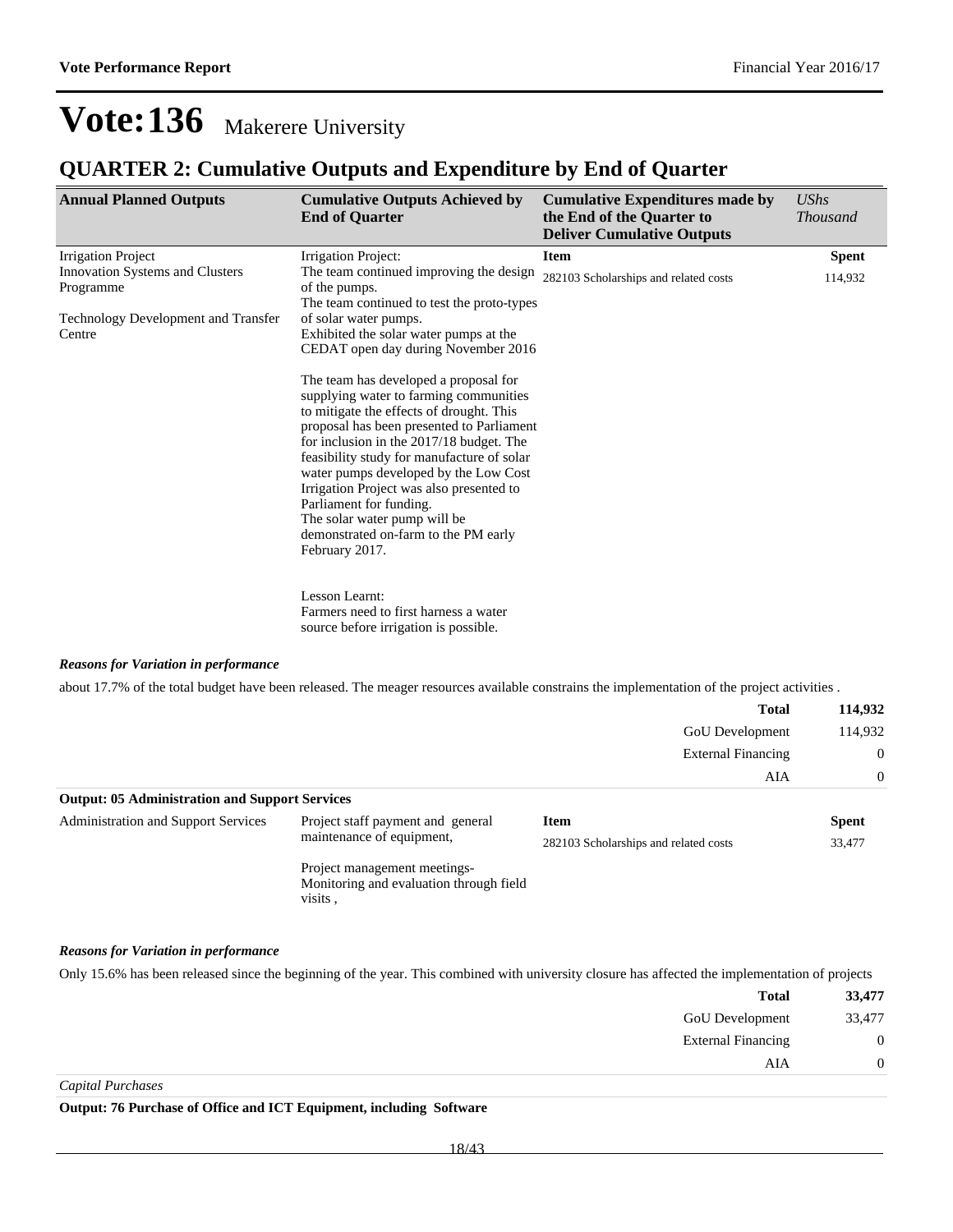### **QUARTER 2: Cumulative Outputs and Expenditure by End of Quarter**

| <b>Annual Planned Outputs</b>               | <b>Cumulative Outputs Achieved by</b><br><b>End of Quarter</b> | <b>Cumulative Expenditures made by</b><br>the End of the Quarter to<br><b>Deliver Cumulative Outputs</b> | $\mathit{UShs}$<br><i>Thousand</i> |
|---------------------------------------------|----------------------------------------------------------------|----------------------------------------------------------------------------------------------------------|------------------------------------|
| Evaluation                                  | Procurement process is ongoing                                 | <b>Item</b>                                                                                              | <b>Spent</b>                       |
|                                             | • Software for Dept. of Geomatics                              | 312202 Machinery and Equipment                                                                           | 101,849                            |
|                                             | • Extension of LAN to Architecture<br>computer lab             |                                                                                                          |                                    |
| <b>Reasons for Variation in performance</b> |                                                                |                                                                                                          |                                    |

Insufficient funds have delayed the procurement process of the ICT equipment. Only 12.6% have been released for Q1 and Q2- combined with University closure affected project implementation

| 101,849 | <b>Total</b>              |
|---------|---------------------------|
| 101,849 | GoU Development           |
| 0       | <b>External Financing</b> |
|         | AIA                       |

| Output: 77 Purchase of Specialised Machinery & Equipment                    |                                                                                                                                                                                                                                                                                  |                                               |                         |
|-----------------------------------------------------------------------------|----------------------------------------------------------------------------------------------------------------------------------------------------------------------------------------------------------------------------------------------------------------------------------|-----------------------------------------------|-------------------------|
| Rehabilitation and Modernization of<br>Laboratories, and Lecture Facilities | Procurement process is ongoing<br>• Equipment for Highway/Traffic Eng<br>Lab<br>• Equipment for Dept. of Fine Art.<br>• Equipment for Dept. of Industrial art<br>and applied design.                                                                                             | <b>Item</b><br>312202 Machinery and Equipment | <b>Spent</b><br>291,281 |
|                                                                             | • Equipment for Dept of Visual<br>communication design and multimedia<br>• Mechanical Dept; Motor Vehicle<br>Diagnostic machine,<br>• Plasma cutting machine, Tig & Mig.<br>Welding machine, powder coating unit,<br>power sow<br>• Equipment for the Department of<br>Geomatics |                                               |                         |

#### *Reasons for Variation in performance*

Only 15.6% have been released for Q1 and Q2. We hope that all the funds will be released in Q4 to help in the rehabilitation and modernization of lecture facilities

| <b>Total</b>                  | 291,281          |
|-------------------------------|------------------|
| GoU Development               | 291,281          |
| <b>External Financing</b>     | $\boldsymbol{0}$ |
| AIA                           | $\overline{0}$   |
| <b>Total For SubProgramme</b> | 708,682          |
| GoU Development               | 708,682          |
| <b>External Financing</b>     | $\boldsymbol{0}$ |
| AIA                           | $\overline{0}$   |
| <b>Development Projects</b>   |                  |

**Project: 1343 SPEDA II**

*Outputs Provided*

**Output: 01 Teaching and Training**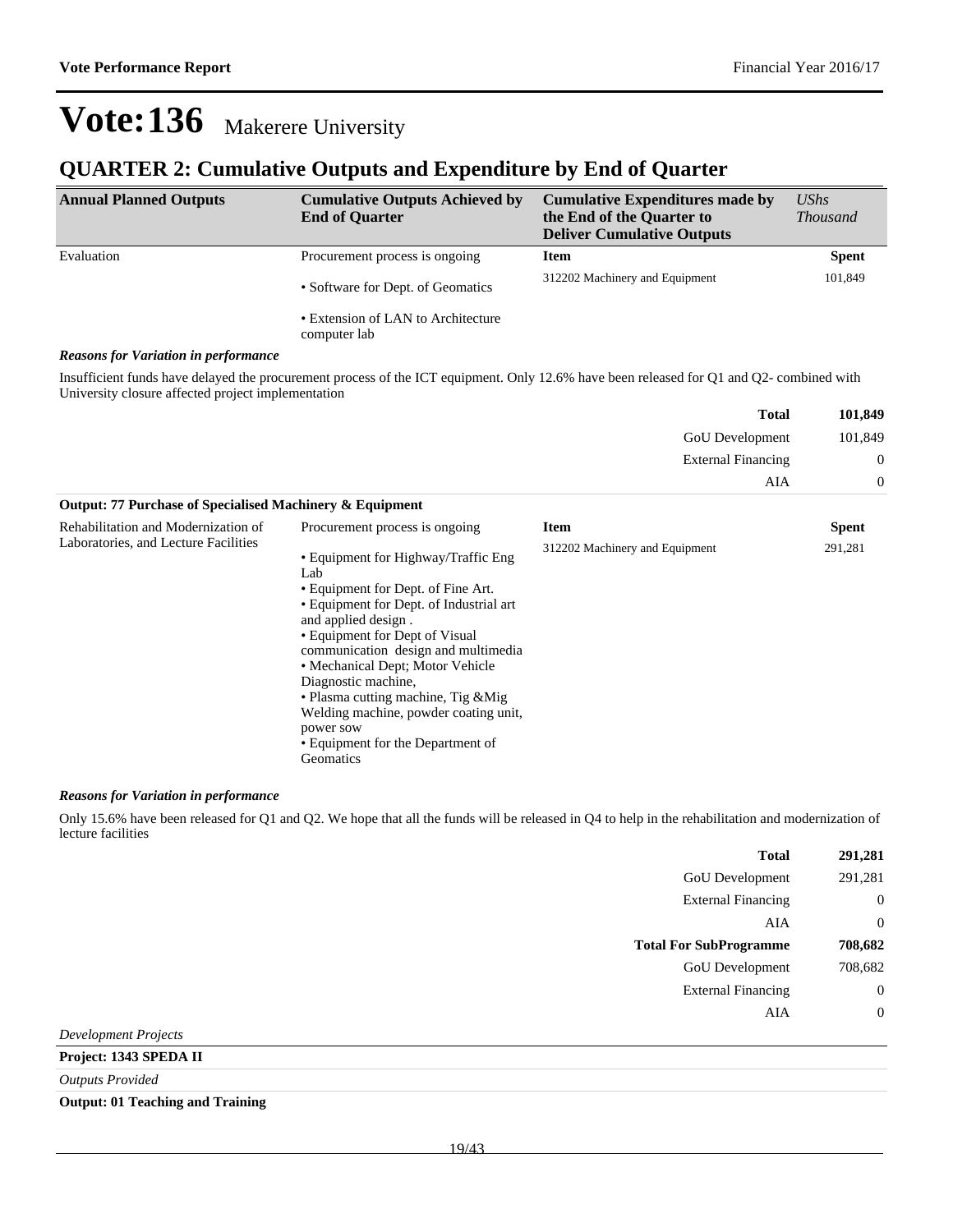### **QUARTER 2: Cumulative Outputs and Expenditure by End of Quarter**

| <b>Annual Planned Outputs</b>                                           | <b>Cumulative Outputs Achieved by</b><br><b>End of Quarter</b>                                                                                                                                                                                                                                                                                                                                        | <b>Cumulative Expenditures made by</b><br>the End of the Quarter to<br><b>Deliver Cumulative Outputs</b> | <b>UShs</b><br><b>Thousand</b> |
|-------------------------------------------------------------------------|-------------------------------------------------------------------------------------------------------------------------------------------------------------------------------------------------------------------------------------------------------------------------------------------------------------------------------------------------------------------------------------------------------|----------------------------------------------------------------------------------------------------------|--------------------------------|
| trainingCurriculum Dev't. Training,<br>Internship & Fieldwork by staff. | Training of students with assistance from<br>UPDF continued in Atiak, Northern<br>Uganda<br>In Karamoja, training was temporarily<br>suspended                                                                                                                                                                                                                                                        | <b>Item</b><br>282103 Scholarships and related costs                                                     | <b>Spent</b><br>43,698         |
|                                                                         | DEGREE, DIPLOMA, CERTIFICATE<br><b>PROGRAMS</b><br>Students admission through Makerere<br>University in 2016/17 was approximately<br>373 students compared to 282 in<br>academic year 2015/16 admissions. This<br>translates to 25% increment in admission.<br>The number excludes artisan certificate<br>admissions done at our training centers.<br>Below is the breakdown of student<br>admission. |                                                                                                          |                                |
|                                                                         | Students admission through Makerere<br>University in 2016/17 was approximately<br>373 students compared to 282 in<br>academic year 2015/16 admissions. This<br>translates to 25% increment in admission.<br>The number excludes artisan certificate<br>admissions done at our training centers.<br>Below is the breakdown of student<br>admission.                                                    |                                                                                                          |                                |
| <b>Reasons for Variation in performance</b>                             |                                                                                                                                                                                                                                                                                                                                                                                                       |                                                                                                          |                                |
| only 15.6% of the total budget have been received for Q1 and Q2         | This combined with the closure of the University delayed the implementation of Project activities                                                                                                                                                                                                                                                                                                     |                                                                                                          |                                |

| 43,698         | <b>Total</b>              |
|----------------|---------------------------|
| 43,698         | GoU Development           |
| $\mathbf{0}$   | <b>External Financing</b> |
| $\overline{0}$ | AIA                       |

**Output: 05 Administration and Support Services**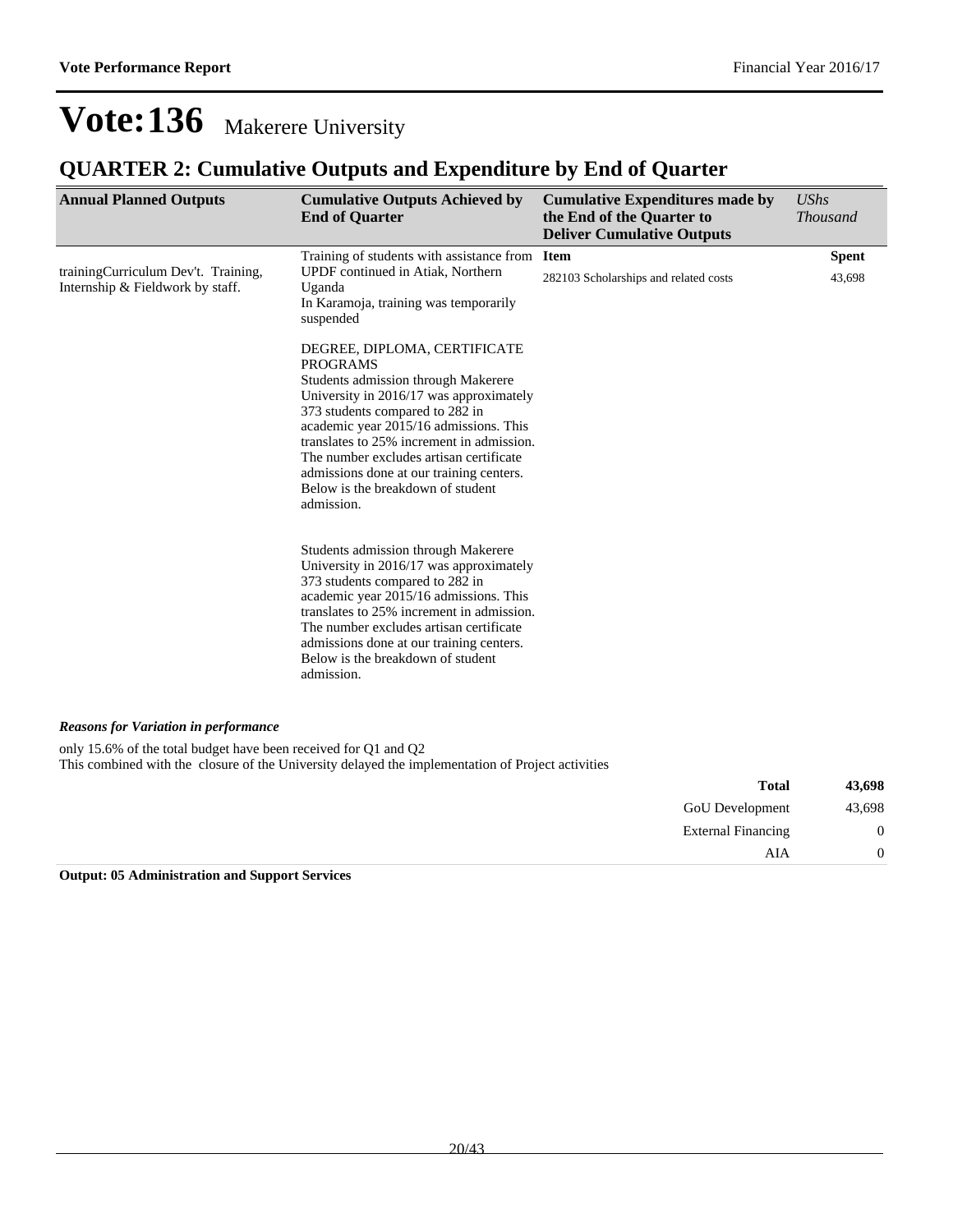### **QUARTER 2: Cumulative Outputs and Expenditure by End of Quarter**

| <b>Annual Planned Outputs</b>                                                          | <b>Cumulative Outputs Achieved by</b><br><b>End of Quarter</b>                                                                                                                                                                                                                                                                                                                                                                                                                                                                                                                                                                                                                                                                                                                                                                                                                                 | <b>Cumulative Expenditures made by</b><br>the End of the Quarter to<br><b>Deliver Cumulative Outputs</b> | <b>UShs</b><br><i>Thousand</i> |
|----------------------------------------------------------------------------------------|------------------------------------------------------------------------------------------------------------------------------------------------------------------------------------------------------------------------------------------------------------------------------------------------------------------------------------------------------------------------------------------------------------------------------------------------------------------------------------------------------------------------------------------------------------------------------------------------------------------------------------------------------------------------------------------------------------------------------------------------------------------------------------------------------------------------------------------------------------------------------------------------|----------------------------------------------------------------------------------------------------------|--------------------------------|
| Management and Coordination of the<br>Project.<br>Management<br>of Incubation centers. | Inputs like drugs, acaracides have not<br>been forthcoming because of university<br>closure. The herdsmen and other workers<br>have not been paid for three months. The<br>Manager is also struggling.<br>The SPEDA management committee took<br>a decision to go for a more affordable<br>water source. The digging of the well was<br>completed, However the water flow has<br>been inadequate, and the works around<br>the well are not yet complete.<br>Publicity in many forms of media has<br>scaled down. Popularity of the model has<br>continued thru other means.<br>AFRISA staff (at the secretariat) and<br>Nakyesasa casual staff have not been<br>facilitated because of failure to access<br>accounts<br>Because of continued growth of the<br>Project especially at Nakyesasa, our<br>operational costs have gone up especially<br>in areas of security, utilities, and wages. | <b>Item</b><br>282103 Scholarships and related costs                                                     | <b>Spent</b><br>17,364         |

#### *Reasons for Variation in performance*

Only 15.6% have been realized for Q1 and Q2.This combined with the closure of the University delayed the implementation of Project activities

|                                                          |                                                                                                                            | <b>Total</b>                   | 17,364<br>17,364 |
|----------------------------------------------------------|----------------------------------------------------------------------------------------------------------------------------|--------------------------------|------------------|
|                                                          |                                                                                                                            | GoU Development                |                  |
|                                                          |                                                                                                                            | <b>External Financing</b>      | $\overline{0}$   |
|                                                          |                                                                                                                            | AIA                            | $\overline{0}$   |
| Capital Purchases                                        |                                                                                                                            |                                |                  |
| Output: 77 Purchase of Specialised Machinery & Equipment |                                                                                                                            |                                |                  |
| Evaluation and contract award                            | procurement process still ongoing                                                                                          | <b>Item</b>                    | <b>Spent</b>     |
|                                                          |                                                                                                                            | 312202 Machinery and Equipment | 26,677           |
| <b>Reasons for Variation in performance</b>              |                                                                                                                            |                                |                  |
|                                                          | Delays in paying suppliers will lead to court injunctions and fines. Only 18.8% was released duding Q1 and Q2.             |                                |                  |
|                                                          |                                                                                                                            | <b>Total</b>                   | 26,677           |
|                                                          |                                                                                                                            | <b>GoU</b> Development         | 26,677           |
|                                                          |                                                                                                                            | <b>External Financing</b>      | $\mathbf{0}$     |
|                                                          |                                                                                                                            | AIA                            | $\overline{0}$   |
|                                                          | <b>Output: 82 Construction and Rehabilitation of Accomodation Facilities</b>                                               |                                |                  |
|                                                          | Architectural drawings plus bills of                                                                                       | <b>Item</b>                    | <b>Spent</b>     |
|                                                          | quantities of the planned constructions<br>are in place and the procurement process<br>for some construction has comenced. | 312102 Residential Buildings   | 29,423           |

#### *Reasons for Variation in performance*

Only 6.3% was realized for both Q1 and Q2. Need to secure the 206 acre land hosting the business incubation centre as allocated by NARO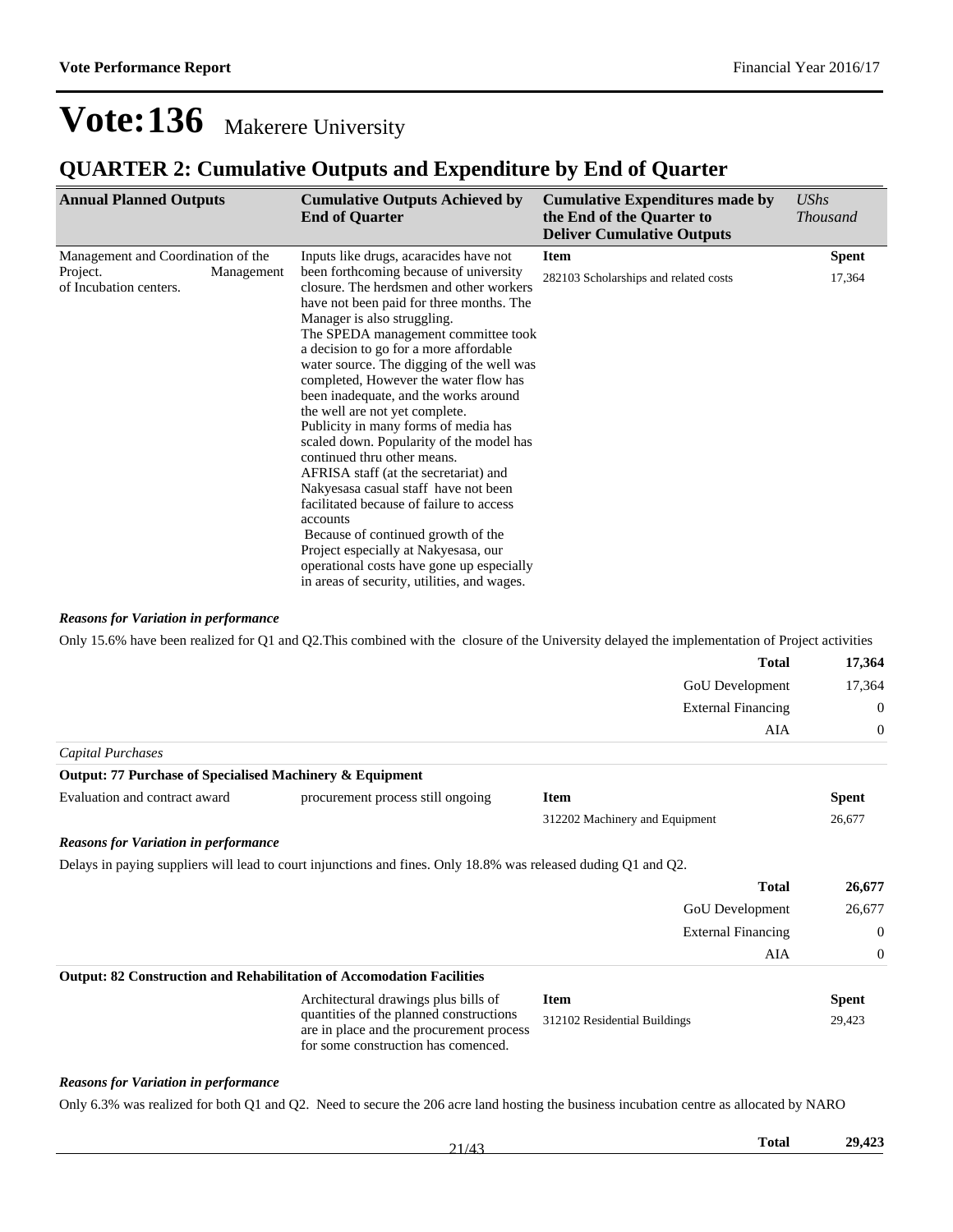## **QUARTER 2: Cumulative Outputs and Expenditure by End of Quarter**

| <b>Annual Planned Outputs</b> | <b>Cumulative Outputs Achieved by</b><br><b>End of Quarter</b> | <b>Cumulative Expenditures made by</b><br>the End of the Quarter to<br><b>Deliver Cumulative Outputs</b> | <b>UShs</b><br><i>Thousand</i> |
|-------------------------------|----------------------------------------------------------------|----------------------------------------------------------------------------------------------------------|--------------------------------|
|                               |                                                                | <b>GoU</b> Development                                                                                   | 29,423                         |
|                               |                                                                | <b>External Financing</b>                                                                                | $\overline{0}$                 |
|                               |                                                                | AIA                                                                                                      | $\overline{0}$                 |
|                               |                                                                | <b>Total For SubProgramme</b>                                                                            | 117,163                        |
|                               |                                                                | GoU Development                                                                                          | 117,163                        |
|                               |                                                                | <b>External Financing</b>                                                                                | $\boldsymbol{0}$               |
|                               |                                                                | AIA                                                                                                      | $\overline{0}$                 |
|                               |                                                                | <b>GRAND TOTAL</b>                                                                                       | 95,229,078                     |
|                               |                                                                | Wage Recurrent                                                                                           | 50,038,656                     |
|                               |                                                                | Non Wage Recurrent                                                                                       | 12,002,947                     |
|                               |                                                                | <b>GoU</b> Development                                                                                   | 1,417,078                      |
|                               |                                                                | <b>External Financing</b>                                                                                | $\overline{0}$                 |
|                               |                                                                | AIA                                                                                                      | 31,770,397                     |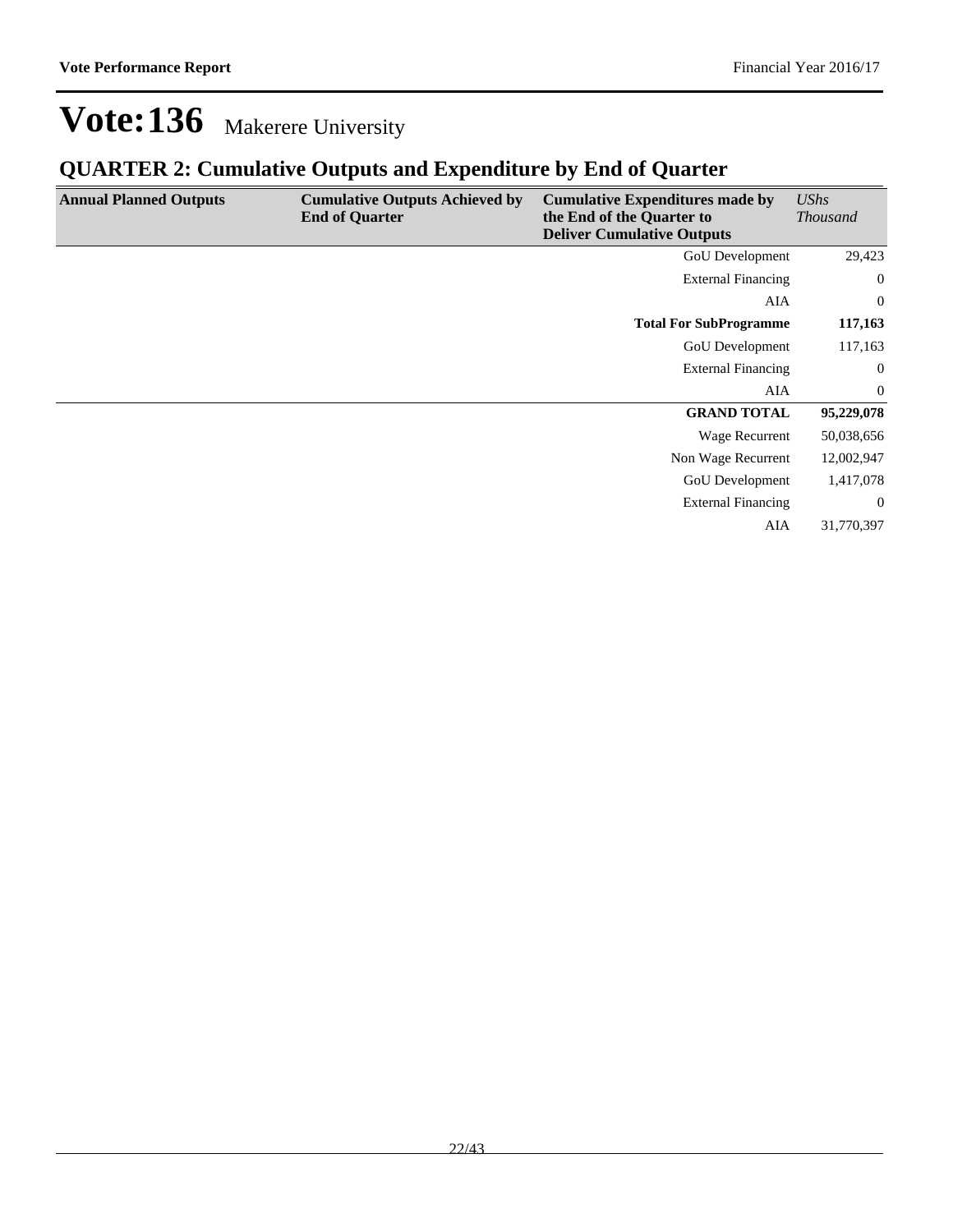## **QUARTER 2: Outputs and Expenditure in Quarter**

| <b>Outputs Planned in Quarter</b>                 | <b>Actual Outputs Achieved in</b><br>Quarter                                             | <b>Expenditures incurred in the</b><br><b>Quarter to deliver outputs</b> | <b>UShs</b><br><b>Thousand</b> |
|---------------------------------------------------|------------------------------------------------------------------------------------------|--------------------------------------------------------------------------|--------------------------------|
| <b>Program: 51 Delivery of Tertiary Education</b> |                                                                                          |                                                                          |                                |
| <b>Recurrent Programmes</b>                       |                                                                                          |                                                                          |                                |
| <b>Subprogram: 01 Headquarters</b>                |                                                                                          |                                                                          |                                |
| <b>Outputs Provided</b>                           |                                                                                          |                                                                          |                                |
| <b>Output: 01 Teaching and Training</b>           |                                                                                          |                                                                          |                                |
| Teaching and preparations for semester 1          | The fisrt semester for academic year                                                     | <b>Item</b>                                                              | <b>Spent</b>                   |
| Examinations.                                     | 2016/17 commenced in August - 10796<br>students were admitted for undergraduate          | 211101 General Staff Salaries                                            | 33,464,722                     |
|                                                   | and graduate programmes in 10 colleges<br>and 1 branch campus . Most of the              | 211102 Contract Staff Salaries (Incl. Casuals,<br>Temporary)             | 1,301,580                      |
|                                                   | activities in this quarter where pushed to                                               | 211103 Allowances                                                        | 2,770,040                      |
|                                                   | q3 due to the closure of the university by<br>the presidential directive due to academic | 212101 Social Security Contributions                                     | 2,131,284                      |
|                                                   | staff industrial action from 1st November                                                | 213001 Medical expenses (To employees)                                   | 61                             |
|                                                   | 2016 to 2nd January 2017, Registered<br>students 34,800                                  | 221001 Advertising and Public Relations                                  | 3,226                          |
|                                                   |                                                                                          | 221002 Workshops and Seminars                                            | 38,889                         |
|                                                   |                                                                                          | 221003 Staff Training                                                    | 54,273                         |
|                                                   |                                                                                          | 221005 Hire of Venue (chairs, projector, etc)                            | 22,559                         |
|                                                   |                                                                                          | 221007 Books, Periodicals & Newspapers                                   | 105,772                        |
|                                                   |                                                                                          | 221008 Computer supplies and Information<br>Technology (IT)              | 101,513                        |
|                                                   |                                                                                          | 221009 Welfare and Entertainment                                         | 30,696                         |
|                                                   |                                                                                          | 221011 Printing, Stationery, Photocopying and<br><b>Binding</b>          | 108,088                        |
|                                                   |                                                                                          | 221012 Small Office Equipment                                            | 2,422                          |
|                                                   |                                                                                          | 221017 Subscriptions                                                     | 18,517                         |
|                                                   |                                                                                          | 222001 Telecommunications                                                | 19,120                         |
|                                                   |                                                                                          | 222002 Postage and Courier                                               | 3,861                          |
|                                                   |                                                                                          | 224004 Cleaning and Sanitation                                           | 16,132                         |
|                                                   |                                                                                          | 226002 Licenses                                                          | 72,128                         |
|                                                   |                                                                                          | 227001 Travel inland                                                     | 31,201                         |
|                                                   |                                                                                          | 227002 Travel abroad                                                     | 20,859                         |
|                                                   |                                                                                          | 227004 Fuel, Lubricants and Oils                                         | 31,071                         |
|                                                   |                                                                                          | 228001 Maintenance - Civil                                               | 307                            |
|                                                   |                                                                                          | 228002 Maintenance - Vehicles                                            | 13,867                         |
|                                                   |                                                                                          | 228003 Maintenance - Machinery, Equipment<br>& Furniture                 | 2,139                          |
|                                                   |                                                                                          | 228004 Maintenance – Other                                               | 10,191                         |
|                                                   |                                                                                          | 282103 Scholarships and related costs                                    | 1,973,299                      |

#### *Reasons for Variation in performance*

The under performance in AIA was as a result of the closure of the university affecting payment of tuition and other fees

| 42,347,818 | <b>Total</b>       |       |
|------------|--------------------|-------|
| 26,728,656 | Wage Recurrent     |       |
| 2,684,213  | Non Wage Recurrent |       |
| 12,934,948 | AIA                | 23/43 |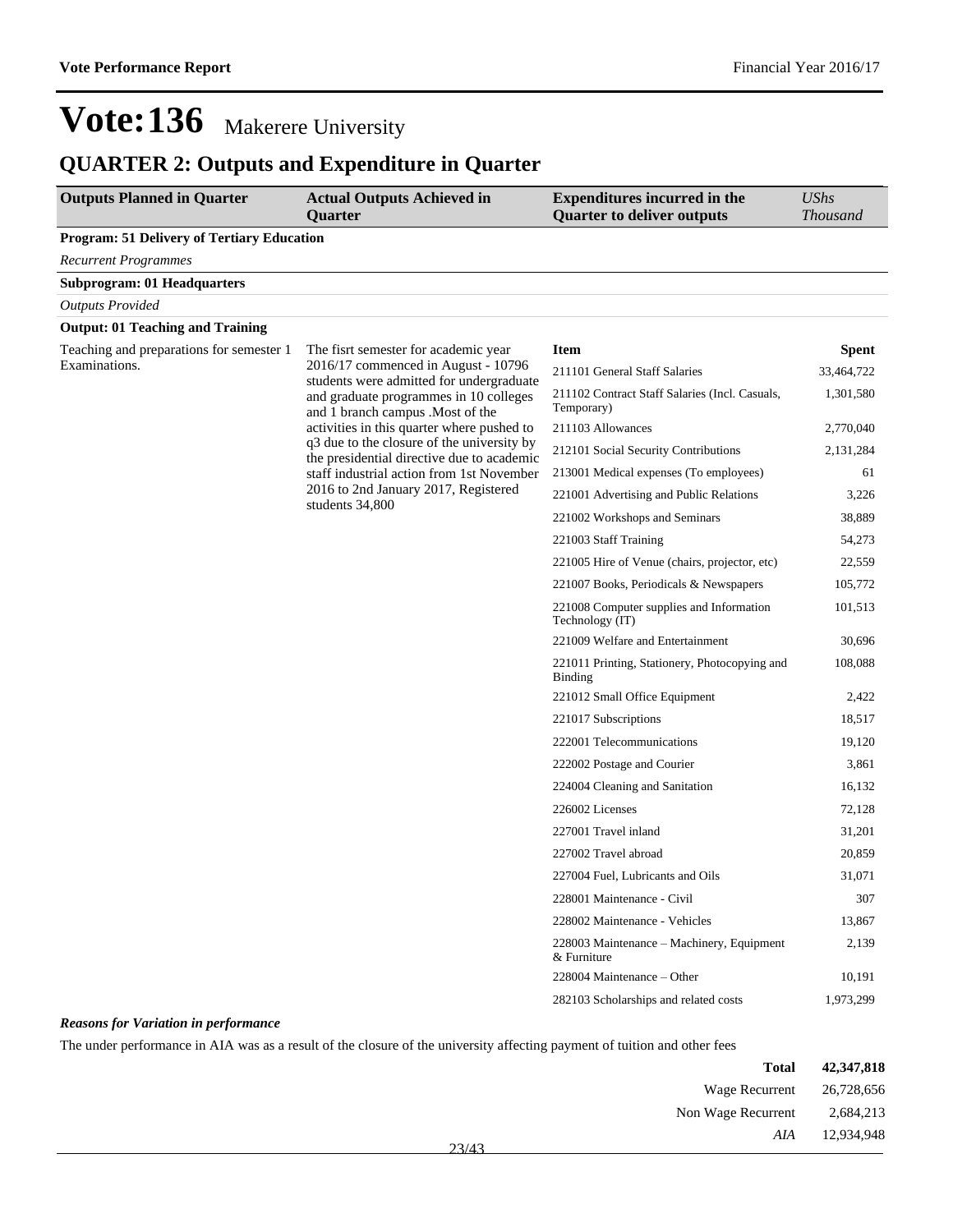### **QUARTER 2: Outputs and Expenditure in Quarter**

| <b>Outputs Planned in Quarter</b>                        | <b>Actual Outputs Achieved in</b><br><b>Ouarter</b>                                                                                                                         | <b>Expenditures incurred in the</b><br><b>Quarter to deliver outputs</b> | <b>UShs</b><br><b>Thousand</b> |
|----------------------------------------------------------|-----------------------------------------------------------------------------------------------------------------------------------------------------------------------------|--------------------------------------------------------------------------|--------------------------------|
| <b>Output: 02 Research, Consultancy and Publications</b> |                                                                                                                                                                             |                                                                          |                                |
| continuous research activities                           | 2500 students admitted for the graduate<br>programmes. 1248 University academic<br>staff participate in research 79 professors<br>and 130 associate professor continue with | <b>Item</b>                                                              | <b>Spent</b>                   |
|                                                          |                                                                                                                                                                             | 211101 General Staff Salaries                                            | 13,947,465                     |
|                                                          |                                                                                                                                                                             | 211103 Allowances                                                        | 1,798,152                      |
|                                                          | research                                                                                                                                                                    | 212101 Social Security Contributions                                     | 888,789                        |
|                                                          |                                                                                                                                                                             | 221001 Advertising and Public Relations                                  | 5,243                          |
|                                                          |                                                                                                                                                                             | 221002 Workshops and Seminars                                            | 807                            |
|                                                          |                                                                                                                                                                             | 221003 Staff Training                                                    | 179,688                        |
|                                                          |                                                                                                                                                                             | 221008 Computer supplies and Information<br>Technology (IT)              | 2,146                          |
|                                                          |                                                                                                                                                                             | 221009 Welfare and Entertainment                                         | 2,635                          |
|                                                          |                                                                                                                                                                             | 221011 Printing, Stationery, Photocopying and<br><b>Binding</b>          | 8,227                          |
|                                                          |                                                                                                                                                                             | 221012 Small Office Equipment                                            | 807                            |
|                                                          |                                                                                                                                                                             | 221014 Bank Charges and other Bank related<br>costs                      | 46                             |
|                                                          |                                                                                                                                                                             | 222001 Telecommunications                                                | 4,436                          |
|                                                          |                                                                                                                                                                             | 224001 Medical and Agricultural supplies                                 | 3,226                          |
|                                                          |                                                                                                                                                                             | 227001 Travel inland                                                     | 2,016                          |
|                                                          |                                                                                                                                                                             | 227002 Travel abroad                                                     | 4,033                          |
|                                                          |                                                                                                                                                                             | 227004 Fuel, Lubricants and Oils                                         | 1,613                          |
|                                                          |                                                                                                                                                                             | 228004 Maintenance – Other                                               | 4,033                          |
|                                                          |                                                                                                                                                                             | 282103 Scholarships and related costs                                    | 30,659                         |

#### *Reasons for Variation in performance*

The under performance in AIA was as a result of the closure of the university affecting payment of tuition and other fees

| 16,884,023 | <b>Total</b>              |
|------------|---------------------------|
|            | Wage Recurrent 11,140,000 |
| 888,789    | Non Wage Recurrent        |
| 4,855,234  | AIA                       |

#### **Output: 03 Outreach**

continuous training on short courses and field work activities

Short coursess in five Colleges of Computing and Information Sciences, Business and Management Sciences, Humanities and Social Sciences and Vet medicine and Bio-Security - Q2 activities not undertaken due to closure of the university

| <b>Item</b>                                   | <b>Spent</b> |
|-----------------------------------------------|--------------|
| 211101 General Staff Salaries                 | 8,369,731    |
| 211103 Allowances                             | 1,115,331    |
| 212101 Social Security Contributions          | 533,274      |
| 221001 Advertising and Public Relations       | 881          |
| 221002 Workshops and Seminars                 | 4,033        |
| 221005 Hire of Venue (chairs, projector, etc) | 1.226        |

#### *Reasons for Variation in performance*

Short courses were not undertaken due to the closure of the Univeristy

| Total              | 10,024,477 |
|--------------------|------------|
| Wage Recurrent     | 6.685,000  |
| Non Wage Recurrent | 533,274    |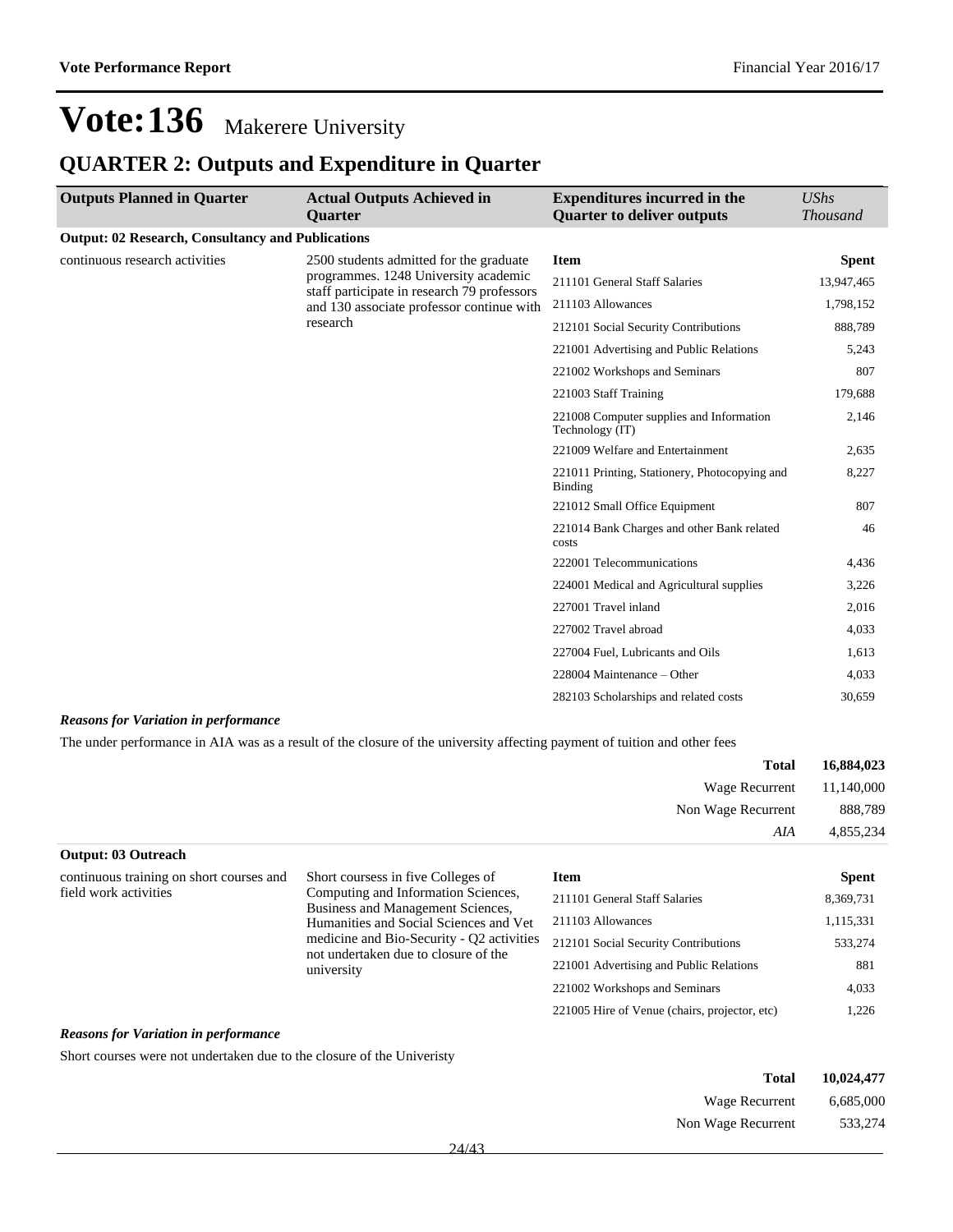## **QUARTER 2: Outputs and Expenditure in Quarter**

| <b>Outputs Planned in Quarter</b>                                         | <b>Actual Outputs Achieved in</b>                                                                                                                                                                                  | <b>Expenditures incurred in the</b>                             | $\mathit{UShs}$ |
|---------------------------------------------------------------------------|--------------------------------------------------------------------------------------------------------------------------------------------------------------------------------------------------------------------|-----------------------------------------------------------------|-----------------|
|                                                                           | <b>Ouarter</b>                                                                                                                                                                                                     | <b>Quarter to deliver outputs</b>                               | <b>Thousand</b> |
|                                                                           |                                                                                                                                                                                                                    | AIA                                                             | 2,806,203       |
| <b>Output: 04 Students' Welfare</b>                                       |                                                                                                                                                                                                                    |                                                                 |                 |
| continuous feeding of students and better                                 | 2089 resident and 4038 non resident                                                                                                                                                                                | <b>Item</b>                                                     | <b>Spent</b>    |
| accommodation services in the halls of<br>residents and students welfare. | students provided with food and<br>accommodation Most of the activities in                                                                                                                                         | 213001 Medical expenses (To employees)                          | 1,073           |
|                                                                           | this quarter where pushed to q3 due to the<br>closure of the university by the<br>presidential directive due to academic staff 221001 Advertising and Public Relations<br>industrial action from 1st November 2016 | 213002 Incapacity, death benefits and funeral<br>expenses       | 37              |
|                                                                           |                                                                                                                                                                                                                    |                                                                 | 3,226           |
| to 2nd January 2017                                                       |                                                                                                                                                                                                                    | 221002 Workshops and Seminars                                   | 3,066           |
|                                                                           |                                                                                                                                                                                                                    | 221003 Staff Training                                           | 1,953           |
|                                                                           |                                                                                                                                                                                                                    | 221005 Hire of Venue (chairs, projector, etc)                   | 5,497           |
|                                                                           |                                                                                                                                                                                                                    | 221007 Books, Periodicals & Newspapers                          | 2,533           |
|                                                                           |                                                                                                                                                                                                                    | 221008 Computer supplies and Information<br>Technology (IT)     | 31,487          |
|                                                                           |                                                                                                                                                                                                                    | 221011 Printing, Stationery, Photocopying and<br><b>Binding</b> | 5,646           |
|                                                                           |                                                                                                                                                                                                                    | 221017 Subscriptions                                            | 10,058          |
|                                                                           |                                                                                                                                                                                                                    | 222001 Telecommunications                                       | 6,856           |
|                                                                           |                                                                                                                                                                                                                    | 222002 Postage and Courier                                      | 460             |
|                                                                           |                                                                                                                                                                                                                    | 224004 Cleaning and Sanitation                                  | 11,519          |
|                                                                           |                                                                                                                                                                                                                    | 227002 Travel abroad                                            | 32,103          |
|                                                                           |                                                                                                                                                                                                                    | 227004 Fuel, Lubricants and Oils                                | 2,218           |
|                                                                           |                                                                                                                                                                                                                    | 228001 Maintenance - Civil                                      | 25,349          |
|                                                                           |                                                                                                                                                                                                                    | 228002 Maintenance - Vehicles                                   | 2,016           |
|                                                                           |                                                                                                                                                                                                                    | 228003 Maintenance – Machinery, Equipment<br>& Furniture        | 8,738           |
|                                                                           |                                                                                                                                                                                                                    | 228004 Maintenance – Other                                      | 5,979           |
|                                                                           |                                                                                                                                                                                                                    | 282103 Scholarships and related costs                           | 3,935,249       |

#### *Reasons for Variation in performance*

The under performance in AIA was as a result of the closure of the university affecting payment of tuition and other fees

| 4,095,063 | <b>Total</b>       |
|-----------|--------------------|
| U         | Wage Recurrent     |
| 3,816,512 | Non Wage Recurrent |
| 278,551   | AIA                |
|           |                    |

| <b>Output: 05 Administration and Support Services</b>                                                                                                                                                                                                                                                                     |                                                                                              |                                                              |              |
|---------------------------------------------------------------------------------------------------------------------------------------------------------------------------------------------------------------------------------------------------------------------------------------------------------------------------|----------------------------------------------------------------------------------------------|--------------------------------------------------------------|--------------|
| continuous payment of utilities, internet                                                                                                                                                                                                                                                                                 | Most of the activities in this quarter where Item                                            |                                                              | <b>Spent</b> |
| band width, cleaning services, purchase of<br>pushed to $q3$ due to the closure of the<br>book bank text books, payments for<br>contract staff salaries<br>November 2016 to 2nd January<br>2017 despite the closure, utilities, internet<br>bandwidth, cleaning services staff salaries<br>where paid during this quarter | university by the presidential directive due<br>to academic staff industrial action from 1st | 211101 General Staff Salaries                                | 6,867,311    |
|                                                                                                                                                                                                                                                                                                                           |                                                                                              | 211102 Contract Staff Salaries (Incl. Casuals,<br>Temporary) | 1,022,633    |
|                                                                                                                                                                                                                                                                                                                           | 211103 Allowances                                                                            | 2,823,522                                                    |              |
|                                                                                                                                                                                                                                                                                                                           |                                                                                              | 212101 Social Security Contributions                         | 1,450,519    |
|                                                                                                                                                                                                                                                                                                                           |                                                                                              | 212102 Pension for General Civil Service                     | 7.802        |
|                                                                                                                                                                                                                                                                                                                           |                                                                                              | 212201 Social Security Contributions                         | 875,034      |
|                                                                                                                                                                                                                                                                                                                           |                                                                                              | 213001 Medical expenses (To employees)                       | 2,169        |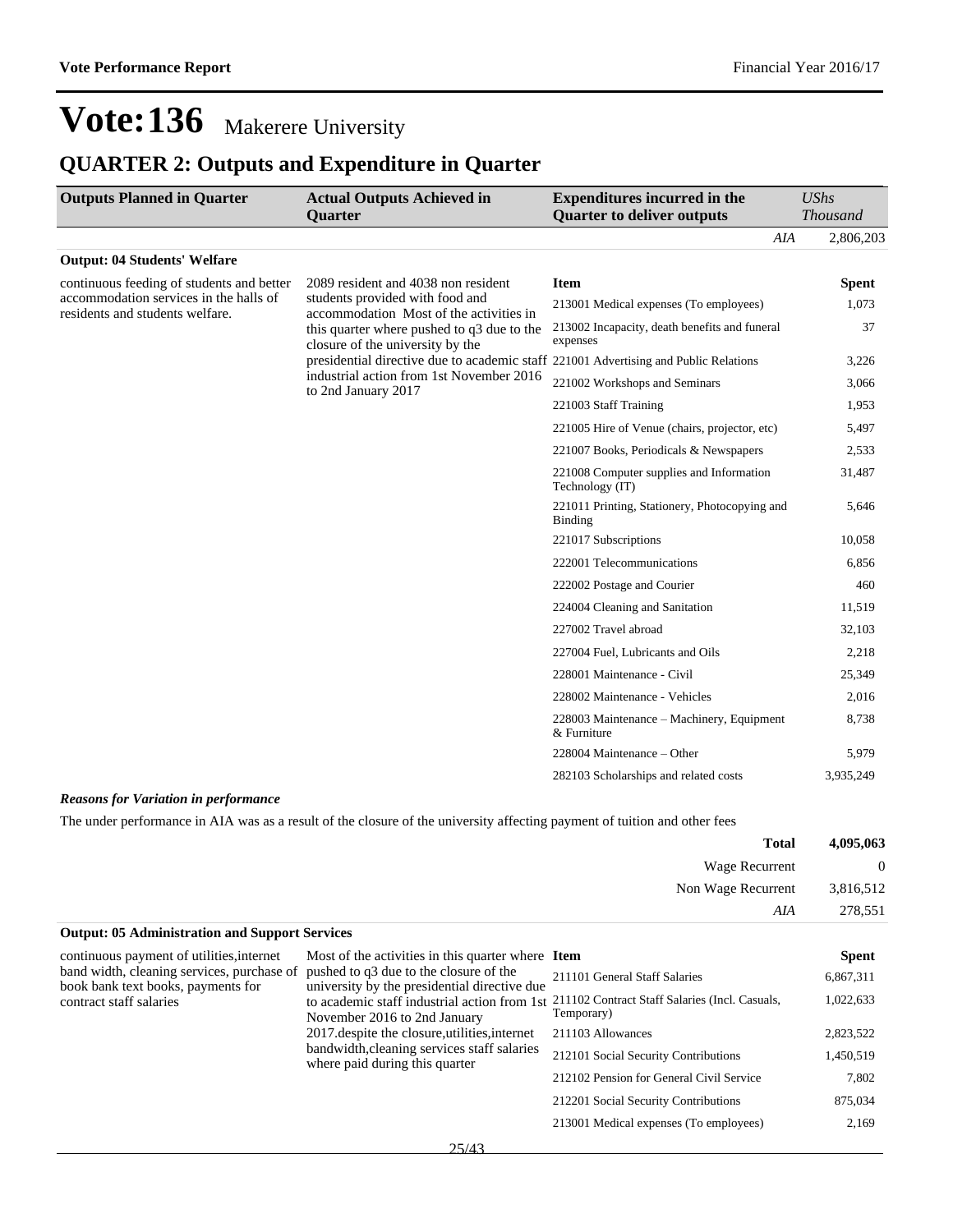## **QUARTER 2: Outputs and Expenditure in Quarter**

| 213002 Incapacity, death benefits and funeral<br>expenses                | 14,670    |
|--------------------------------------------------------------------------|-----------|
| 213004 Gratuity Expenses                                                 | 116       |
| 221001 Advertising and Public Relations                                  | 72,215    |
| 221002 Workshops and Seminars                                            | 65,790    |
| 221003 Staff Training                                                    | 56,127    |
| 221005 Hire of Venue (chairs, projector, etc)                            | 6,548     |
| 221007 Books, Periodicals & Newspapers                                   | 21,681    |
| 221008 Computer supplies and Information<br>Technology (IT)              | 121,409   |
| 221009 Welfare and Entertainment                                         | 153,977   |
| 221010 Special Meals and Drinks                                          | 7,886     |
| 221011 Printing, Stationery, Photocopying and<br>Binding                 | 282,004   |
| 221012 Small Office Equipment                                            | 10,428    |
| 221014 Bank Charges and other Bank related<br>costs                      | 34,332    |
| 221015 Financial and related costs (e.g.<br>shortages, pilferages, etc.) | 31,579    |
| 221017 Subscriptions                                                     | 65,518    |
| 222001 Telecommunications                                                | 75,246    |
| 222002 Postage and Courier                                               | 6,187     |
| 222003 Information and communications<br>technology (ICT)                | 941,055   |
| 223001 Property Expenses                                                 | 7,900     |
| 223003 Rent – (Produced Assets) to private<br>entities                   | 8,278     |
| 223004 Guard and Security services                                       | 56,933    |
| 223005 Electricity                                                       | 1,384,446 |
| 223006 Water                                                             | 1,414,680 |
| 223007 Other Utilities- (fuel, gas, firewood,<br>charcoal)               | 57,923    |
| 224001 Medical and Agricultural supplies                                 | 252,720   |
| 224004 Cleaning and Sanitation                                           | 361,727   |
| 225001 Consultancy Services- Short term                                  | 60,940    |
| 225002 Consultancy Services-Long-term                                    | 41,659    |
| 226001 Insurances                                                        | 15,025    |
| 226002 Licenses                                                          | 6,302     |
| 227001 Travel inland                                                     | 60,183    |
| 227002 Travel abroad                                                     | 94,431    |
| 227003 Carriage, Haulage, Freight and<br>transport hire                  | 3,342     |
| 227004 Fuel, Lubricants and Oils                                         | 154,978   |
| 228001 Maintenance - Civil                                               | 92,822    |
| 228002 Maintenance - Vehicles                                            | 82,764    |
| 228003 Maintenance – Machinery, Equipment<br>& Furniture                 | 102,340   |
| 228004 Maintenance – Other                                               | 48,936    |

26/43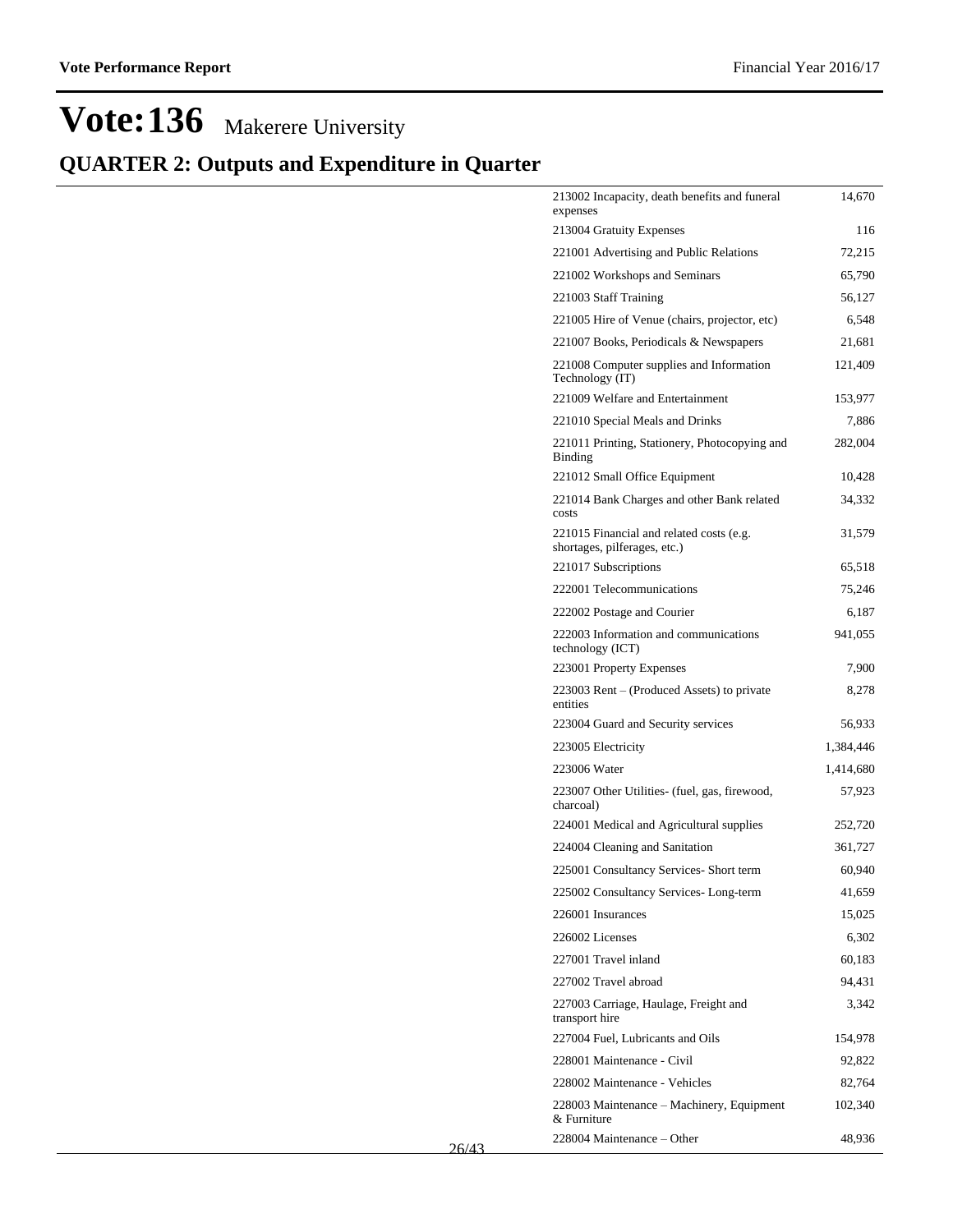### **QUARTER 2: Outputs and Expenditure in Quarter**

| 273102 Incapacity, death benefits and funeral<br>expenses | 843     |
|-----------------------------------------------------------|---------|
| 282103 Scholarships and related costs                     | 8,125   |
| 312101 Non-Residential Buildings                          | 70,055  |
| 312102 Residential Buildings                              | 5,817   |
| 312104 Other Structures                                   | 13,101  |
| 312202 Machinery and Equipment                            | 189,918 |

#### *Reasons for Variation in performance*

The under performance in AIA was as a result of the closure of the university affecting payment of tuition and other fees

| 19,611,944 | <b>Total</b>       |
|------------|--------------------|
| 5,485,000  | Wage Recurrent     |
| 3,267,159  | Non Wage Recurrent |
| 10,859,785 | AIA                |
|            |                    |

*Outputs Funded*

**Output: 51 Support to Infectious Diseases Institute**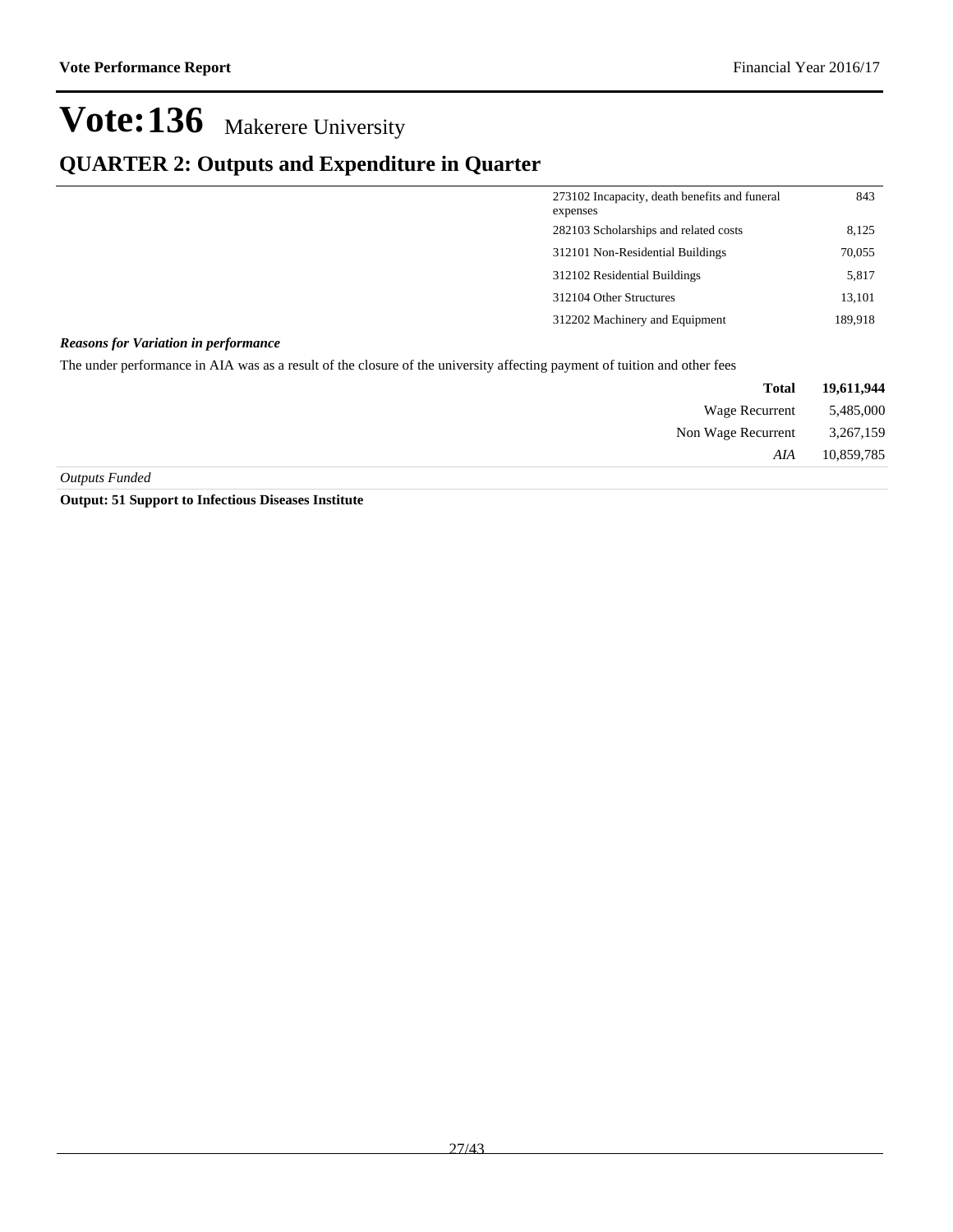## **QUARTER 2: Outputs and Expenditure in Quarter**

| <b>Outputs Planned in Quarter</b>         | <b>Actual Outputs Achieved in</b><br>Quarter                                    | <b>Expenditures incurred in the</b><br><b>Quarter to deliver outputs</b> | <b>UShs</b><br>Thousand |
|-------------------------------------------|---------------------------------------------------------------------------------|--------------------------------------------------------------------------|-------------------------|
| Continuous support to infectious diseases | • 1044 viral Load tests performed                                               | <b>Item</b>                                                              | <b>Spent</b>            |
| institute                                 | • 106 patients with mental health problems<br>received care                     | 263106 Other Current grants (Current)                                    | 813,000                 |
|                                           | • 11 suspected cases found and referred for                                     |                                                                          |                         |
|                                           | further management KPIs                                                         |                                                                          |                         |
|                                           | • 1134 Laboratory tests performed                                               |                                                                          |                         |
|                                           | • 123 women screened for cervical cancer                                        |                                                                          |                         |
|                                           | by the end of the quarter<br>• 1370 clients received 2nd line ART               |                                                                          |                         |
|                                           | treatment (old and new)                                                         |                                                                          |                         |
|                                           | • 138 patients were treated for STIs                                            |                                                                          |                         |
|                                           | • 16986 clients received some basic kit<br>items (mosquito nets and water guard |                                                                          |                         |
|                                           | tablets)<br>• 21 new TB cases were started on TB                                |                                                                          |                         |
|                                           | treatment                                                                       |                                                                          |                         |
|                                           | • 215 individuals belonging to the MARPs<br>received care                       |                                                                          |                         |
|                                           | • 2550 ART monitoring tests performed                                           |                                                                          |                         |
|                                           | • 260 patients suspected to be failing                                          |                                                                          |                         |
|                                           | 2ndline ART were managed                                                        |                                                                          |                         |
|                                           | • 28,914 Condoms distributed to HIV                                             |                                                                          |                         |
|                                           | positive adults in care                                                         |                                                                          |                         |
|                                           | • 293 clients were tested<br>• 298 HIV positive young adults (15-24)            |                                                                          |                         |
|                                           | yrs) accessed youth-friendly services                                           |                                                                          |                         |
|                                           | during the quarter                                                              |                                                                          |                         |
|                                           | • 359 HIV patients with hypertension or                                         |                                                                          |                         |
|                                           | diabetes received care                                                          |                                                                          |                         |
|                                           | • 404 HIV positive elderly patients                                             |                                                                          |                         |
|                                           | received care during the quarter                                                |                                                                          |                         |
|                                           | • 487 women received dual family                                                |                                                                          |                         |
|                                           | planning methods                                                                |                                                                          |                         |
|                                           | • 494 sero-positive partners in discordant                                      |                                                                          |                         |
|                                           | relationships on ART received care KPIs                                         |                                                                          |                         |
|                                           | • 494 discordant couples received support<br>during the quarter                 |                                                                          |                         |
|                                           | • 566 complex patients were managed                                             |                                                                          |                         |
|                                           | during this quarter                                                             |                                                                          |                         |
|                                           | • 6 ARV slots                                                                   |                                                                          |                         |
|                                           | • 6 sero-negative male partners were                                            |                                                                          |                         |
|                                           | referred for safe male circumcision SENT                                        |                                                                          |                         |
|                                           | • 6773 clients received ART treatment                                           |                                                                          |                         |
|                                           | (old and new)                                                                   |                                                                          |                         |
|                                           | • 6992 clients received co-trimoxazole                                          |                                                                          |                         |
|                                           | prophylaxis or alternative                                                      |                                                                          |                         |
|                                           | • 7 Switch meetings held                                                        |                                                                          |                         |
|                                           | • 7348 HIV positive adults screened for<br>TВ                                   |                                                                          |                         |
|                                           | • 8 patients received INH prophylaxis                                           |                                                                          |                         |
|                                           | • 80 mothers received PMTCT services                                            |                                                                          |                         |
|                                           | according to national standards in the                                          |                                                                          |                         |
|                                           | quarter                                                                         |                                                                          |                         |
|                                           |                                                                                 |                                                                          |                         |

#### *Reasons for Variation in performance*

End of year activity slow down for patients and IDI staff- in addition to the closure of the University in the last two months of the year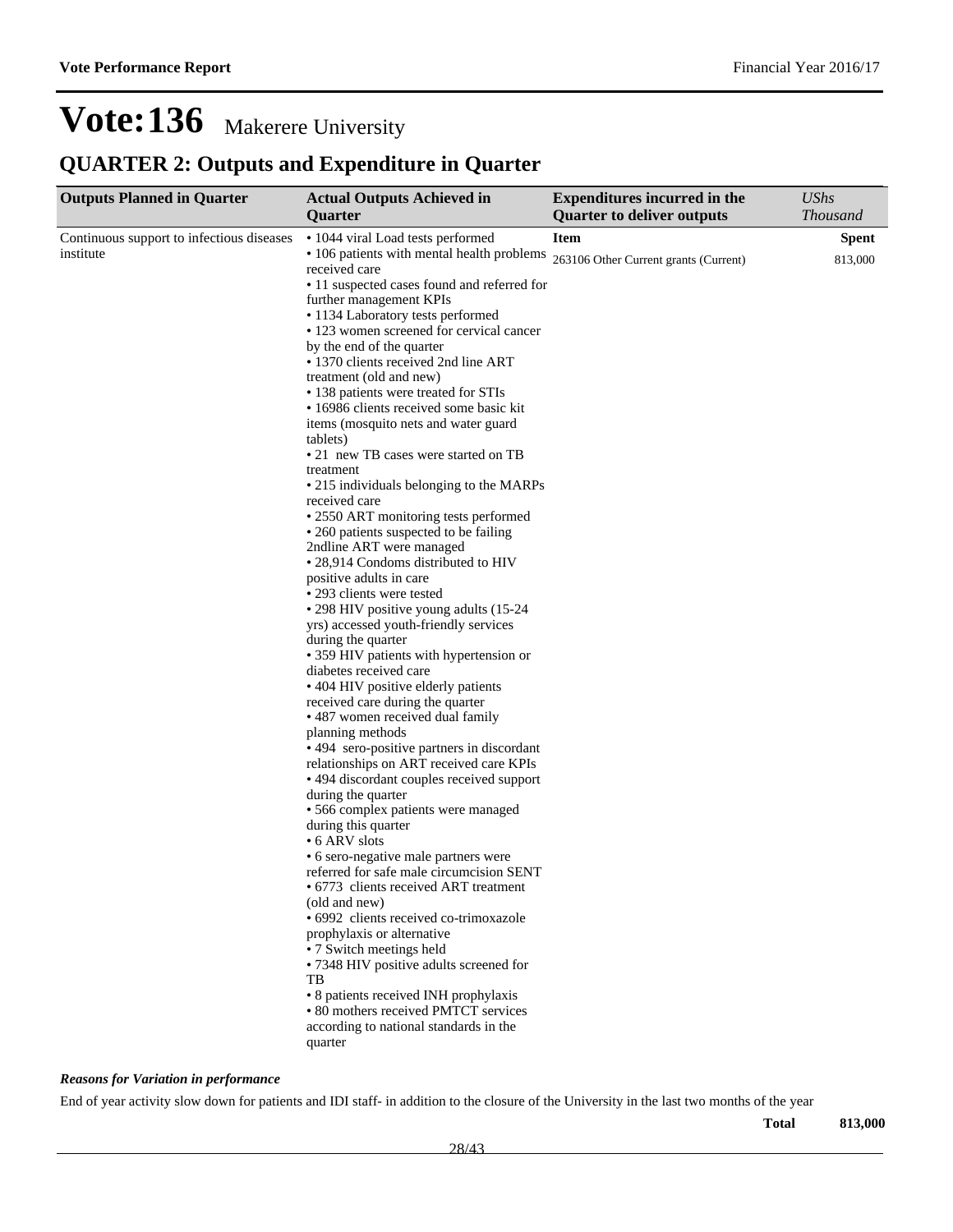GoU Development 46,025

## **Vote:136** Makerere University

## **QUARTER 2: Outputs and Expenditure in Quarter**

| <b>Outputs Planned in Quarter</b>             | <b>Actual Outputs Achieved in</b><br><b>Quarter</b>                                                                                                                                                                                                                                                                                                                                     | <b>Expenditures incurred in the</b><br><b>Quarter to deliver outputs</b> | <b>UShs</b><br>Thousand |
|-----------------------------------------------|-----------------------------------------------------------------------------------------------------------------------------------------------------------------------------------------------------------------------------------------------------------------------------------------------------------------------------------------------------------------------------------------|--------------------------------------------------------------------------|-------------------------|
|                                               |                                                                                                                                                                                                                                                                                                                                                                                         | Wage Recurrent                                                           | $\mathbf{0}$            |
|                                               |                                                                                                                                                                                                                                                                                                                                                                                         | Non Wage Recurrent                                                       | 813,000                 |
|                                               |                                                                                                                                                                                                                                                                                                                                                                                         | AIA                                                                      | $\theta$                |
|                                               |                                                                                                                                                                                                                                                                                                                                                                                         | <b>Total For SubProgramme</b>                                            | 93,812,001              |
|                                               |                                                                                                                                                                                                                                                                                                                                                                                         | Wage Recurrent                                                           | 50,038,656              |
|                                               |                                                                                                                                                                                                                                                                                                                                                                                         | Non Wage Recurrent                                                       | 12,002,947              |
|                                               |                                                                                                                                                                                                                                                                                                                                                                                         | AIA                                                                      | 31,770,397              |
| <b>Development Projects</b>                   |                                                                                                                                                                                                                                                                                                                                                                                         |                                                                          |                         |
| Project: 1272 Support to Makerere University  |                                                                                                                                                                                                                                                                                                                                                                                         |                                                                          |                         |
| Capital Purchases                             |                                                                                                                                                                                                                                                                                                                                                                                         |                                                                          |                         |
| <b>Output: 73 Roads, Streets and Highways</b> |                                                                                                                                                                                                                                                                                                                                                                                         |                                                                          |                         |
| renovations to start                          | Ongoing works for all parking spaces and Item<br>University Roads renovated through<br>partnership between Makerere University<br>and KCCA under an MOU for the<br>construction and extension of Makerere<br>hill road                                                                                                                                                                  | 312104 Other Structures                                                  | <b>Spent</b><br>24,873  |
| <b>Reasons for Variation in performance</b>   |                                                                                                                                                                                                                                                                                                                                                                                         |                                                                          |                         |
|                                               | Positive variation based on MoU with KCCA for the extension of Makerere Hill Road                                                                                                                                                                                                                                                                                                       |                                                                          |                         |
|                                               |                                                                                                                                                                                                                                                                                                                                                                                         | <b>Total</b>                                                             | 24,873                  |
|                                               |                                                                                                                                                                                                                                                                                                                                                                                         | GoU Development                                                          | 24,873                  |
|                                               |                                                                                                                                                                                                                                                                                                                                                                                         | <b>External Financing</b>                                                | $\mathbf{0}$            |
|                                               |                                                                                                                                                                                                                                                                                                                                                                                         | AIA                                                                      | $\theta$                |
|                                               |                                                                                                                                                                                                                                                                                                                                                                                         | <b>Total For SubProgramme</b>                                            | 24,873                  |
|                                               |                                                                                                                                                                                                                                                                                                                                                                                         | GoU Development                                                          | 24,873                  |
|                                               |                                                                                                                                                                                                                                                                                                                                                                                         | <b>External Financing</b>                                                | $\boldsymbol{0}$        |
|                                               |                                                                                                                                                                                                                                                                                                                                                                                         | AIA                                                                      | $\mathbf{0}$            |
| <b>Development Projects</b>                   |                                                                                                                                                                                                                                                                                                                                                                                         |                                                                          |                         |
| Project: 1341 Food Technology Incubations II  |                                                                                                                                                                                                                                                                                                                                                                                         |                                                                          |                         |
| <b>Outputs Provided</b>                       |                                                                                                                                                                                                                                                                                                                                                                                         |                                                                          |                         |
| <b>Output: 01 Teaching and Training</b>       |                                                                                                                                                                                                                                                                                                                                                                                         |                                                                          |                         |
| continuous training of students               | 96 Food Science & Technology students<br>exposed to diverse practical aspects of<br>food processing, product development and<br>analysis. 25 4th year students working in<br>groups of 5 developed meat, fish and<br>poultry products prototypes. 3rd year<br>agricultural engineering students received<br>hands-on training in design and<br>construction of agro-processing facility | <b>Item</b><br>282103 Scholarships and related costs                     | <b>Spent</b><br>46,025  |
| <b>Reasons for Variation in performance</b>   |                                                                                                                                                                                                                                                                                                                                                                                         |                                                                          |                         |
|                                               | Under performance as a result of inadequate resources released at 12% of expected budget                                                                                                                                                                                                                                                                                                | <b>Total</b>                                                             | 46,025                  |

29/43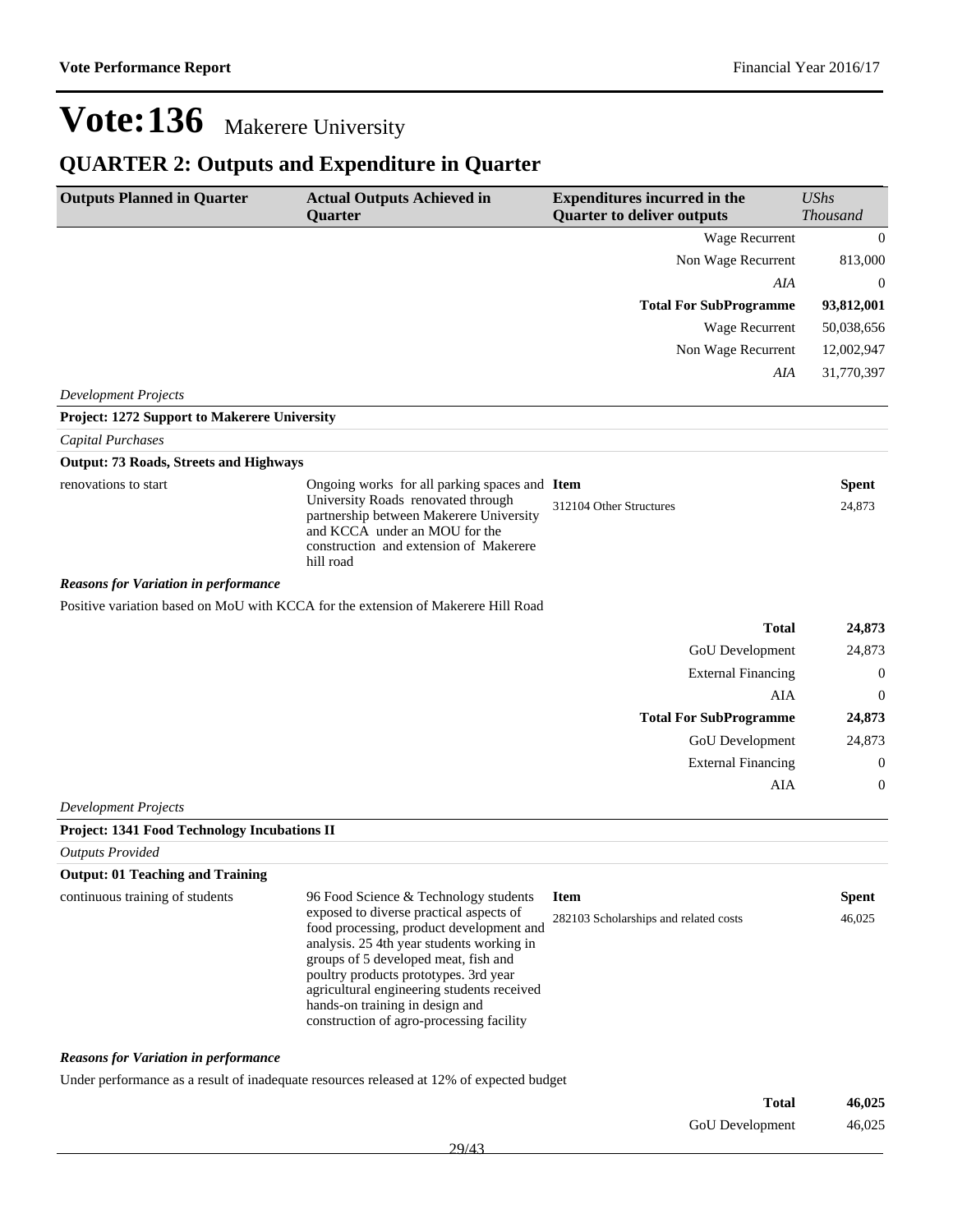### **QUARTER 2: Outputs and Expenditure in Quarter**

| <b>Outputs Planned in Quarter</b>                        | <b>Actual Outputs Achieved in</b><br><b>Ouarter</b>                                                                                                                                                                                                                                                                                                          | <b>Expenditures incurred in the</b><br><b>Ouarter to deliver outputs</b> | UShs<br><i>Thousand</i> |
|----------------------------------------------------------|--------------------------------------------------------------------------------------------------------------------------------------------------------------------------------------------------------------------------------------------------------------------------------------------------------------------------------------------------------------|--------------------------------------------------------------------------|-------------------------|
|                                                          |                                                                                                                                                                                                                                                                                                                                                              | <b>External Financing</b>                                                | $\overline{0}$          |
|                                                          |                                                                                                                                                                                                                                                                                                                                                              | AIA                                                                      | $\overline{0}$          |
| <b>Output: 02 Research, Consultancy and Publications</b> |                                                                                                                                                                                                                                                                                                                                                              |                                                                          |                         |
| to enroll more incubtees                                 | 5 Technology Research Projects were                                                                                                                                                                                                                                                                                                                          | <b>Item</b>                                                              | <b>Spent</b>            |
|                                                          | undertaken: Production and<br>Commercialization of Roasted Bean Flour<br>led by A. Nabubuya; Instant millet - led by<br>J. Muyonga; Omulondo chopper - Led by<br>J. Kigozi; Appropriate low cost mill - led<br>by R. Mugabi; Osmomotically dehydrated<br>fruits - Led by J. Wambete; Improved<br>thresher and plough for Mulimi tractor led<br>by N. Banadda | 282103 Scholarships and related costs                                    | 78,217                  |

#### *Reasons for Variation in performance*

insufficient funds released by Government caused the under performance of the project activities. Out of 50% expected to be released by this quarter only 15.6% was released

|                                     |                                                                           | <b>Total</b>                          | 78.217       |
|-------------------------------------|---------------------------------------------------------------------------|---------------------------------------|--------------|
|                                     |                                                                           | <b>GoU</b> Development                | 78.217       |
|                                     |                                                                           | <b>External Financing</b>             | $\Omega$     |
|                                     |                                                                           | AIA                                   | $\Omega$     |
| <b>Output: 03 Outreach</b>          |                                                                           |                                       |              |
| support to SMEs to continue in this | Current status assessment and business                                    | <b>Item</b>                           | <b>Spent</b> |
| quarter                             | development support program for 12<br>incubatees completed. Two community | 282103 Scholarships and related costs | 27,063       |
|                                     | food processing projects commenced, one                                   |                                       |              |

for cereal value addition (in Nakasongola) and the other for beans processing (in

#### *Reasons for Variation in performance*

Insufficient funds released by Government caused the under performance of the project activities.

Bududa)

| 27,063           | <b>Total</b>              |
|------------------|---------------------------|
| 27,063           | <b>GoU</b> Development    |
| $\boldsymbol{0}$ | <b>External Financing</b> |
| $\theta$         | AIA                       |

**Output: 05 Administration and Support Services**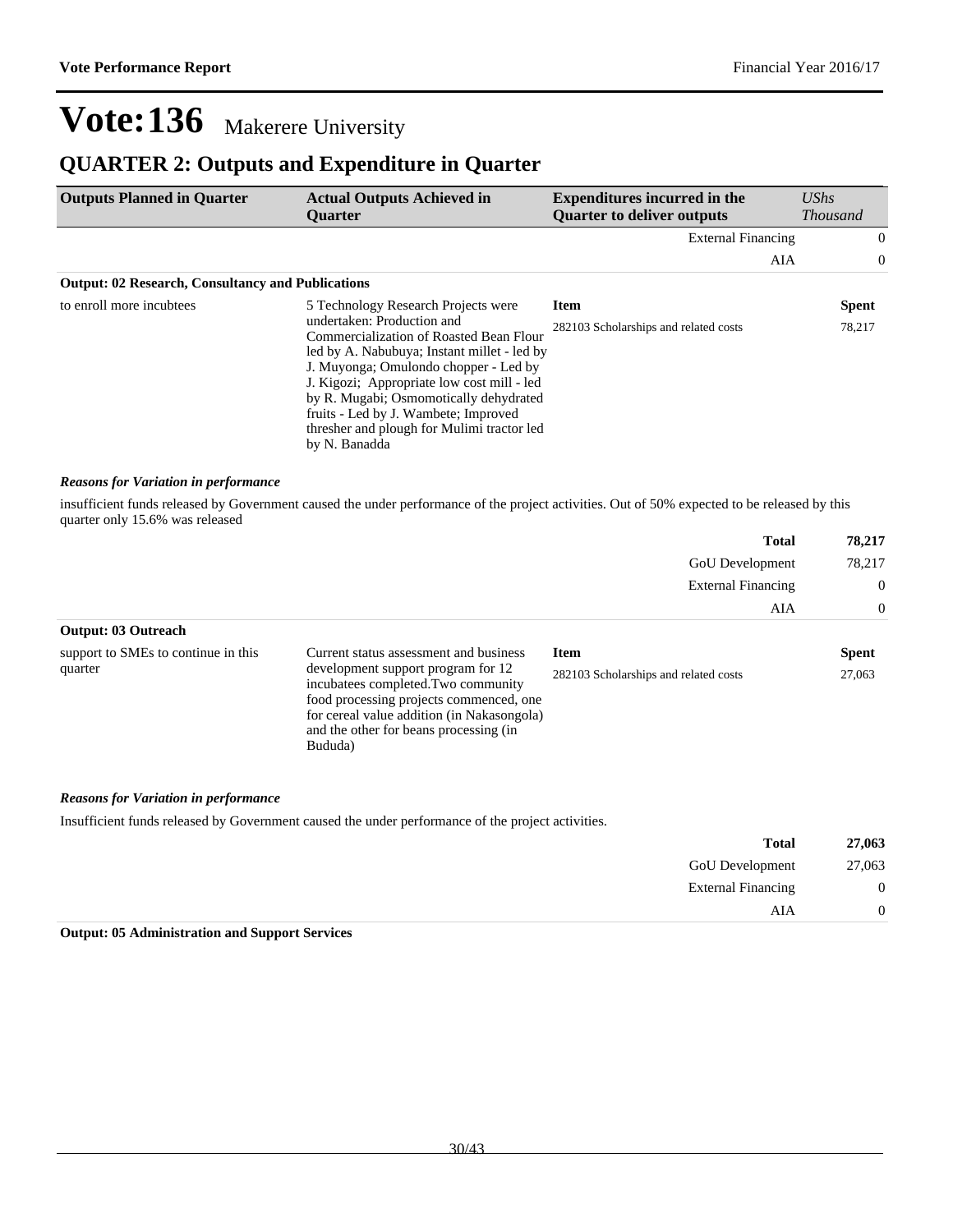External Financing 0

 $AIA \qquad \qquad 0$ 

## **Vote:136** Makerere University

### **QUARTER 2: Outputs and Expenditure in Quarter**

| <b>Outputs Planned in Quarter</b>     | <b>Actual Outputs Achieved in</b><br><b>Ouarter</b>                                                                                                                                                                                                                                                                                                                                                                                                                                     | <b>Expenditures incurred in the</b><br><b>Quarter to deliver outputs</b> | $\mathit{UShs}$<br><b>Thousand</b> |
|---------------------------------------|-----------------------------------------------------------------------------------------------------------------------------------------------------------------------------------------------------------------------------------------------------------------------------------------------------------------------------------------------------------------------------------------------------------------------------------------------------------------------------------------|--------------------------------------------------------------------------|------------------------------------|
| general administration of the project | 23 FTBIC technical and support staff                                                                                                                                                                                                                                                                                                                                                                                                                                                    | <b>Item</b>                                                              | <b>Spent</b>                       |
| activities                            | engaged in supporting project activities<br>FTBIC activities highlighted in Food<br>Security, Nutrition and Livelihoods policy<br>document of Network for African Science<br>Academies. Bench marking visits by a<br>team from University of Zambia.<br>Incubatees participated in UMA trade<br>show. FTBIC identified by RUFORUM<br>Deans meeting as model approach to<br>promoting university contribution to<br>societal development<br>FTBIC facilities and equipment<br>maintained | 282103 Scholarships and related costs                                    | 46,930                             |

#### *Reasons for Variation in performance*

insufficient funds released by Government caused the under performance of the project activities. 50% expected in Q1 AND Q2 to be released by this quarter only 15.6% was released

|                                                          |                                                                                                   | <b>Total</b>                   | 46,930           |
|----------------------------------------------------------|---------------------------------------------------------------------------------------------------|--------------------------------|------------------|
|                                                          |                                                                                                   | GoU Development                | 46,930           |
|                                                          |                                                                                                   | <b>External Financing</b>      | $\boldsymbol{0}$ |
|                                                          |                                                                                                   | AIA                            | $\theta$         |
| <b>Capital Purchases</b>                                 |                                                                                                   |                                |                  |
|                                                          | Output: 75 Purchase of Motor Vehicles and Other Transport Equipment                               |                                |                  |
| general maintenance of the project                       | FTBIC vehicle maintained                                                                          | <b>Item</b>                    | <b>Spent</b>     |
| vehicles                                                 |                                                                                                   | 312201 Transport Equipment     | 12,574           |
| <b>Reasons for Variation in performance</b>              |                                                                                                   |                                |                  |
| n/a                                                      |                                                                                                   |                                |                  |
|                                                          |                                                                                                   | <b>Total</b>                   | 12,574           |
|                                                          |                                                                                                   | GoU Development                | 12,574           |
|                                                          |                                                                                                   | <b>External Financing</b>      | $\theta$         |
|                                                          |                                                                                                   | AIA                            | $\theta$         |
| Output: 77 Purchase of Specialised Machinery & Equipment |                                                                                                   |                                |                  |
| procurement process to start                             | The Texture Analyzer procured and                                                                 | <b>Item</b>                    | <b>Spent</b>     |
|                                                          | installed. Retort ordered in 2015-16 was<br>delivered but yet to be installed and<br>commissioned | 312202 Machinery and Equipment | 42,681           |
| <b>Reasons for Variation in performance</b>              |                                                                                                   |                                |                  |
| Insufficient funds released                              |                                                                                                   |                                |                  |
|                                                          |                                                                                                   | <b>Total</b>                   | 42,681           |
|                                                          |                                                                                                   | GoU Development                | 42.681           |

#### **Output: 80 Construction and rehabilitation of learning facilities (Universities)**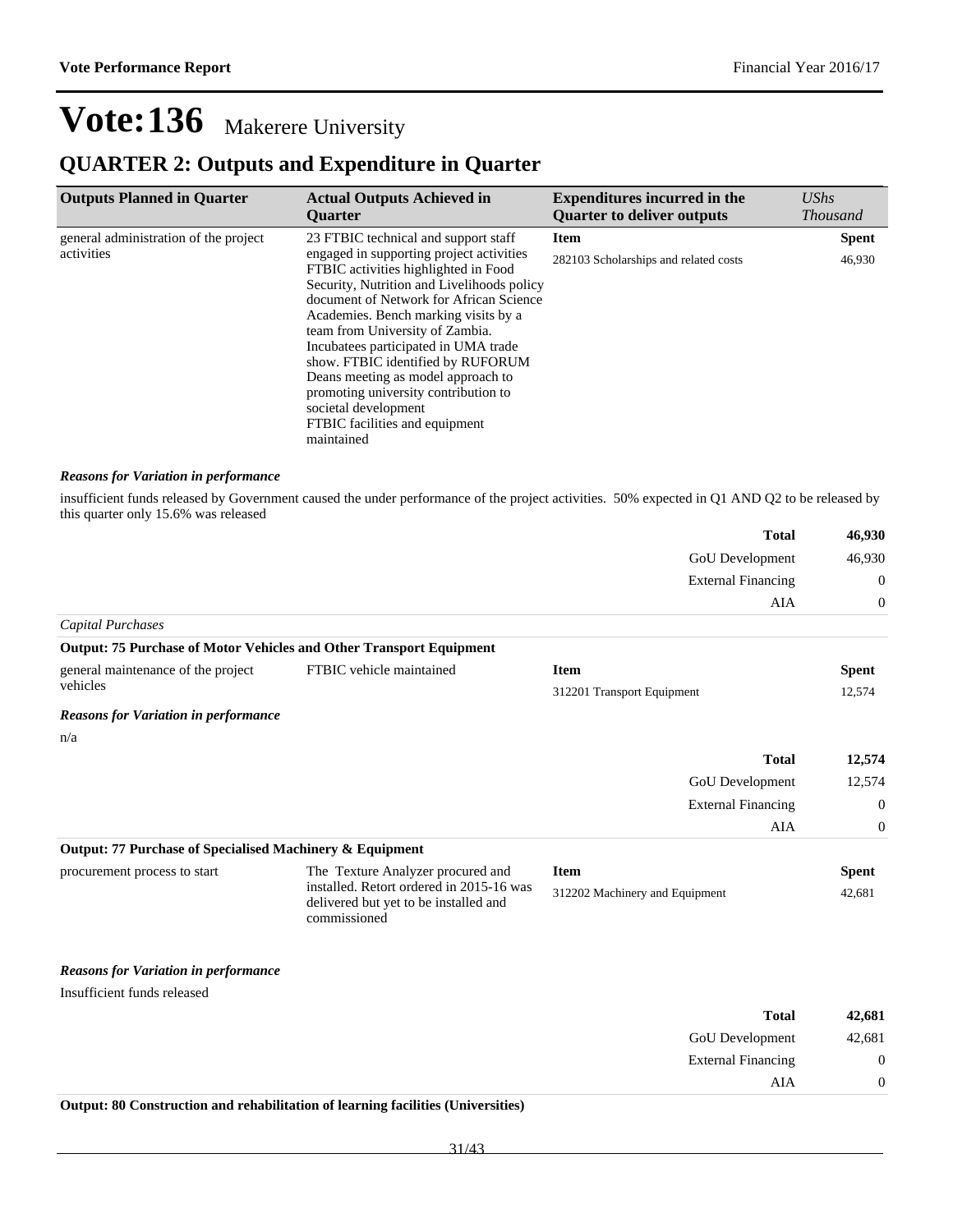## **QUARTER 2: Outputs and Expenditure in Quarter**

| <b>Outputs Planned in Quarter</b>                        | <b>Actual Outputs Achieved in</b><br>Quarter                                                                                                                                                                                                                                                                                                                                                                            | <b>Expenditures incurred in the</b><br><b>Quarter to deliver outputs</b> | <b>UShs</b><br><b>Thousand</b> |
|----------------------------------------------------------|-------------------------------------------------------------------------------------------------------------------------------------------------------------------------------------------------------------------------------------------------------------------------------------------------------------------------------------------------------------------------------------------------------------------------|--------------------------------------------------------------------------|--------------------------------|
| procurement process to begain                            | Architectural plans, detailed structural                                                                                                                                                                                                                                                                                                                                                                                | <b>Item</b>                                                              | <b>Spent</b>                   |
|                                                          | drawings, specifications and BOQs<br>completed and approved by University<br>Estates and Works Committee. Bid<br>documents completed                                                                                                                                                                                                                                                                                    | 312101 Non-Residential Buildings                                         | 312,869                        |
| <b>Reasons for Variation in performance</b>              |                                                                                                                                                                                                                                                                                                                                                                                                                         |                                                                          |                                |
| Insufficient funds released                              |                                                                                                                                                                                                                                                                                                                                                                                                                         |                                                                          |                                |
|                                                          |                                                                                                                                                                                                                                                                                                                                                                                                                         | <b>Total</b>                                                             | 312,869                        |
|                                                          |                                                                                                                                                                                                                                                                                                                                                                                                                         | GoU Development                                                          | 312,869                        |
|                                                          |                                                                                                                                                                                                                                                                                                                                                                                                                         | <b>External Financing</b>                                                | $\boldsymbol{0}$               |
|                                                          |                                                                                                                                                                                                                                                                                                                                                                                                                         | AIA                                                                      | 0                              |
|                                                          |                                                                                                                                                                                                                                                                                                                                                                                                                         | <b>Total For SubProgramme</b>                                            | 566,360                        |
|                                                          |                                                                                                                                                                                                                                                                                                                                                                                                                         | GoU Development                                                          | 566,360                        |
|                                                          |                                                                                                                                                                                                                                                                                                                                                                                                                         | <b>External Financing</b>                                                | $\boldsymbol{0}$               |
|                                                          |                                                                                                                                                                                                                                                                                                                                                                                                                         | AIA                                                                      | 0                              |
| <b>Development Projects</b>                              |                                                                                                                                                                                                                                                                                                                                                                                                                         |                                                                          |                                |
| Project: 1342 Technology Innovations II                  |                                                                                                                                                                                                                                                                                                                                                                                                                         |                                                                          |                                |
| <b>Outputs Provided</b>                                  |                                                                                                                                                                                                                                                                                                                                                                                                                         |                                                                          |                                |
| <b>Output: 01 Teaching and Training</b>                  |                                                                                                                                                                                                                                                                                                                                                                                                                         |                                                                          |                                |
| continuous training of students                          | Activities were affected by University<br>closure. We are now collecting account<br>details of all 3rd year students and 4th year<br>Architecture students                                                                                                                                                                                                                                                              | <b>Item</b><br>282103 Scholarships and related costs                     | <b>Spent</b><br>115,777        |
| <b>Reasons for Variation in performance</b>              |                                                                                                                                                                                                                                                                                                                                                                                                                         |                                                                          |                                |
|                                                          | The university closure affected some project. Activity to be implemented in quarter3 and 4 when the students go for internship                                                                                                                                                                                                                                                                                          |                                                                          |                                |
|                                                          |                                                                                                                                                                                                                                                                                                                                                                                                                         | <b>Total</b>                                                             | 115,777                        |
|                                                          |                                                                                                                                                                                                                                                                                                                                                                                                                         | <b>GoU</b> Development                                                   | 115,777                        |
|                                                          |                                                                                                                                                                                                                                                                                                                                                                                                                         | <b>External Financing</b>                                                | 0                              |
|                                                          |                                                                                                                                                                                                                                                                                                                                                                                                                         | AIA                                                                      | 0                              |
| <b>Output: 02 Research, Consultancy and Publications</b> |                                                                                                                                                                                                                                                                                                                                                                                                                         |                                                                          |                                |
| continuous research at house hold level                  | iLabs@MAK                                                                                                                                                                                                                                                                                                                                                                                                               | <b>Item</b>                                                              | <b>Spent</b>                   |
|                                                          | Developed internet laboratories for first<br>year, second year and third year students<br>Continued with design and development<br>of the service broker and Instrument<br>launcher for the Open Labs.<br>- iLabs Introduction workshop at<br>Kyambogo University<br>- Internship Training<br>- LabVIEW Certification<br>- Extend the STIC initiative to at least<br>three rural schools<br>- Host the annual STIC 2016 | 282103 Scholarships and related costs                                    | 51,366                         |
|                                                          | <b>CREEC</b><br>Testing, Calibration of solar lab<br>equipment, training solar technicians,<br>constructing solar driers, repair,<br>maintenance and expansion of the mini-<br>$\frac{32/43}{\cdots}$                                                                                                                                                                                                                   |                                                                          |                                |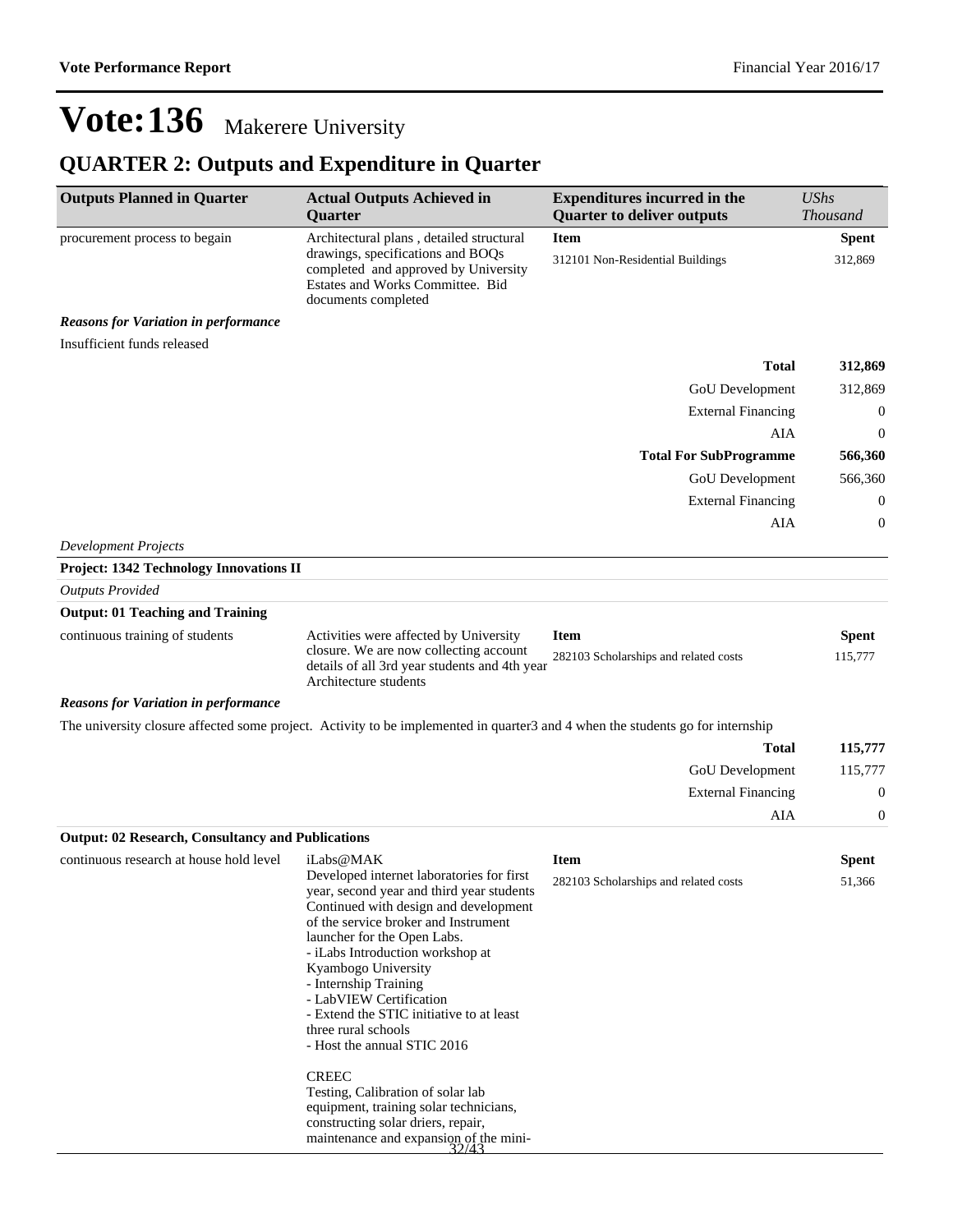### **QUARTER 2: Outputs and Expenditure in Quarter**

grid, monitoring the solar energy kiosks. - ISO 17025 accreditation process geared towards achieving a certified testing center.

Cluster Business Sustainability program:

The project Secured a UNIDO support to establish a bio- Technology Lab at Makerere University, Where University team will be trained by the Bangor University

For the pilot phase, we have sent first set of Pineapple plant samples to Bangor University for assessment in their bio composite Lab.

We developed joint concepts with Ministry of Trade, Industry and Cooperatives to COMESA for some Machinery and capacity support for the expansion of the Textile cluster across Uganda.

Designed a fully scaled up Industrial Project for the Kaliro Fish processing which is got to do with seeds Developed collaboration with the Danish team of experts on the Mushroom Value Chain and having a team of two experts on a business to Business support so as to help members of the mushroom prepare for the export market dynamics.

Greywater Project

Continuation of Grey water sampling from individual participating households Laboratory testing of the grey water samples

3. Characterization of the grey water

TCDC

Idea generation for student projects

#### *Reasons for Variation in performance*

About 15.7% of the total budget have been released. This combined with closure of the project

| <b>Total</b>              | 51,366         |
|---------------------------|----------------|
| GoU Development           | 51,366         |
| <b>External Financing</b> | $\overline{0}$ |
| AIA                       | $\overline{0}$ |
| $\Omega$ utuoook          |                |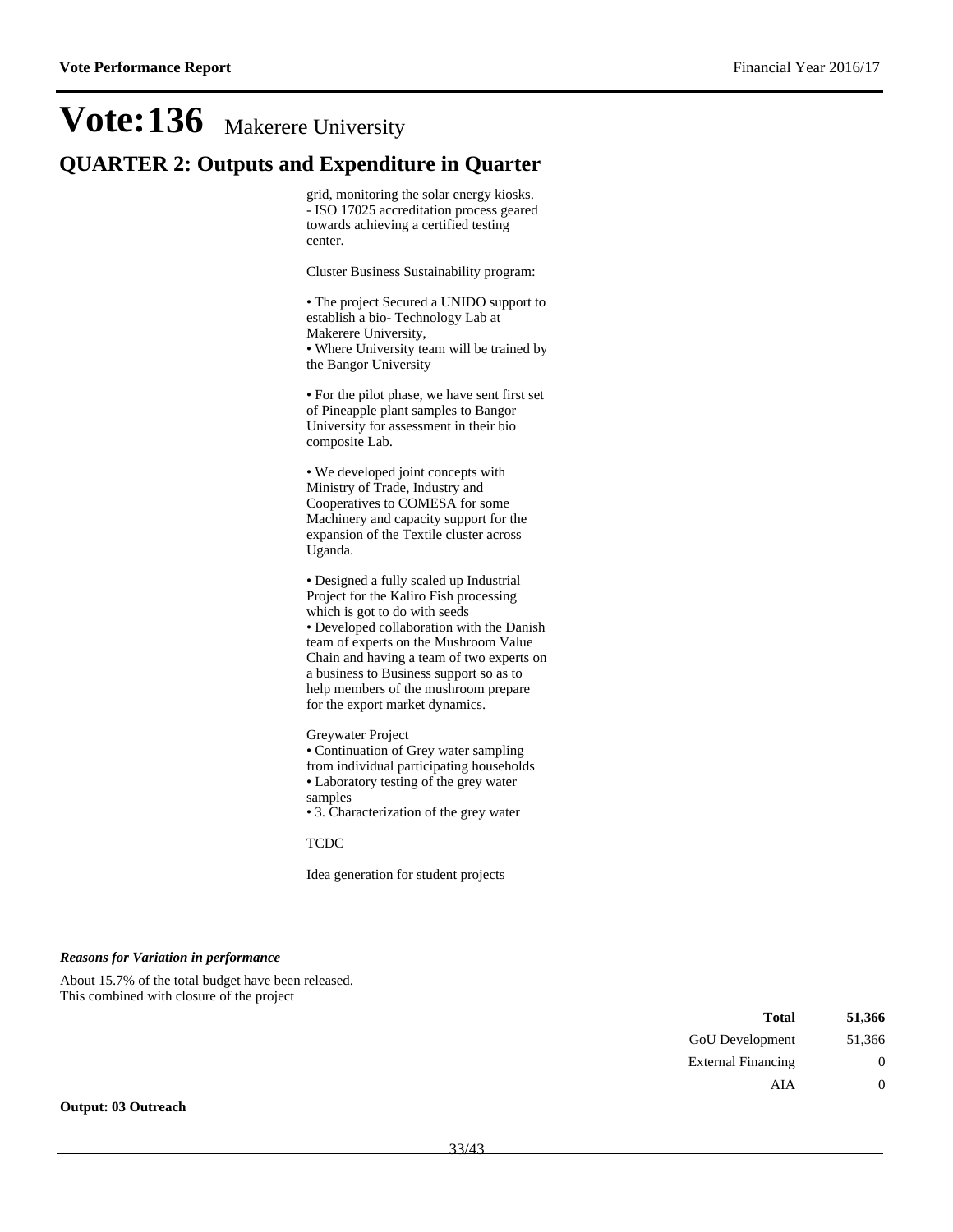### **QUARTER 2: Outputs and Expenditure in Quarter**

| <b>Outputs Planned in Quarter</b>                | <b>Actual Outputs Achieved in</b><br><b>Ouarter</b>                                                                                                                                                                                                                                                                                                                                                                                                                                                                                                                                                                                                                                                                                                    | <b>Expenditures incurred in the</b><br><b>Quarter to deliver outputs</b> | <b>UShs</b><br><i>Thousand</i> |
|--------------------------------------------------|--------------------------------------------------------------------------------------------------------------------------------------------------------------------------------------------------------------------------------------------------------------------------------------------------------------------------------------------------------------------------------------------------------------------------------------------------------------------------------------------------------------------------------------------------------------------------------------------------------------------------------------------------------------------------------------------------------------------------------------------------------|--------------------------------------------------------------------------|--------------------------------|
| general maintenance of irrigation<br>facilities. | Irrigation Project:<br>improved design of the solar irrigation<br>pumps.<br>Testing the proto-types of solar water<br>pumps with farmers in Luwero, Kampla,<br>Kayunga and Nyabushozi<br>Exhibited the solar water pumps at the<br>CEDAT open day during November 2016<br>The team has developed a proposal for<br>supplying water to farming communities<br>to mitigate the effects of drought. This<br>proposal has been presented to Parliament<br>for inclusion in the 2017/18 budget. The<br>feasibility study for manufacture of solar<br>water pumps developed by the Low Cost<br>Irrigation Project was also presented to<br>Parliament for funding.<br>The solar water pump will be<br>demonstrated on-farm to the PM early<br>February 2017. | <b>Item</b><br>282103 Scholarships and related costs                     | <b>Spent</b><br>114,932        |
|                                                  | Lesson Learnt:<br>Farmers need to first harness a water<br>source before irrigation is possible.                                                                                                                                                                                                                                                                                                                                                                                                                                                                                                                                                                                                                                                       |                                                                          |                                |

#### *Reasons for Variation in performance*

about 17.7% of the total budget have been released. The meager resources available constrains the implementation of the project activities .

|                                                       |                                   | <b>Total</b>                                               | 114,932                         |
|-------------------------------------------------------|-----------------------------------|------------------------------------------------------------|---------------------------------|
|                                                       |                                   | <b>GoU</b> Development<br><b>External Financing</b><br>AIA | 114,932<br>$\Omega$<br>$\Omega$ |
|                                                       |                                   |                                                            |                                 |
|                                                       |                                   |                                                            |                                 |
| <b>Output: 05 Administration and Support Services</b> |                                   |                                                            |                                 |
| continous general administrative support              | Project staff payment and general | Item                                                       | <b>Spent</b>                    |
| services                                              | maintenance of equipment,         | 282103 Scholarships and related costs                      | 33,477                          |

Project management meetings- Monitoring and evaluation through field visists ,

#### *Reasons for Variation in performance*

Only 15.6% has been released since the beginning of the year. This combined with university closure has affected the implementation of projects

| 33,477           | <b>Total</b>              |
|------------------|---------------------------|
| 33,477           | GoU Development           |
| $\boldsymbol{0}$ | <b>External Financing</b> |
|                  | AIA                       |
|                  |                           |

*Capital Purchases*

**Output: 76 Purchase of Office and ICT Equipment, including Software**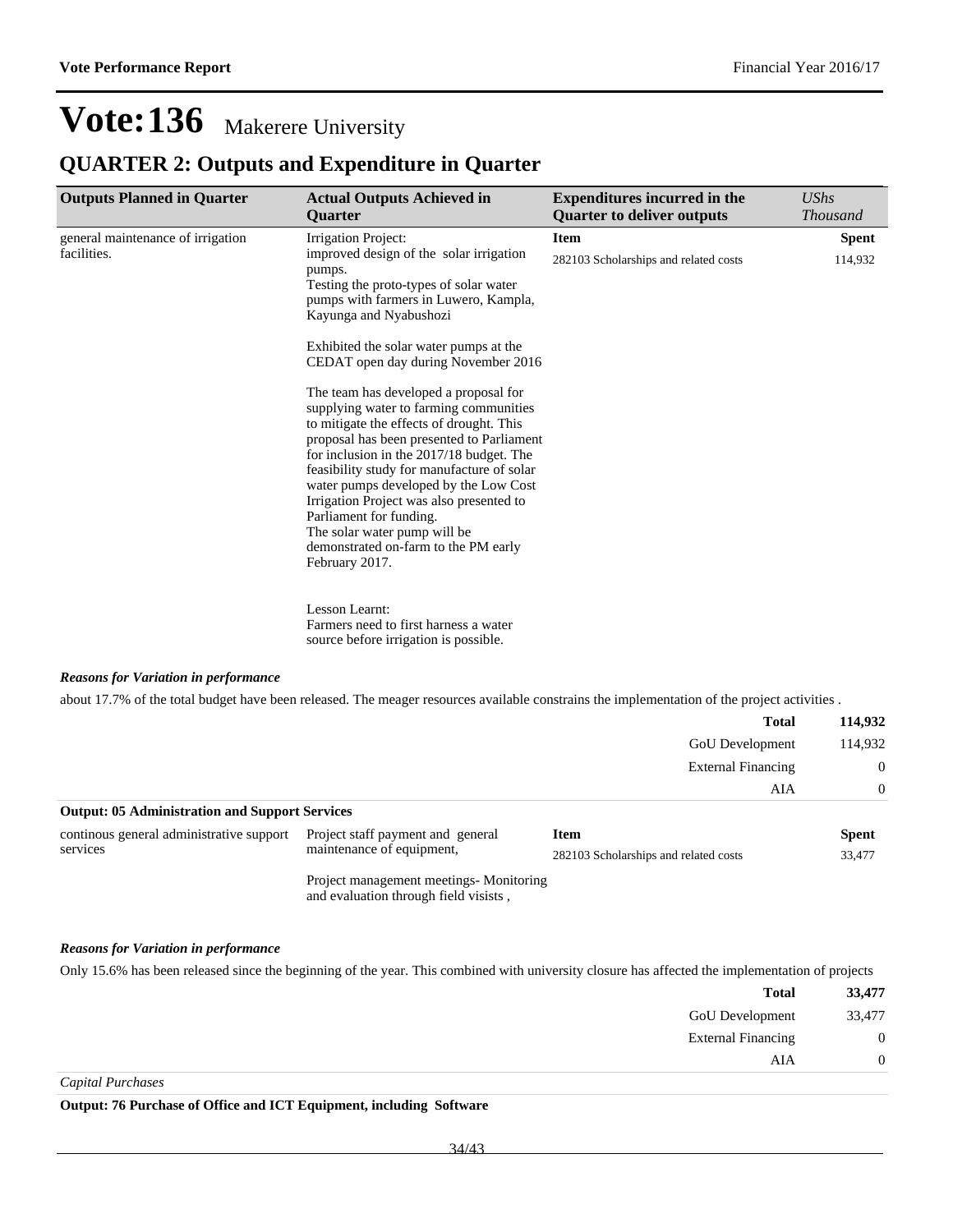### **QUARTER 2: Outputs and Expenditure in Quarter**

| <b>Outputs Planned in Quarter</b>                                                            | <b>Actual Outputs Achieved in</b><br><b>Ouarter</b> | <b>Expenditures incurred in the</b><br><b>Quarter to deliver outputs</b> | $\mathit{UShs}$<br><b>Thousand</b> |
|----------------------------------------------------------------------------------------------|-----------------------------------------------------|--------------------------------------------------------------------------|------------------------------------|
| to start the procurement process                                                             | Procurement process is ongoing                      | Item                                                                     | <b>Spent</b>                       |
|                                                                                              | • Software for Dept. of Geomatics                   | 312202 Machinery and Equipment                                           | 101,849                            |
|                                                                                              | • Extension of LAN to Architecture<br>computer lab  |                                                                          |                                    |
| $\bf{D}$ and are $\bf{L}$ and $\bf{V}$ and at $\bf{L}$ are $\bf{L}$ are another second order |                                                     |                                                                          |                                    |

#### *Reasons for Variation in performance*

Insufficient funds have delayed the procurement process of the ICT equipment. Only 12.6% have been released for Q1 and Q2- combined with University closure affected project implementation

| 101,849          | <b>Total</b>              |
|------------------|---------------------------|
| 101,849          | GoU Development           |
| $\boldsymbol{0}$ | <b>External Financing</b> |
|                  | AIA                       |
|                  |                           |

| Output: 77 Purchase of Specialised Machinery & Equipment |                                                                                                                                                                                                                                                                                                                                                                                |                                |              |
|----------------------------------------------------------|--------------------------------------------------------------------------------------------------------------------------------------------------------------------------------------------------------------------------------------------------------------------------------------------------------------------------------------------------------------------------------|--------------------------------|--------------|
| to start th procurement process                          | Procurement process is ongoing for •                                                                                                                                                                                                                                                                                                                                           | <b>Item</b>                    | <b>Spent</b> |
|                                                          | Equipment for Highway/Traffic Eng Lab<br>• Equipment for Dept. of Fine Art.<br>• Equipment for Dept. of Industrial art and<br>applied design.<br>• Equipment for Dept of Visual<br>communication design and multimedia<br>• Mechanical Dept; Motor Vehicle<br>Diagnostic machine,<br>• Plasma cutting machine, Tig & Mig<br>Welding machine, powder coating unit,<br>power sow | 312202 Machinery and Equipment | 291,281      |
|                                                          | • Equipment for the Department of<br>Geomatics                                                                                                                                                                                                                                                                                                                                 |                                |              |

#### *Reasons for Variation in performance*

Only 15.6% have been released for Q1 and Q2. We hope that all the funds will be released in Q4 to help in the rehabilitation and modernization of lecture facilities

| 291,281        | <b>Total</b>                  |  |
|----------------|-------------------------------|--|
| 291,281        | GoU Development               |  |
| $\mathbf{0}$   | <b>External Financing</b>     |  |
| $\overline{0}$ | AIA                           |  |
| 708,682        | <b>Total For SubProgramme</b> |  |
| 708,682        | GoU Development               |  |
| $\overline{0}$ | <b>External Financing</b>     |  |
| $\overline{0}$ | AIA                           |  |
|                | $ -$                          |  |

*Development Projects*

**Project: 1343 SPEDA II**

*Outputs Provided*

**Output: 01 Teaching and Training**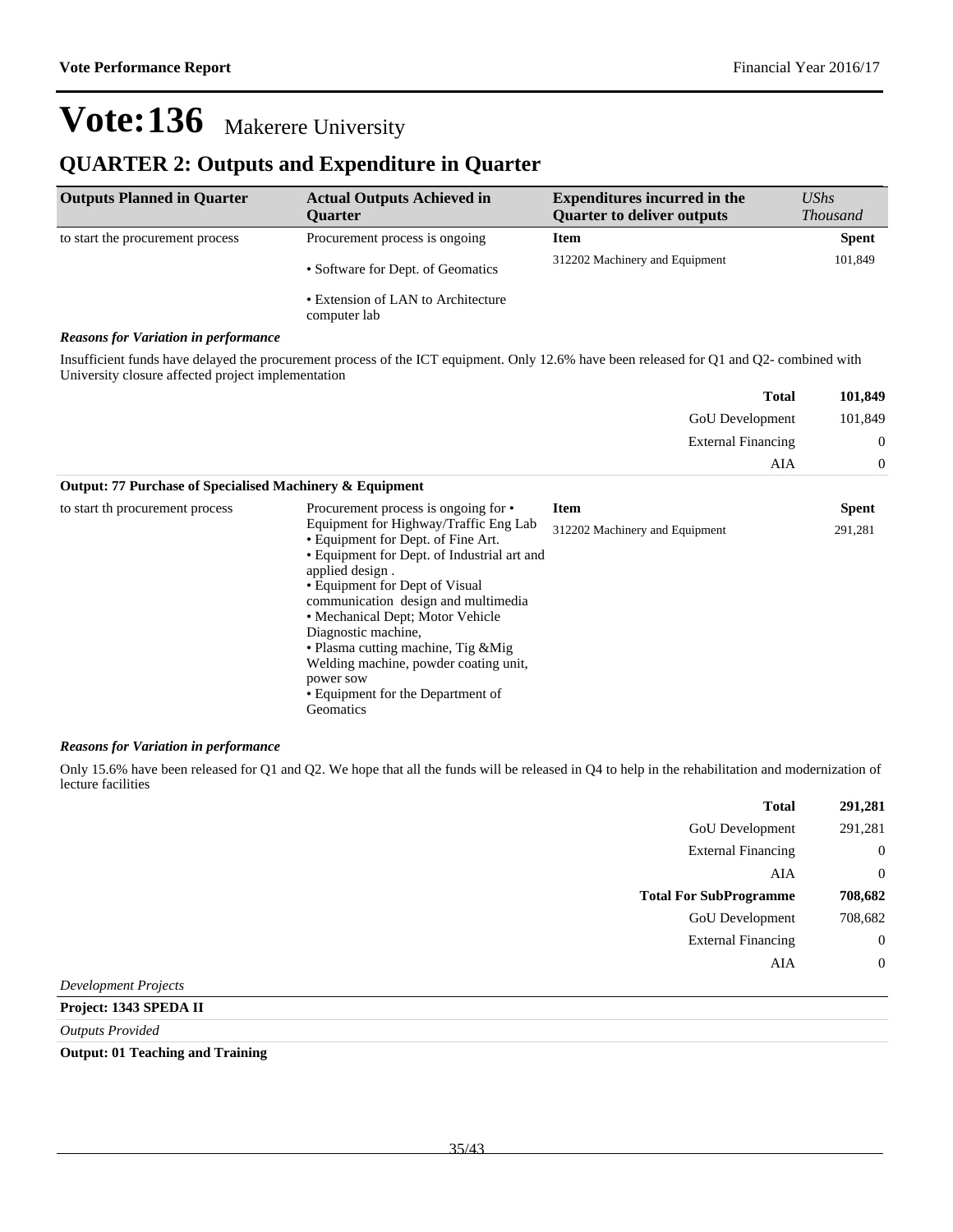## **QUARTER 2: Outputs and Expenditure in Quarter**

| <b>Outputs Planned in Quarter</b>                               | <b>Actual Outputs Achieved in</b><br>Quarter                                                                                                                                                                                                                                                                                                                                                          | <b>Expenditures incurred in the</b><br><b>Quarter to deliver outputs</b> | UShs<br><b>Thousand</b> |
|-----------------------------------------------------------------|-------------------------------------------------------------------------------------------------------------------------------------------------------------------------------------------------------------------------------------------------------------------------------------------------------------------------------------------------------------------------------------------------------|--------------------------------------------------------------------------|-------------------------|
| continuous training of students and staff                       | Training of students with assistance from<br>UPDF continued in Atiak, Northern<br>Uganda<br>In Karamoja, training was temporarily<br>suspended                                                                                                                                                                                                                                                        | <b>Item</b><br>282103 Scholarships and related costs                     | <b>Spent</b><br>43,698  |
|                                                                 | DEGREE, DIPLOMA, CERTIFICATE<br><b>PROGRAMS</b><br>Students admission through Makerere<br>University in 2016/17 was approximately<br>373 students compared to 282 in academic<br>year 2015/16 admissions. This translates<br>to 25% increment in admission. The<br>number excludes artisan certificate<br>admissions done at our training centers.<br>Below is the breakdown of student<br>admission. |                                                                          |                         |
|                                                                 | Students admission through Makerere<br>University in 2016/17 was approximately<br>373 students compared to 282 in academic<br>year 2015/16 admissions. This translates<br>to 25% increment in admission. The<br>number excludes artisan certificate<br>admissions done at our training centers.<br>Below is the breakdown of student<br>admission.                                                    |                                                                          |                         |
| <b>Reasons for Variation in performance</b>                     |                                                                                                                                                                                                                                                                                                                                                                                                       |                                                                          |                         |
| only 15.6% of the total budget have been received for Q1 and Q2 | This combined with the closure of the University delayed the implementation of Project activities                                                                                                                                                                                                                                                                                                     |                                                                          |                         |
|                                                                 |                                                                                                                                                                                                                                                                                                                                                                                                       | <b>Total</b>                                                             | 43,698                  |
|                                                                 |                                                                                                                                                                                                                                                                                                                                                                                                       | <b>GoU</b> Development                                                   | 43,698                  |
|                                                                 |                                                                                                                                                                                                                                                                                                                                                                                                       | <b>External Financing</b>                                                | $\boldsymbol{0}$        |
|                                                                 |                                                                                                                                                                                                                                                                                                                                                                                                       | AIA                                                                      | $\overline{0}$          |

**Output: 05 Administration and Support Services**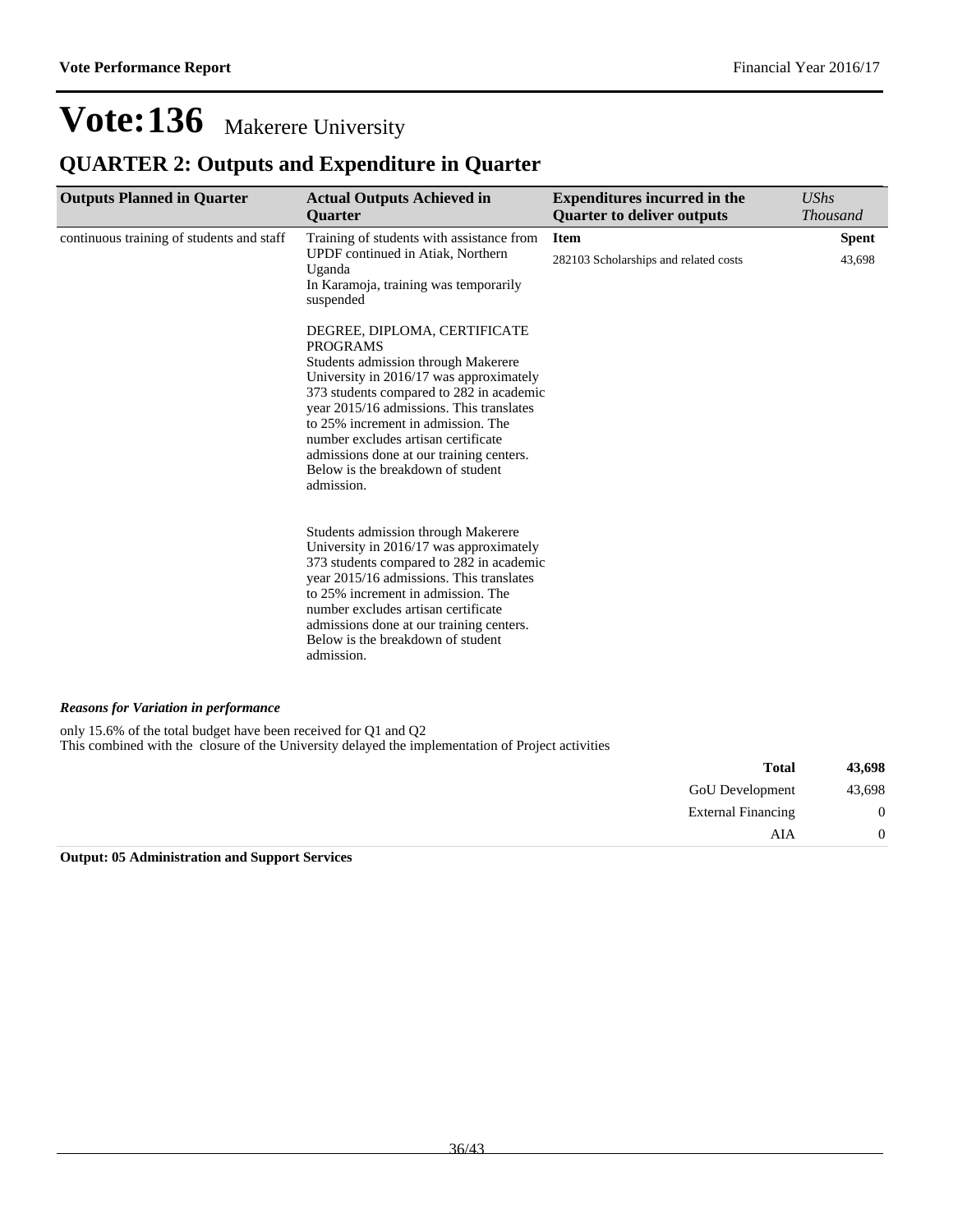### **QUARTER 2: Outputs and Expenditure in Quarter**

| <b>Actual Outputs Achieved in</b><br><b>Ouarter</b>                                                                                                                                                                                                                                                                                                                                                                                                                                                                                                                                                                                                                                                                                                | <b>Expenditures incurred in the</b><br><b>Quarter to deliver outputs</b> | <b>UShs</b><br><b>Thousand</b>                                                                 |
|----------------------------------------------------------------------------------------------------------------------------------------------------------------------------------------------------------------------------------------------------------------------------------------------------------------------------------------------------------------------------------------------------------------------------------------------------------------------------------------------------------------------------------------------------------------------------------------------------------------------------------------------------------------------------------------------------------------------------------------------------|--------------------------------------------------------------------------|------------------------------------------------------------------------------------------------|
| The herdsmen and other workers have not<br>been paid for three months. The Manager<br>is also struggling.<br>The SPEDA management committee took<br>a decision to go for a more affordable<br>water source. The digging of the well was<br>completed, However the water flow has<br>been inadequate, and the works around the<br>well are not yet complete.<br>Publicity in many forms of media has<br>scaled down. Popularity of the model has<br>continued thru other means.<br>AFRISA staff (at the secretariat) and<br>Nakyesasa casual staff have not been<br>facilitated because of failure to access<br>accounts<br>Because of continued growth of the<br>Project especially at Nakyesasa, our<br>operational costs have gone up especially | 282103 Scholarships and related costs                                    | <b>Spent</b><br>17,364                                                                         |
|                                                                                                                                                                                                                                                                                                                                                                                                                                                                                                                                                                                                                                                                                                                                                    | in areas of security, utilities, and wages.                              | Inputs like drugs, acaracides have not been Item<br>forthcoming because of university closure. |

*Reasons for Variation in performance*

Only 15.6% have been realized for Q1 and Q2.This combined with the closure of the University delayed the implementation of Project activities

|                   | <b>Total</b>              | 17,364         |
|-------------------|---------------------------|----------------|
|                   | GoU Development           | 17,364         |
|                   | <b>External Financing</b> | $\overline{0}$ |
|                   | AIA                       | $\theta$       |
| Capital Purchases |                           |                |

| <b>Output: 77 Purchase of Specialised Machinery &amp; Equipment</b> |                                                    |                                |        |  |
|---------------------------------------------------------------------|----------------------------------------------------|--------------------------------|--------|--|
| procurement process to continue                                     | Procured equipment including                       | <b>Item</b>                    | Spent  |  |
|                                                                     | microscopes, and the meat value chain<br>equipment | 312202 Machinery and Equipment | 26,677 |  |
| <b>Degraps for Variation in performance</b>                         |                                                    |                                |        |  |

#### *Reasons for Variation in performance*

Delays in paying suppliers will lead to court injunctions and fines. Only 18.8% was released duding Q1 and Q2.

| 26,677           | <b>Total</b>              |
|------------------|---------------------------|
| 26,677           | <b>GoU</b> Development    |
| $\boldsymbol{0}$ | <b>External Financing</b> |
| $\Omega$         | AIA                       |

**Output: 82 Construction and Rehabilitation of Accomodation Facilities**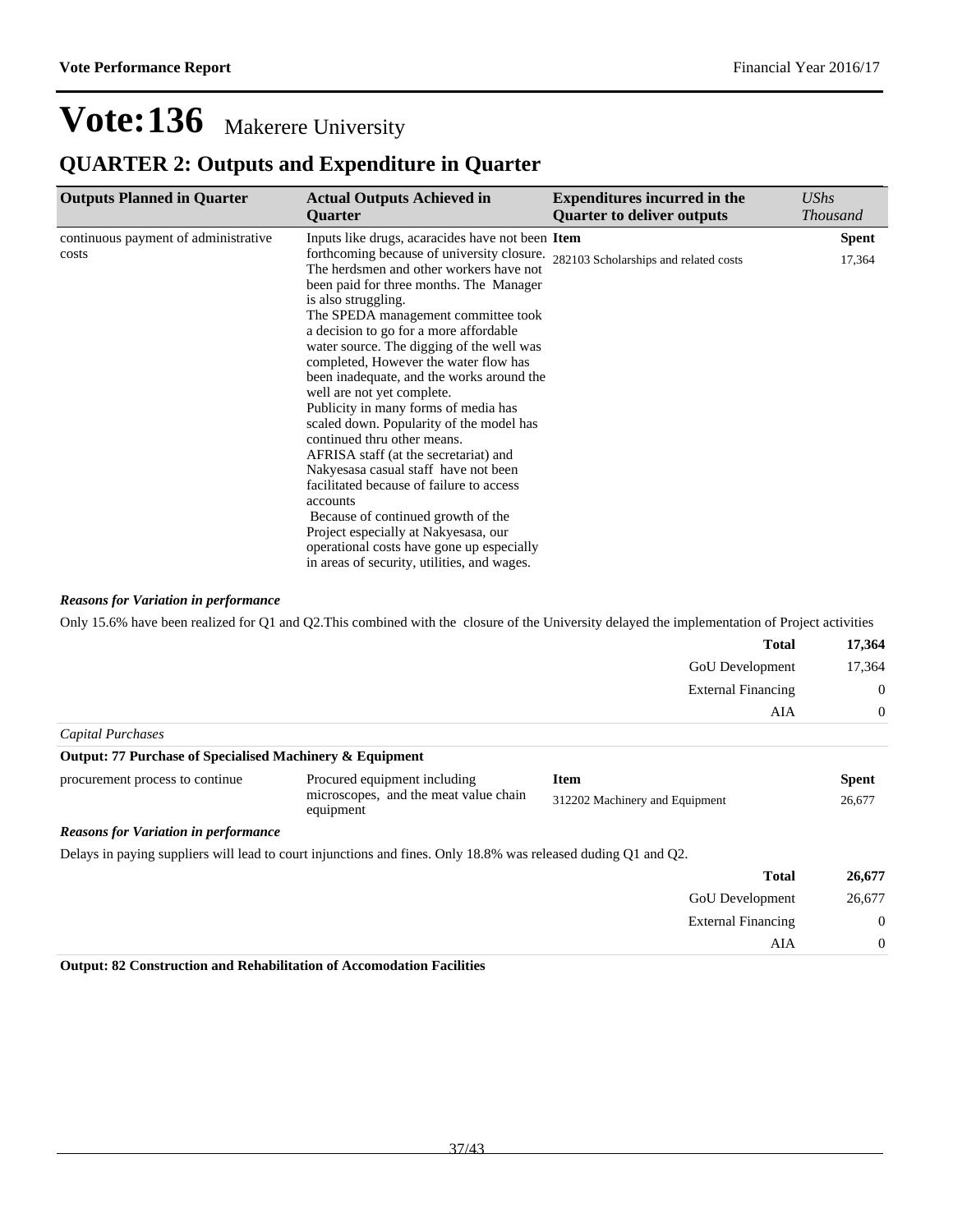### **QUARTER 2: Outputs and Expenditure in Quarter**

| <b>Outputs Planned in Quarter</b> | <b>Actual Outputs Achieved in</b><br><b>Ouarter</b>                                                                                                                                                                                                                                                                                | <b>Expenditures incurred in the</b><br><b>Quarter to deliver outputs</b> | <b>UShs</b><br><b>Thousand</b> |
|-----------------------------------|------------------------------------------------------------------------------------------------------------------------------------------------------------------------------------------------------------------------------------------------------------------------------------------------------------------------------------|--------------------------------------------------------------------------|--------------------------------|
| n/a                               | The proposed activities under                                                                                                                                                                                                                                                                                                      | <b>Item</b>                                                              | <b>Spent</b>                   |
|                                   | Construction, rehabilitation &<br>maintenance of infrastructure $\&$ learning<br>facilities, have not yet been fully<br>undertaken.                                                                                                                                                                                                | 312102 Residential Buildings                                             | 29,423                         |
|                                   | The funding has been quite inadequate.<br>(1st and 2nd Quarter release was 10% of<br>expected release). However, the Project<br>has gone ahead to start the procurement<br>process of a 2 stored administrative block<br>that will house offices, laboratories,<br>library, cafeteria, estimated to cost 2.2<br>billion $(2010)$ . |                                                                          |                                |
|                                   | Architectural drawings plus bills of<br>quantities of the planned constructions are.<br>in place and the procurement process for<br>some construction                                                                                                                                                                              |                                                                          |                                |

#### *Reasons for Variation in performance*

Only 6.3% was realized for both Q1 and Q2. Need to secure the 206 acre land hosting the business incubation centre as allocated by NARO

| <b>Total</b>                  | 29,423           |
|-------------------------------|------------------|
| GoU Development               | 29,423           |
| <b>External Financing</b>     | $\boldsymbol{0}$ |
| AIA                           | $\boldsymbol{0}$ |
| <b>Total For SubProgramme</b> | 117,163          |
| GoU Development               | 117,163          |
| <b>External Financing</b>     | $\boldsymbol{0}$ |
| AIA                           | $\mathbf{0}$     |
| <b>GRAND TOTAL</b>            | 95,229,079       |
| Wage Recurrent                | 50,038,656       |
| Non Wage Recurrent            | 12,002,947       |
| GoU Development               | 1,417,078        |
| <b>External Financing</b>     | $\mathbf{0}$     |
| AIA                           | 31,770,397       |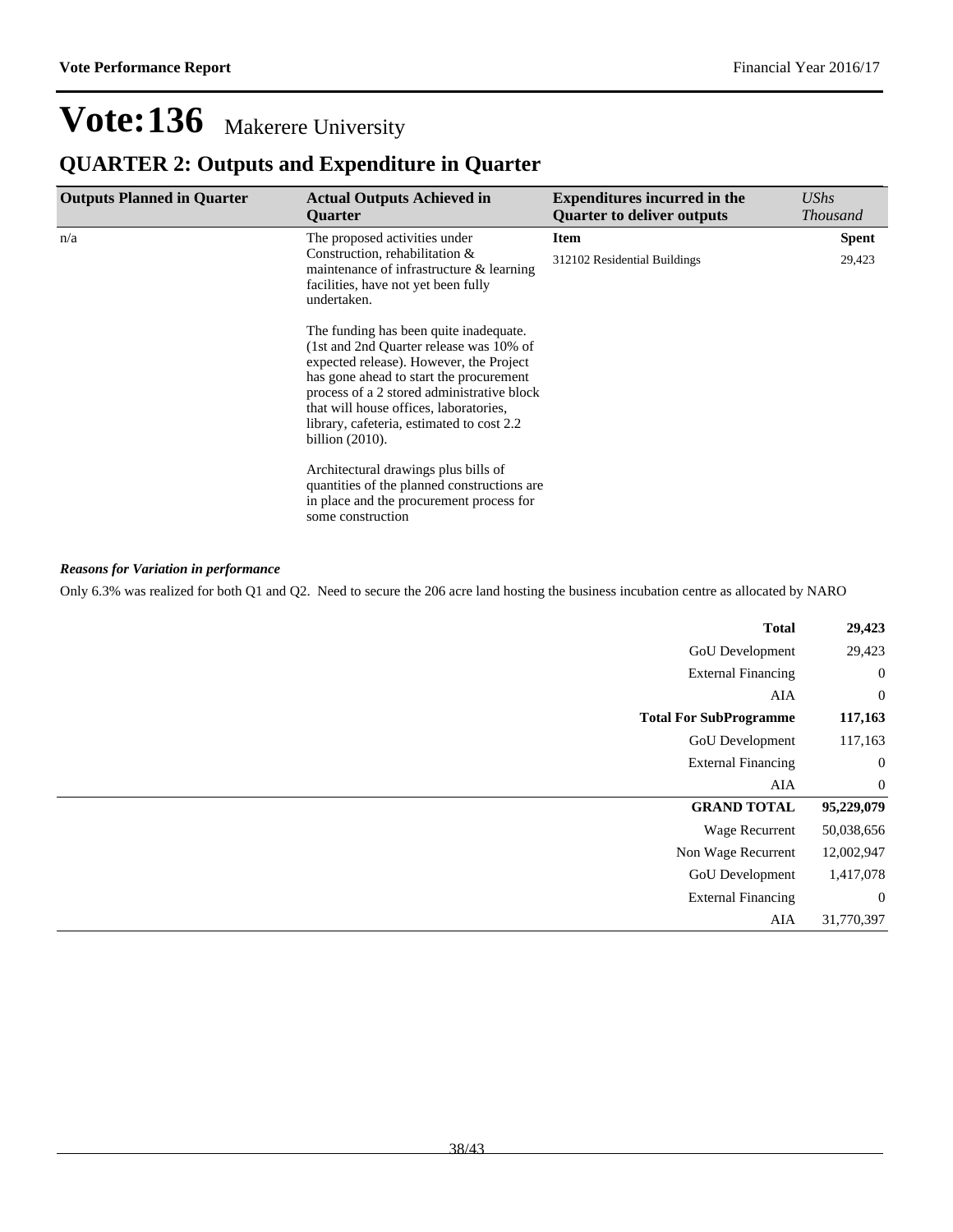## **QUARTER 3: Revised Workplan**

| <b>UShs Thousand</b> | <b>Planned Outputs for the</b> | <b>Estimated Funds Available in Quarter</b>                |
|----------------------|--------------------------------|------------------------------------------------------------|
|                      | <b>Ouarter</b>                 | (from balance brought forward and actual/expected releaes) |

#### **Program: 51 Delivery of Tertiary Education**

*Recurrent Programmes*

#### **Subprogram: 01 Headquarters**

*Outputs Provided*

#### **Output: 01 Teaching and Training**

| Enrolment is expected at 38,000<br>undergraduate and 3000 graduate students). | (35,000) | Item                                                        | <b>Balance b/f</b> | <b>New Funds</b> | Total     |
|-------------------------------------------------------------------------------|----------|-------------------------------------------------------------|--------------------|------------------|-----------|
|                                                                               |          | 211101 General Staff Salaries                               | 2,795,526          | $\mathbf{0}$     | 2,795,526 |
| Academic programmes include 112 undergraduate and 127<br>graduate programmes. |          | 211102 Contract Staff Salaries (Incl. Casuals, Temporary)   | 615,686            | $\boldsymbol{0}$ | 615,686   |
|                                                                               |          | 211103 Allowances                                           | 1,046,081          | $\mathbf{0}$     | 1,046,081 |
| Operation and management Jinja Branch campus                                  |          | 213001 Medical expenses (To employees)                      | 39                 | $\mathbf{0}$     | 39        |
|                                                                               |          | 221001 Advertising and Public Relations                     | 774                | $\overline{0}$   | 774       |
|                                                                               |          | 221002 Workshops and Seminars                               | 22,885             | $\mathbf{0}$     | 22,885    |
|                                                                               |          | 221003 Staff Training                                       | 33,025             | $\mathbf{0}$     | 33,025    |
|                                                                               |          | 221005 Hire of Venue (chairs, projector, etc)               | 12,214             | $\boldsymbol{0}$ | 12,214    |
|                                                                               |          | 221007 Books, Periodicals & Newspapers                      | 65,527             | $\mathbf{0}$     | 65,527    |
|                                                                               |          | 221008 Computer supplies and Information Technology<br>(TT) | 47,449             | $\boldsymbol{0}$ | 47,449    |
|                                                                               |          | 221009 Welfare and Entertainment                            | 7,482              | $\boldsymbol{0}$ | 7,482     |
|                                                                               |          | 221011 Printing, Stationery, Photocopying and Binding       | 38,458             | $\boldsymbol{0}$ | 38,458    |
|                                                                               |          | 221012 Small Office Equipment                               | 1,354              | $\boldsymbol{0}$ | 1,354     |
|                                                                               |          | 221017 Subscriptions                                        | 9,003              | $\mathbf{0}$     | 9,003     |
|                                                                               |          | 222001 Telecommunications                                   | 5,638              | $\boldsymbol{0}$ | 5,638     |
|                                                                               |          | 222002 Postage and Courier                                  | 2,435              | $\boldsymbol{0}$ | 2,435     |
|                                                                               |          | 224004 Cleaning and Sanitation                              | 3,868              | $\boldsymbol{0}$ | 3,868     |
|                                                                               |          | 226002 Licenses                                             | 45,209             | $\boldsymbol{0}$ | 45,209    |
|                                                                               |          | 227001 Travel inland                                        | 14,028             | $\mathbf{0}$     | 14,028    |
|                                                                               |          | 227002 Travel abroad                                        | 5,971              | $\boldsymbol{0}$ | 5,971     |
|                                                                               |          | 227004 Fuel, Lubricants and Oils                            | 6,288              | $\boldsymbol{0}$ | 6,288     |
|                                                                               |          | 228001 Maintenance - Civil                                  | 193                | $\boldsymbol{0}$ | 193       |
|                                                                               |          | 228002 Maintenance - Vehicles                               | 2,859              | $\boldsymbol{0}$ | 2,859     |
|                                                                               |          | 228003 Maintenance – Machinery, Equipment & Furniture       | 1,349              | $\boldsymbol{0}$ | 1,349     |
|                                                                               |          | 228004 Maintenance - Other                                  | 2,398              | $\boldsymbol{0}$ | 2,398     |
|                                                                               |          | 282103 Scholarships and related costs                       | 896,019            | $\boldsymbol{0}$ | 896,019   |
|                                                                               |          | <b>Total</b>                                                | 5,681,759          | $\boldsymbol{0}$ | 5,681,759 |
|                                                                               |          | <b>Wage Recurrent</b>                                       | 0                  | 0                | 0         |
|                                                                               |          | <b>Non Wage Recurrent</b>                                   | 0                  | 0                | 0         |
|                                                                               |          | AIA                                                         | 5,681,759          | 0                | 5,681,759 |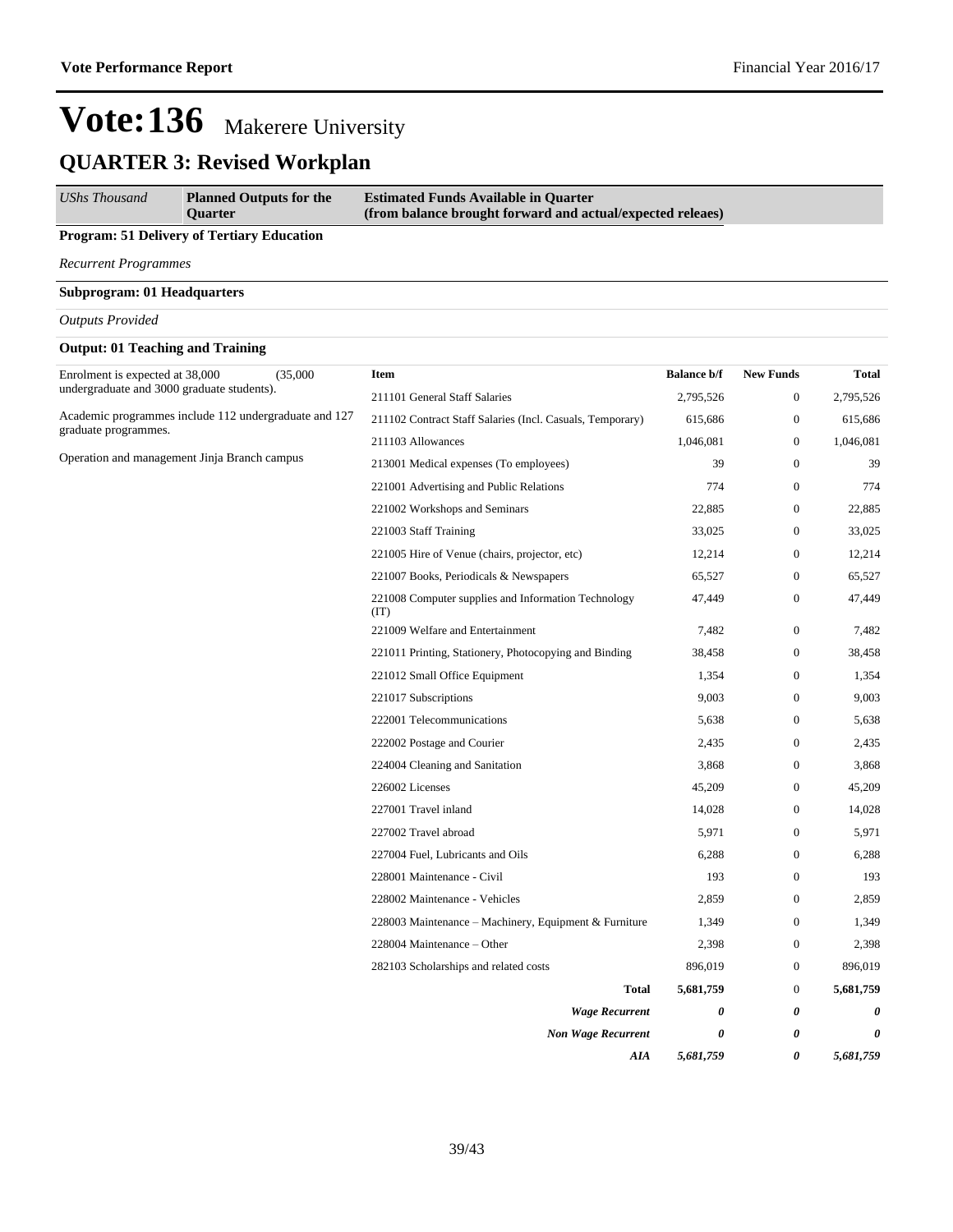## **QUARTER 3: Revised Workplan**

| UShs Thousand    | <b>Planned Outputs for the</b><br><b>Ouarter</b>           | <b>Estimated Funds Available in Quarter</b><br>(from balance brought forward and actual/expected releaes) |                    |                  |           |
|------------------|------------------------------------------------------------|-----------------------------------------------------------------------------------------------------------|--------------------|------------------|-----------|
|                  | <b>Output: 02 Research, Consultancy and Publications</b>   |                                                                                                           |                    |                  |           |
|                  | 3000 graduate students in 106 academic programmes          | Item                                                                                                      | <b>Balance b/f</b> | <b>New Funds</b> | Total     |
|                  | Mulltidisciplinary research teams targeting the university | 211101 General Staff Salaries                                                                             | 1,164,773          | 0                | 1,164,773 |
| research agenda. |                                                            | 211103 Allowances                                                                                         | 432,980            | $\mathbf{0}$     | 432,980   |
|                  | Books published Dissemination workshops/seminars           | 221001 Advertising and Public Relations                                                                   | 1,257              | $\mathbf{0}$     | 1,257     |
| meetings         |                                                            | 221002 Workshops and Seminars                                                                             | 193                | $\overline{0}$   | 193       |
|                  | 1336 academic staff 71 professors 116 Associate prof 172   | 221003 Staff Training                                                                                     | 112,141            | $\mathbf{0}$     | 112,141   |
|                  |                                                            | 221008 Computer supplies and Information Technology<br>(TT)                                               | 1,354              | $\overline{0}$   | 1,354     |
|                  |                                                            | 221009 Welfare and Entertainment                                                                          | 1,663              | $\overline{0}$   | 1,663     |
|                  |                                                            | 221011 Printing, Stationery, Photocopying and Binding                                                     | 1,973              | $\overline{0}$   | 1,973     |
|                  |                                                            | 221012 Small Office Equipment                                                                             | 193                | $\overline{0}$   | 193       |
|                  |                                                            | 221014 Bank Charges and other Bank related costs                                                          | 29                 | $\mathbf{0}$     | 29        |
|                  |                                                            | 222001 Telecommunications                                                                                 | 1,064              | $\overline{0}$   | 1,064     |
|                  |                                                            | 224001 Medical and Agricultural supplies                                                                  | 774                | $\mathbf{0}$     | 774       |
|                  |                                                            | 227001 Travel inland                                                                                      | 484                | $\overline{0}$   | 484       |
|                  |                                                            | 227002 Travel abroad                                                                                      | 967                | $\overline{0}$   | 967       |
|                  |                                                            | 227004 Fuel, Lubricants and Oils                                                                          | 387                | $\mathbf{0}$     | 387       |
|                  |                                                            | 228004 Maintenance - Other                                                                                | 967                | $\overline{0}$   | 967       |
|                  |                                                            | 282103 Scholarships and related costs                                                                     | 19,341             | $\overline{0}$   | 19,341    |
|                  |                                                            | <b>Total</b>                                                                                              | 1,740,539          | $\overline{0}$   | 1,740,539 |
|                  |                                                            | <b>Wage Recurrent</b>                                                                                     | 0                  | 0                | 0         |
|                  |                                                            | <b>Non Wage Recurrent</b>                                                                                 | 0                  | 0                | 0         |
|                  |                                                            | AIA                                                                                                       | 1,740,539          | 0                | 1,740,539 |

#### **Output: 03 Outreach**

| <b>New Funds</b><br><b>Balance b/f</b> | Item                                          | Short courses in five Colleges- Computing and IT, |
|----------------------------------------|-----------------------------------------------|---------------------------------------------------|
| 698,864                                | 211101 General Staff Salaries                 | CHUSS/Gender, Law, CoBMAS, COVAB                  |
| 267,440                                | 211103 Allowances                             |                                                   |
| 556                                    | 221001 Advertising and Public Relations       |                                                   |
| 967                                    | 221002 Workshops and Seminars                 |                                                   |
| 774                                    | 221005 Hire of Venue (chairs, projector, etc) |                                                   |
| <b>Total</b><br>968,600                |                                               |                                                   |
| 0                                      | <b>Wage Recurrent</b>                         |                                                   |
| 0                                      | <b>Non Wage Recurrent</b>                     |                                                   |
| 968,600<br>AIA                         |                                               |                                                   |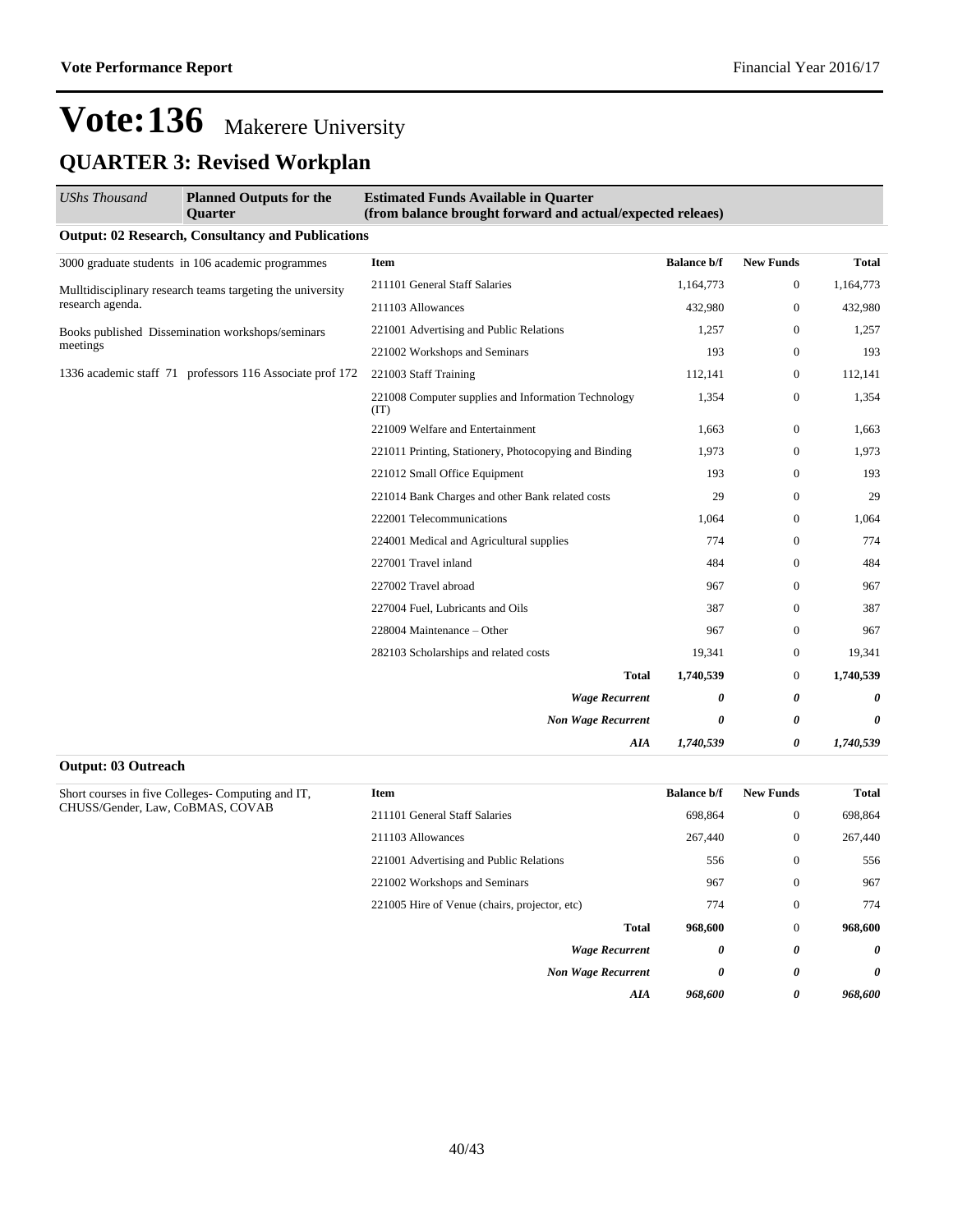## **QUARTER 3: Revised Workplan**

| <b>UShs Thousand</b>                                                                                                                  | <b>Planned Outputs for the</b><br><b>Ouarter</b>            | <b>Estimated Funds Available in Quarter</b><br>(from balance brought forward and actual/expected releaes) |                    |                  |         |
|---------------------------------------------------------------------------------------------------------------------------------------|-------------------------------------------------------------|-----------------------------------------------------------------------------------------------------------|--------------------|------------------|---------|
| <b>Output: 04 Students' Welfare</b>                                                                                                   |                                                             |                                                                                                           |                    |                  |         |
| Government supported students;                                                                                                        |                                                             | Item                                                                                                      | <b>Balance b/f</b> | <b>New Funds</b> | Total   |
| Food for 2089 resident private students;<br>Food, Accommodation and transport for 4038 non resident<br>government supported students; | 213001 Medical expenses (To employees)                      | 677                                                                                                       | $\overline{0}$     | 677              |         |
|                                                                                                                                       | 213002 Incapacity, death benefits and funeral expenses      | 23                                                                                                        | $\boldsymbol{0}$   | 23               |         |
| Staff salaries for 436 staff deployed in the halls;                                                                                   |                                                             | 221001 Advertising and Public Relations                                                                   | 774                | $\mathbf{0}$     | 774     |
| General management and operation of the                                                                                               |                                                             | 221002 Workshops and Seminars                                                                             | 1,934              | $\overline{0}$   | 1,934   |
|                                                                                                                                       |                                                             | 221003 Staff Training                                                                                     | 1,232              | $\mathbf{0}$     | 1,232   |
|                                                                                                                                       |                                                             | 221005 Hire of Venue (chairs, projector, etc)                                                             | 1,451              | $\mathbf{0}$     | 1,451   |
|                                                                                                                                       |                                                             | 221007 Books, Periodicals & Newspapers                                                                    | 967                | $\overline{0}$   | 967     |
|                                                                                                                                       | 221008 Computer supplies and Information Technology<br>(TT) | 2,727                                                                                                     | 0                  | 2,727            |         |
|                                                                                                                                       | 221011 Printing, Stationery, Photocopying and Binding       | 1,354                                                                                                     | $\overline{0}$     | 1,354            |         |
|                                                                                                                                       |                                                             | 221017 Subscriptions                                                                                      | 3,667              | $\boldsymbol{0}$ | 3,667   |
|                                                                                                                                       | 222001 Telecommunications                                   | 1,644                                                                                                     | $\overline{0}$     | 1,644            |         |
|                                                                                                                                       | 222002 Postage and Courier                                  | 290                                                                                                       | $\overline{0}$     | 290              |         |
|                                                                                                                                       | 224004 Cleaning and Sanitation                              | 3,481                                                                                                     | $\boldsymbol{0}$   | 3,481            |         |
|                                                                                                                                       | 227002 Travel abroad                                        | 13,064                                                                                                    | $\boldsymbol{0}$   | 13,064           |         |
|                                                                                                                                       |                                                             | 227004 Fuel, Lubricants and Oils                                                                          | 532                | $\overline{0}$   | 532     |
|                                                                                                                                       |                                                             | 228001 Maintenance - Civil                                                                                | 10,102             | $\overline{0}$   | 10,102  |
|                                                                                                                                       |                                                             | 228002 Maintenance - Vehicles                                                                             | 484                | $\mathbf{0}$     | 484     |
|                                                                                                                                       |                                                             | 228003 Maintenance – Machinery, Equipment & Furniture                                                     | 5,512              | 0                | 5,512   |
|                                                                                                                                       |                                                             | 228004 Maintenance – Other                                                                                | 3,771              | $\mathbf{0}$     | 3,771   |
|                                                                                                                                       |                                                             | 282103 Scholarships and related costs                                                                     | 74,904             | $\overline{0}$   | 74,904  |
|                                                                                                                                       |                                                             | Total                                                                                                     | 128,589            | $\boldsymbol{0}$ | 128,589 |
|                                                                                                                                       |                                                             | <b>Wage Recurrent</b>                                                                                     | 0                  | 0                | 0       |
|                                                                                                                                       |                                                             | <b>Non Wage Recurrent</b>                                                                                 | 0                  | 0                | 0       |
|                                                                                                                                       |                                                             | AIA                                                                                                       | 128,589            | 0                | 128,589 |
|                                                                                                                                       |                                                             |                                                                                                           |                    |                  |         |

| <b>Output: 05 Administration and Support Services</b> |  |
|-------------------------------------------------------|--|
|-------------------------------------------------------|--|

| 103 Admin and support staff                               | <b>Item</b>                                               | <b>Balance b/f</b> | <b>New Funds</b> | Total   |
|-----------------------------------------------------------|-----------------------------------------------------------|--------------------|------------------|---------|
| General administration and operation under units that are | 211101 General Staff Salaries                             | 573,805            | $\mathbf{0}$     | 573,805 |
| categorised as non teaching                               | 211102 Contract Staff Salaries (Incl. Casuals, Temporary) | 28,924             | $\mathbf{0}$     | 28,924  |
| General maintenance and management of the Physical Plant  | 211103 Allowances                                         | 814,612            | $\mathbf{0}$     | 814,612 |
| including payment for utilities.                          | 212201 Social Security Contributions                      | 552,002            | $\mathbf{0}$     | 552,002 |
|                                                           | 213001 Medical expenses (To employees)                    | 1,368              | $\mathbf{0}$     | 1,368   |
|                                                           | 213002 Incapacity, death benefits and funeral expenses    | 6,906              | $\mathbf{0}$     | 6,906   |
|                                                           | 221001 Advertising and Public Relations                   | 26,874             | $\mathbf{0}$     | 26,874  |
|                                                           | 221002 Workshops and Seminars                             | 38,454             | $\mathbf{0}$     | 38,454  |
|                                                           | 221003 Staff Training                                     | 32,981             | $\mathbf{0}$     | 32,981  |
|                                                           | 221005 Hire of Venue (chairs, projector, etc)             | 97                 | $\mathbf{0}$     | 97      |
|                                                           | 221007 Books, Periodicals & Newspapers                    | 10,716             | $\mathbf{0}$     | 10,716  |
|                                                           |                                                           |                    |                  |         |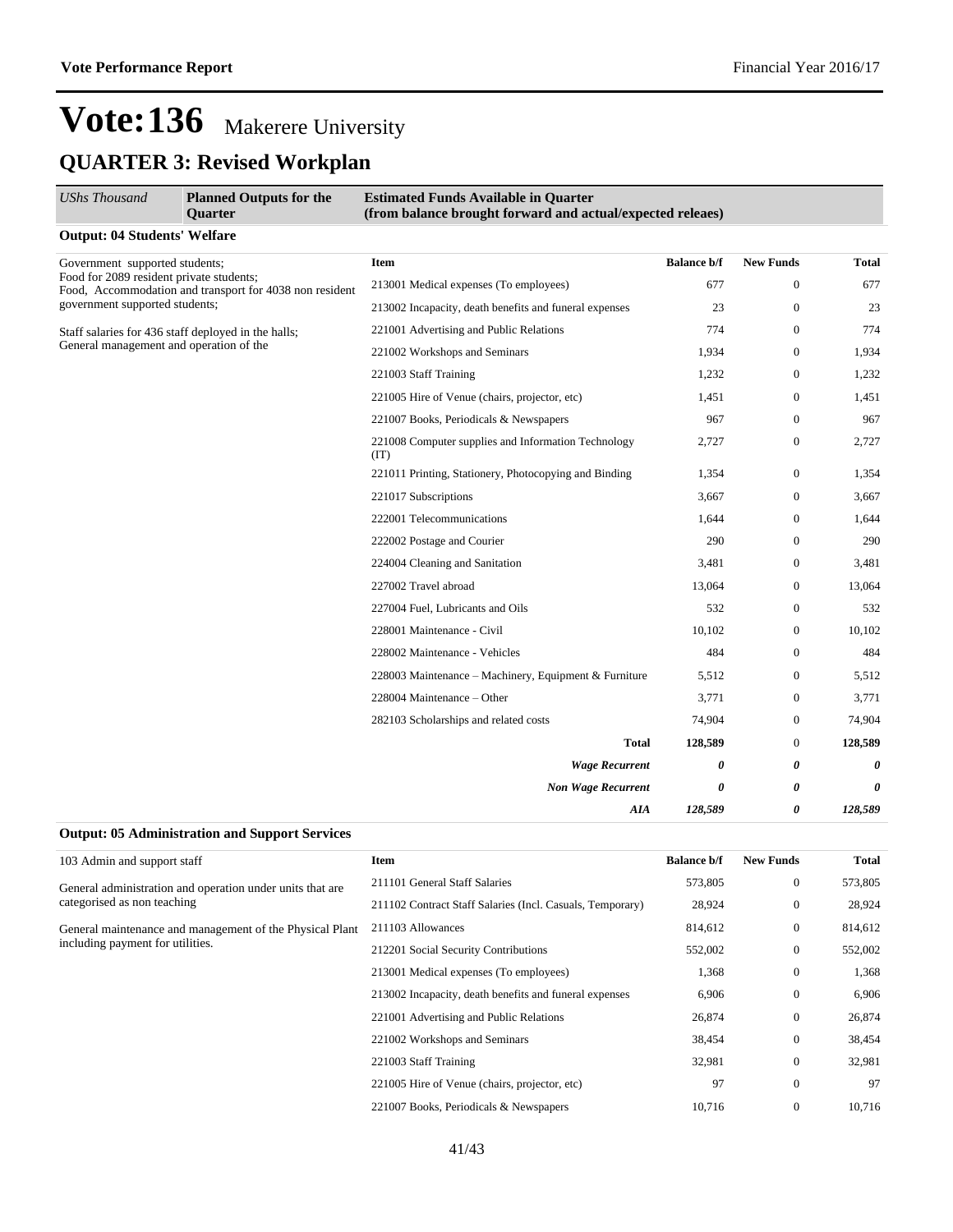## **Vote:136** Makerere University **QUARTER 3: Revised Workplan**

| <b>UShs Thousand</b> | <b>Planned Outputs for the</b><br>Quarter | <b>Estimated Funds Available in Quarter</b><br>(from balance brought forward and actual/expected releaes) |           |                  |           |
|----------------------|-------------------------------------------|-----------------------------------------------------------------------------------------------------------|-----------|------------------|-----------|
|                      |                                           | 221008 Computer supplies and Information Technology<br>(TT)                                               | 43,957    | $\boldsymbol{0}$ | 43,957    |
|                      |                                           | 221009 Welfare and Entertainment                                                                          | 61,487    | $\boldsymbol{0}$ | 61,487    |
|                      |                                           | 221010 Special Meals and Drinks                                                                           | 4,036     | $\boldsymbol{0}$ | 4,036     |
|                      |                                           | 221011 Printing, Stationery, Photocopying and Binding                                                     | 94,139    | $\boldsymbol{0}$ | 94,139    |
|                      |                                           | 221012 Small Office Equipment                                                                             | 6,058     | $\boldsymbol{0}$ | 6,058     |
|                      |                                           | 221014 Bank Charges and other Bank related costs                                                          | 16,804    | $\boldsymbol{0}$ | 16,804    |
|                      |                                           | 221015 Financial and related costs (e.g. shortages,<br>pilferages, etc.)                                  | 19,921    | $\boldsymbol{0}$ | 19,921    |
|                      |                                           | 221017 Subscriptions                                                                                      | 35,974    | $\boldsymbol{0}$ | 35,974    |
|                      |                                           | 222001 Telecommunications                                                                                 | 32,612    | $\boldsymbol{0}$ | 32,612    |
|                      |                                           | 222002 Postage and Courier                                                                                | 3,903     | $\boldsymbol{0}$ | 3,903     |
|                      |                                           | 222003 Information and communications technology (ICT)                                                    | 132,927   | $\boldsymbol{0}$ | 132,927   |
|                      |                                           | 223001 Property Expenses                                                                                  | 4,984     | $\boldsymbol{0}$ | 4,984     |
|                      |                                           | 223003 Rent – (Produced Assets) to private entities                                                       | 5,222     | $\boldsymbol{0}$ | 5,222     |
|                      |                                           | 223004 Guard and Security services                                                                        | 33,846    | $\boldsymbol{0}$ | 33,846    |
|                      |                                           | 223005 Electricity                                                                                        | 271,740   | $\boldsymbol{0}$ | 271,740   |
|                      |                                           | 223006 Water                                                                                              | 239,593   | $\boldsymbol{0}$ | 239,593   |
|                      |                                           | 223007 Other Utilities- (fuel, gas, firewood, charcoal)                                                   | 22,784    | $\boldsymbol{0}$ | 22,784    |
|                      |                                           | 224001 Medical and Agricultural supplies                                                                  | 16,220    | $\boldsymbol{0}$ | 16,220    |
|                      |                                           | 224004 Cleaning and Sanitation                                                                            | 99,953    | $\boldsymbol{0}$ | 99,953    |
|                      |                                           | 225002 Consultancy Services-Long-term                                                                     | 19,341    | $\boldsymbol{0}$ | 19,341    |
|                      |                                           | 226001 Insurances                                                                                         | 8,604     | $\boldsymbol{0}$ | 8,604     |
|                      |                                           | 226002 Licenses                                                                                           | 3,976     | $\boldsymbol{0}$ | 3,976     |
|                      |                                           | 227001 Travel inland                                                                                      | 21,791    | $\boldsymbol{0}$ | 21,791    |
|                      |                                           | 227002 Travel abroad                                                                                      | 46,773    | $\boldsymbol{0}$ | 46,773    |
|                      |                                           | 227003 Carriage, Haulage, Freight and transport hire                                                      | 2,108     | $\boldsymbol{0}$ | 2,108     |
|                      |                                           | 227004 Fuel, Lubricants and Oils                                                                          | 59,327    | $\boldsymbol{0}$ | 59,327    |
|                      |                                           | 228001 Maintenance - Civil                                                                                | 45,472    | $\boldsymbol{0}$ | 45,472    |
|                      |                                           | 228002 Maintenance - Vehicles                                                                             | 35,332    | $\boldsymbol{0}$ | 35,332    |
|                      |                                           | 228003 Maintenance – Machinery, Equipment & Furniture                                                     | 29,803    | $\mathbf{0}$     | 29,803    |
|                      |                                           | 228004 Maintenance – Other                                                                                | 18,778    | $\mathbf{0}$     | 18,778    |
|                      |                                           | 273102 Incapacity, death benefits and funeral expenses                                                    | 532       | $\boldsymbol{0}$ | 532       |
|                      |                                           | 282103 Scholarships and related costs                                                                     | 5,125     | $\boldsymbol{0}$ | 5,125     |
|                      |                                           | <b>Total</b>                                                                                              | 3,529,863 | $\mathbf{0}$     | 3,529,863 |
|                      |                                           | <b>Wage Recurrent</b>                                                                                     | 0         | 0                | 0         |
|                      |                                           | <b>Non Wage Recurrent</b>                                                                                 | 0         | 0                | 0         |
|                      |                                           | AIA                                                                                                       | 3,529,863 | 0                | 3,529,863 |

*Development Projects*